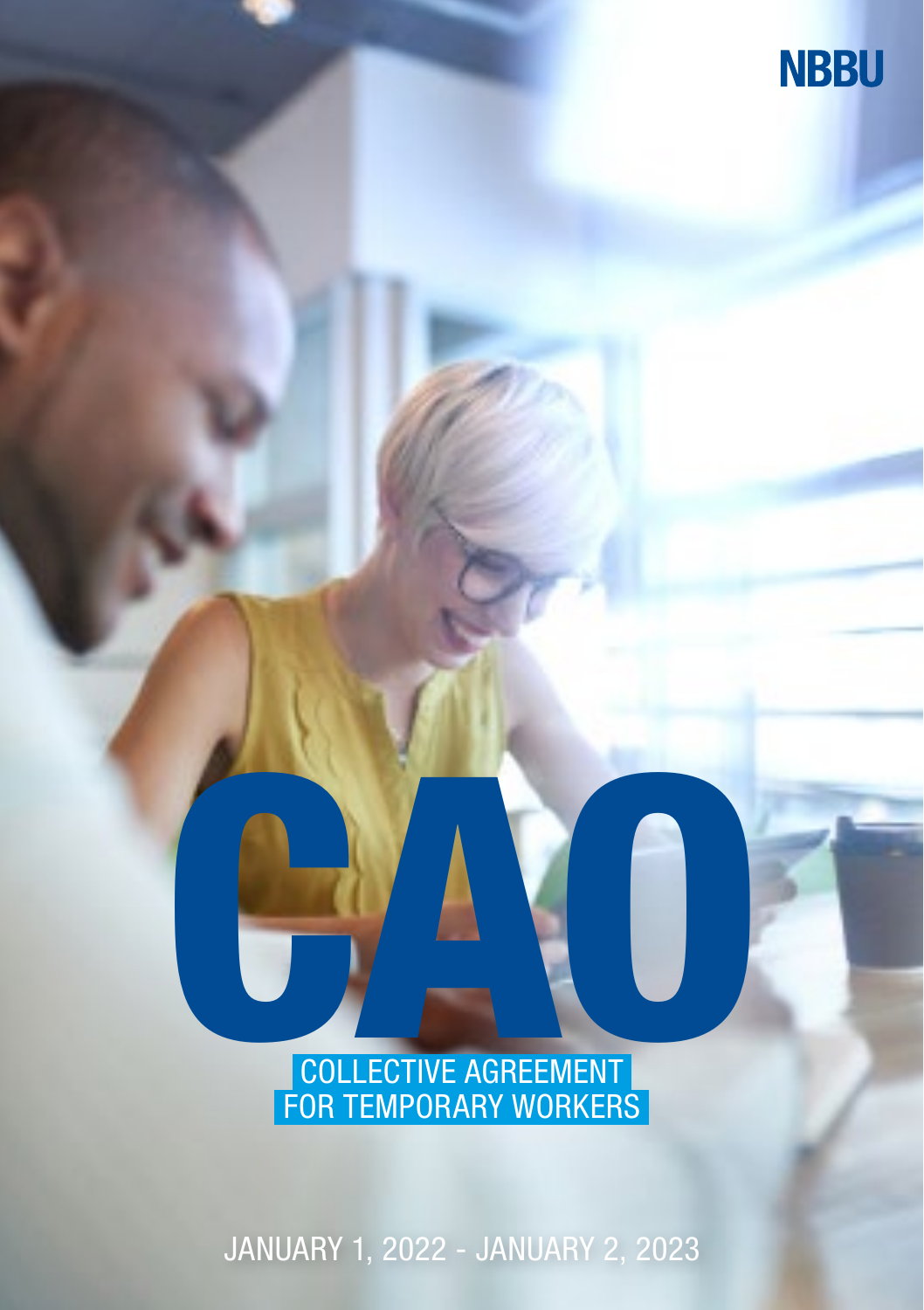

## JANUARY 1, 2022 - JANUARY 2, 2023

## **CONTENTS**

#### CHAPTER 1 **GENERAL**

- Article 1. Scope of application **7** Article 2. Definitions **8** Article 3. Duration, extension and termination, interim termination/changes 9 Article 4. Rights and obligations upon registration **9** Article 5. Obligations of the employment agency 9 Article 6. Obligations of the agency worker **10** 
	-

## CHAPTER 2 **LEGAL POSITION**

Article 7. Availability and exclusivity 11 Article 8. Time sheets 11 Article 9. Entry into the agency work employment contract 11 Article 10. Legal position 12 Article 11. Deviating legal position 16 Article 12. Successive employer status 16 Article 13. Trial period 17 Article 14. Working hours and working times 18 Article 15. End of the agency work employment contract 18

#### CHAPTER 3 **WORKING**

Article 15 a. Responsibility employment agency 20 Article 15 b. Right to tools 20

#### CHAPTER 4 **REMUNERATION**

| Article 16. User company remuneration 21                                     |
|------------------------------------------------------------------------------|
| Article 17. Determination of hourly wage and/or monetary compensation of ADV |
| (reduction in working hours) 25                                              |
| Article 18. Holiday allowance 27                                             |
| Article 19. Compensatory hours 27                                            |
| Article 20 Exchanging henefits 28                                            |

- Article 20. Exchanging benefits 28
- Article 21. Determining the remuneration of non-classifiable agency workers 29
- Article 22. Continued payment of wages in the event of loss of agency work 30
- Article 22 a. Unworkable weather regulation 32
- Article 23. Suitable work after loss of agency work 33
- Article 24. Continued payment of wages in the event of suitable work 34
- Article 25. Wages in the event of incapacity for work 35

## CHAPTER 5 **LEAVE ENTITLEMENTS**

- Article 26. Days' holiday 37
- Article 27. Public holidays 38
- Article 28. Short-term leave, birth leave and special leave 39
- Article 29. Payment of leave entitlements/reservations, compensatory hours and holiday allowance **42**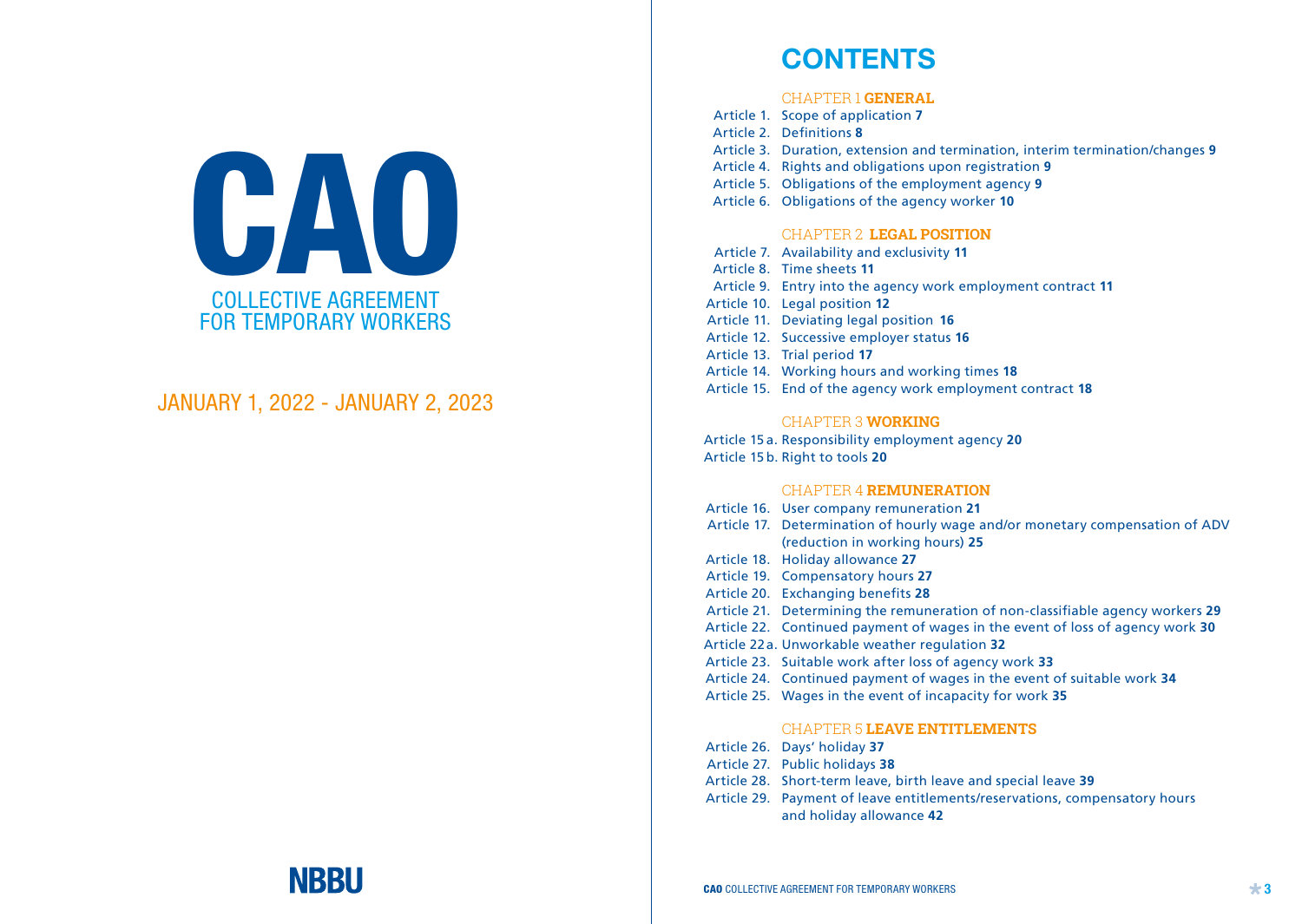#### CHAPTER 6 **SUSTAINABLE EMPLOYABILITY**

Article 30. Activities and costs of promoting sustainable employability **44** Article 31. Spending obligation to promote the sustainable employability of the agency worker **45**

#### CHAPTER 7 **PENSION**

Article 32. Pension **46** 

#### CHAPTER 8 **SPECIAL GROUPS**

Article 33. Negotiated wage for allocation group **47** Article 34. Holiday workers **49** Article 35. Agency workers entitled to an old-age pension **49** Article 36. Agency workers not permanently residing in the Netherlands. Accommodation, transport and medical expenses **50** Article 37. Setoff of fines 53 Article 38. Deductions from the wage **53** Article 39. Income guarantee **54** Article 40. Monitoring income guarantee 55

#### CHAPTER 9 **OTHER**

Article 41. Facilities for employees' organisations 56 Article 42. Handling of complaints and/or disputes Article 43. Merger Code Article 44. Compliance 58 Article 45. Dispensation Article 46. Private WW and WGA Supplement

#### **APPENDICES**

Reservations, waiting day compensation and distribution of I contributions for sickness top-up benefits **60**

- Payslip **61** II
- **III** Pension agreement 62
- Job classification and job level **68** IV
- Housing standards **72** V

Protocols **73** Information on the relevant legal texts **74**

#### THE UNDERSIGNED, NAMELY:

#### **EMPLOYEES' PARTIES**

FNV Postbus 9208, 3506 GE Utrecht **I** www.fnv.nl

CNV Vakmensen.nl Postbus 2525, 3500 GM Utrecht **I** www.cnvvakmensen.nl

De Unie Multatulilaan 12, 4103 NM Culemborg **I** www.unie.nl

#### AND

## **EMPLOYERS' PARTY**

De Nederlandse Bond van Bemiddelings- en Uitzendondernemingen (NBBU) Stadsring 171, 3817 BA Amersfoort **I** www.nbbu.nl

each as a party of the second part, declare that they have entered into the following collective agreement for agency workers, effective from 1 January 2022.

Amersfoort, 2022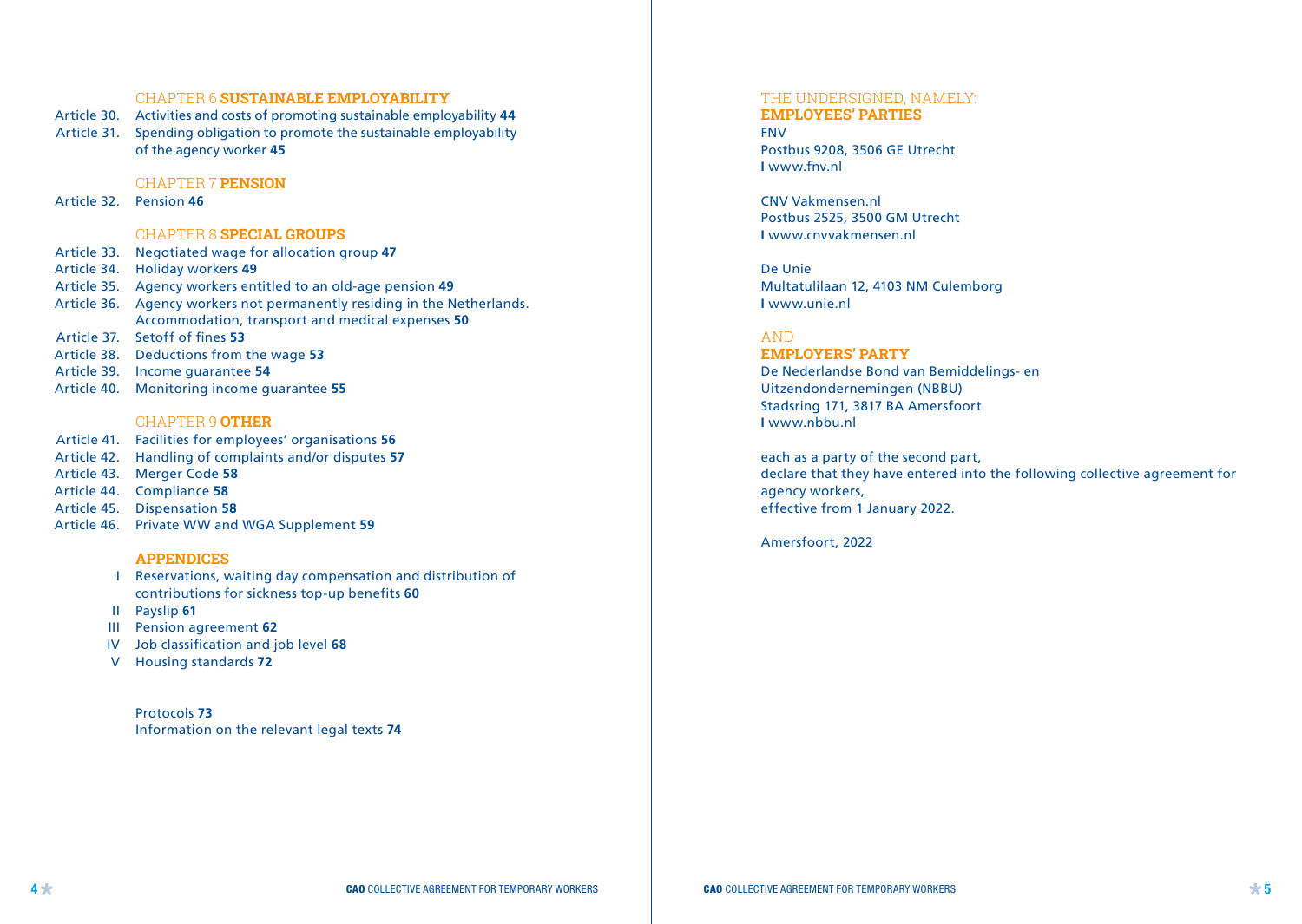## **CHAPTER 1 GENERAL**

#### **ARTICLE 1**

**SCOPE** 

1. This collective labour agreement applies to employers who are members of the Dutch Association of Intermediary Organisations and Temporary Employment Agencies (NBBU)\*. The collective agreement applies to agency work employment contracts of members other than payroll agreements as referred to in Section 7:692 of the Dutch Civil Code, subject to dispensation by virtue of Article 43 of the collective agreement.

Chapter 2 of this collective agreement, with the exception of the agency clause, continues to apply to fixed-term payroll agreements concluded prior to and continuing after 1 January 2020, until the moment that these payroll agreements end. This is subject to the additional condition that the employment conditions of these payroll agreements are in accordance with the legal provisions applicable to payroll agreements and at least equal to what applies to payroll agreements concluded before 1 January 2020. Contrary to Article 18 of this collective agreement, a holiday allowance of 8% applies, unless the statutory payroll regulations stipulate that a higher percentage must be applied instead.

- 2 a. The *Collective Agreement for Agency Workers* does not apply to employment agencies that make available employees to employers within the meaning of the Construction & Infrastructure Collective Agreement for more than 50% of the annual wage bill.
	- b. Contrary to under a. and in accordance with Article 1, paragraph 1, this collective agreement applies to employment agencies that are members of the Federation of Private Employment Agencies (ABU) or NBBU, or which are exempt from the *Construction & Infrastructure Collective Agreement* which has been declared generally binding.
	- c. If an employment agency makes an agency worker available to a client who is bound by the *Construction & Infrastructure Collective Agreement* and this employment agency is subject to the *Collective Agreement for Agency Workers*, the employment agency is obliged to ask the client and to confirm to the agency worker which specific provisions from Appendix 7 of the *Construction & Infrastructure Collective Agreement* apply to him\*\*.
- *\* In terms of content, the ABU collective agreement contains the same terms and conditions of employment as the NBBU collective agreement.*

*<sup>\*\*</sup> In the collective agreement, persons are always referred to in the masculine form. This choice serves stylistic purposes only.*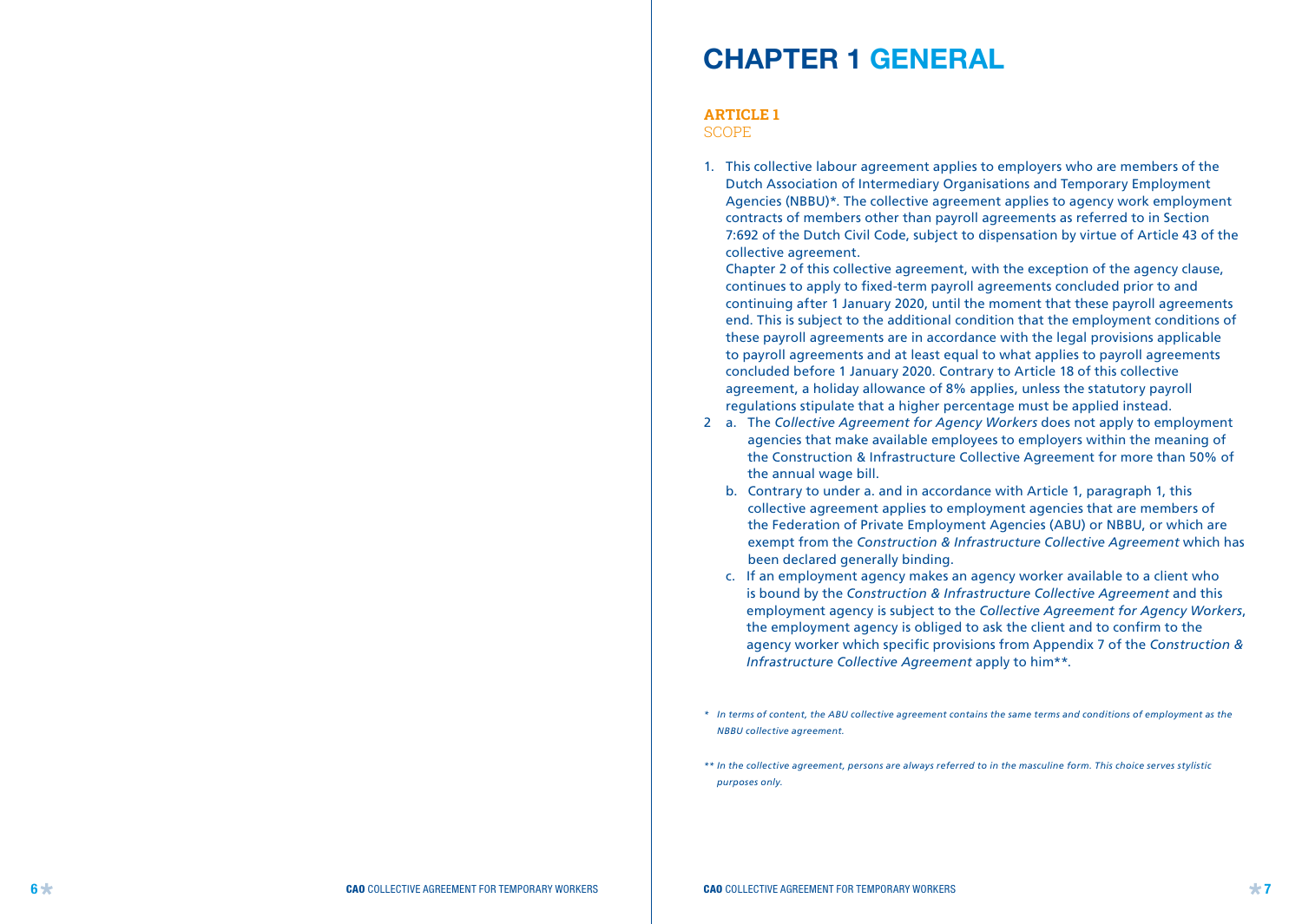## **ARTICLE 2**  DEFINITIONS

In this collective agreement, the following terms are defined as outlined below:

- a. negotiated wage: remuneration that applies to the agency worker as referred to in Article 33, which the user company remuneration (Article 16) does not fully apply to:
- b. parties to the collective agreement: parties to the Collective Agreement for Agency Workers, namely NBBU and LBV;
- c. collective agreement: this collective labour agreement, including all appendices and protocols;
- d. effective wage: the time-based current gross salary, excluding holiday allowance, reservations, allowances and other payments, overtime, compensatory hours, etc., awarded with due observance of the collective agreement;
- e. week worked: every week during which actual agency work has been performed, regardless of the number of hours worked (from 2 January 2023, weeks during which the agency work enjoys a holiday on full pay are also included);
- f. user company remuneration: remuneration as referred to in Article 16 of this collective agreement;
- g. instruction: the agreement between the client and the employment agency, regarding an agency worker being made available to the client;
- h. client: the natural person or legal entity to whom an agency worker is made available by the employment agency;
- i. written/in writing: recorded in writing or made available digitally (electronically).

 If information is provided via an electronic environment, the agency worker must be able to download the documents made available in it. The agency worker must be informed at least one month in advance if this electronic environment will be closed or if the documents made available in it will be removed;

- j. assignment: the employment of the agency worker at the client;
- k. agency clause: the stipulation as referred to in Section 7:691, subsection 2 of the Dutch Civil Code and Article 15, paragraph 1 of this collective agreement;
- l. agency worker: the person who enters into an agency work employment contract with the employment agency;
- m. employment agency: the party who makes an agency worker available (assigns) to a client;
- n. agency work employment contract: the employment contract as referred to in Section 7:690 of the Dutch Civil Code, under which the agency worker is made available by the employment agency to the client on the basis of an instruction to perform work at that location under his management and supervision;
- o. week: the week starts on Monday at midnight and ends on Sunday at midnight.

## **ARTICLE 3**

## DURATION, EXTENSION AND TERMINATION, INTERIM TERMINATION/CHANGES

- 1. The term of the collective agreement runs from 1 January 2022 to 2 January 2023. No change in the collective agreement with this term can be deemed to result in a deterioration for the agency worker of the provisions of the previous collective agreement.
- 2. If none of the parties to the collective agreement has terminated the provisions of the collective agreement by registered letter before the end of the term, these provisions will be extended for a period of one year.
- 3. The parties agree to terminate the agreement only if the possibilities for reaching a new collective agreement have been exhausted. Termination can take place without a notice period, with effect from the end of the term. After termination, this collective agreement will be extended for a period of one year and the parties will use that year to consider how a new collective agreement can still be reached.\*
- *\* This agreement only applies to the collective agreement concluded for the period 1 January 2022 to 2 January 2023 and therefore not to extensions under paragraphs 2 and 3.*

## **ARTICLE 4**

## RIGHTS AND OBLIGATIONS UPON REGISTRATION

- 1. When registering with the employment agency, the candidate indicates whether he wants to be considered for work.
- 2. The registration does not oblige either the employment agency or the candidate to offer or accept agency work.
- 3. Upon registration, the candidate must provide the requested information about his employment history. Requested information also includes information about:
	- participation in the pension scheme with the previous employer(s), in connection with the assessment of whether the pension accrual should be continued immediately.
	- training, work experience and competences at the previous client(s), in connection with being able to implement the classification at the client as referred to in Article 16 paragraph 2.
- 4. If the information shows that the employment agency could be regarded as a successive employer within the meaning of Article 12, the candidate, if so requested, must provide information about the transition payment made to him and the employment agency may withdraw the offer before the start of agency work.

## **ARTICLE 5**

## OBLIGATIONS OF THE EMPLOYMENT AGENCY

- 1. The employment agency rejects any form of discrimination.
- 2. Prior to entering into an agency work employment contract, the employment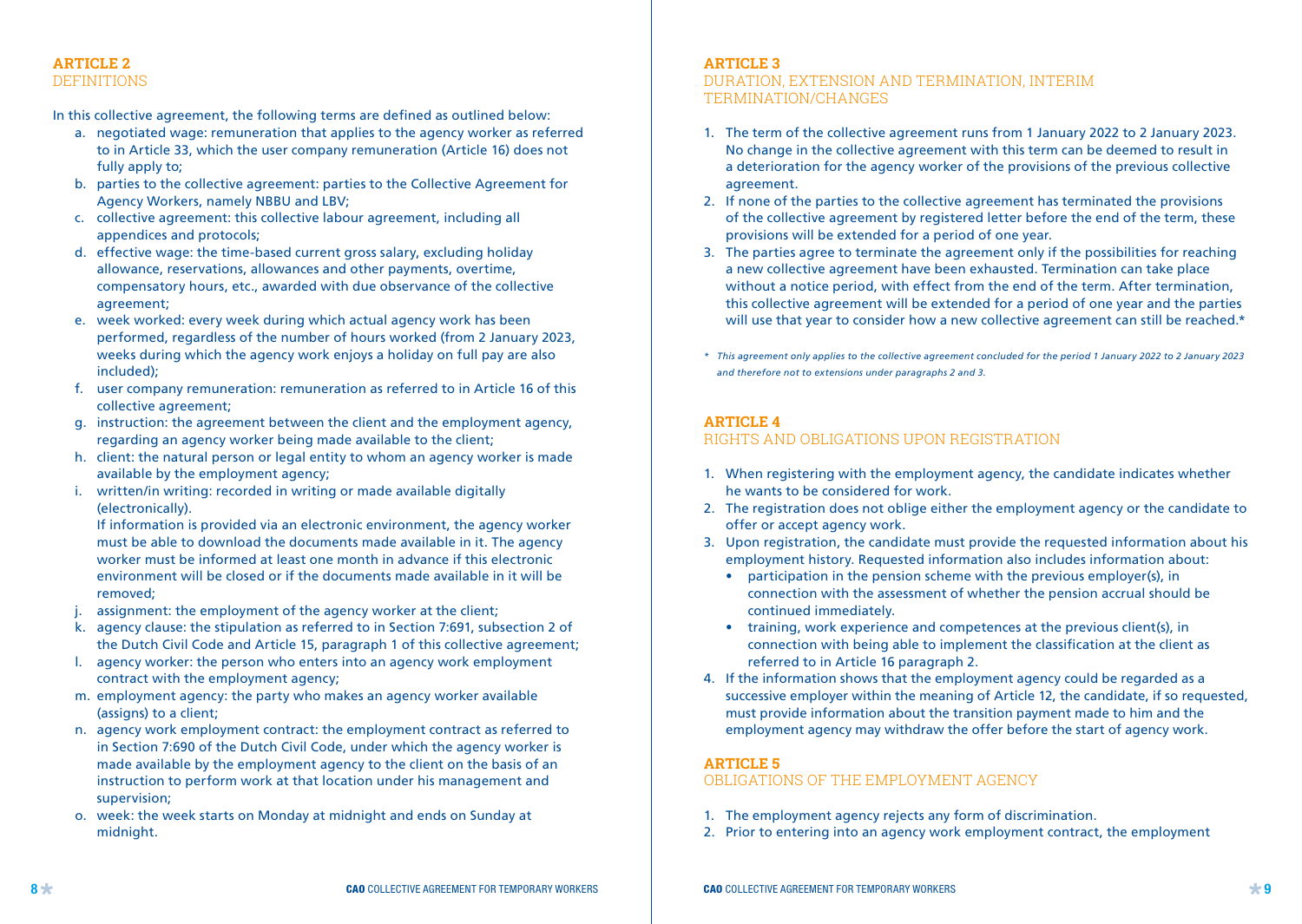agency provides the agency worker with a written copy of the collective agreement. At his request, the agency worker will receive a printed copy of the collective agreement.

- 3. The provisions of the collective agreement are so-called minimum provisions. Deviating from the collective agreement and its appendices is only permitted if this is to the advantage of the agency worker.
- 4. At the request of the agency worker, the employment agency will provide a statement of the number of agency work employment contracts entered into with the agency worker and the dates of commencement and termination thereof, including a statement as to whether the requirements for participation in a pension scheme are met. This statement also shows what agency work the agency worker has performed and which client(s) he has worked at. This information will be provided for as long as the employment agency may retain this data according to the retention periods stipulated under the General Data Protection Regulation (GDPR).

#### **ARTICLE 6**

#### OBLIGATIONS OF THE AGENCY WORKER

- 1. The agency worker performs his work under the direction and supervision of the client, on the basis of the agency work employment contract with the employment agency.
- 2. The agency worker must adhere to reasonable regulations of both the employment agency and the client regarding the performance of the work.

 If the agency worker acts undesirably, violates procedures or reasonable regulations, the employment agency can impose one or more of the following sanctions:

- a. a warning
- b. suspension, possibly without pay; and/or
- c. dismissal (possibly with immediate effect)

# **CHAPTER 2 LEGAL POSITION**

#### **ARTICLE 7**

AVAILABILITY AND EXCLUSIVITY

- 1. The agency worker is free to accept work elsewhere, unless the agency worker has committed to working through the employment agency instead, with clarity about the day(s), (expected) time(s) and the (expected) number of hours of work.
- 2. The agency worker with an agency work employment contract containing an obligation to continue to pay wages (as referred to in Article 22 of this collective agreement) can change his stated availability at the start of the agency work employment contract, subject to consultation with the employment agency. The changed availability must at all times remain sufficient for the employment agency to be able to make the agency worker available for the agreed working hours which the obligation to continue to pay wages applies to. Within this context, the requested availability must be in reasonable proportion to the agreed working hours which the obligation to continue to pay wages applies to, both with regard to the (number of) day(s), the time(s) and the number of hours and with regard to the distribution thereof.

## **ARTICLE 8**

## TIME SHEETS

- 1. The employment agency informs the agency worker about the way in which hours worked are recorded. This time sheet contains the number of normal, premium and/or overtime hours and is recorded in writing.
- 2. The time sheet must be completed truthfully. The agency worker has access to the original time sheet and receives a copy thereof upon request.
- 3. In the event of a dispute over time sheets, the burden of proof regarding the number of hours worked lies with the employment agency.

## **ARTIKEL 9**

## AANGAAN VAN DE UITZENDOVEREENKOMST

- 1. In the agency work employment contract, the employment agency and the agency worker enter into written agreements about the position, working hours, salary and the type of the agency work employment contract as referred to in paragraph 3, with due observance of the collective agreement.
- 2. The agency work employment contract commences at the time when the agency worker effectively commences the agreed work, unless otherwise agreed in the agency work employment contract.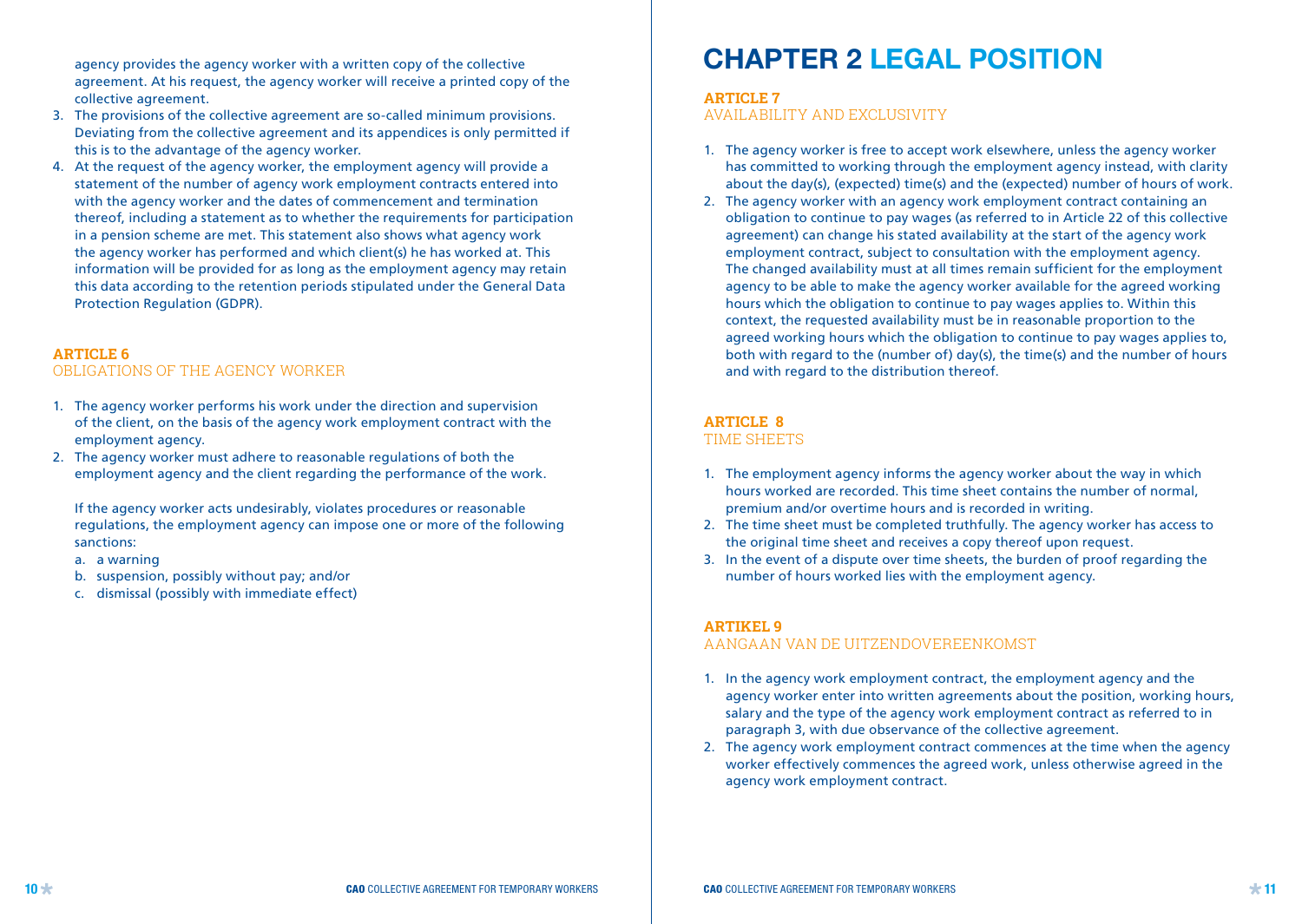- 3. An agency work employment contract can be one of the following two types:
	- a. an agency work employment contract with agency clause; An agency work employment contract with agency clause can be entered into for the duration of the assignment and up to the end of phase 1-2\*.
	- b. an agency work employment contract without agency clause; An agency work employment contract without agency clause can be entered into for a definite or an indefinite period of time. An agency work employment contract without agency clause can be entered into for a definite period or for the duration of a project, the end of which must be measurable via objective means. An agency work employment contract without agency clause is also referred to as a secondment agreement.
- *\* Whenever this collective agreement refers to phase 1-2, 3 and 4, the employment agency can also opt to refer to A (for phase 1-2), B (for phase 3), and C (for phase 4).*

#### *Until 2 January 2023, Article 10 reads as follows:* **ARTICLE 10** LEGAL POSITION

#### 1. *Phase 1-2*

- a. The agency worker is working in phase 1-2, as long as he has not worked for the same employment agency for more than 78 weeks.
- b. In phase 1-2, the agency worker is always working on the basis of an agency work employment contract with agency clause, unless it has been explicitly agreed in writing in the agency work employment contract that the agency clause does not apply.
- c. The 78 weeks in phase 1-2 are added up (only weeks worked are counted), as long as any interruption between two agency work employment contracts does not exceed six months. If there has been an interruption of six months or more, the counting of phase 1-2 starts at zero again.
- d. The agency work employment contract for a definite period of time without agency clause which, within one month, succeeds a previous agency work employment contract for a definite period of time without agency clause with the same employment agency and the same client, can only be entered into for a minimum duration of four weeks.

*With effect from 3 January 2022, points e and f are added to this paragraph:*

- e. From 3 January 2022, a period of 52 weeks worked instead of 78 worked weeks applies to an agency worker who starts counting the weeks worked in phase 1-2 on or after 3 January 2022. In the case of this agency worker, whenever this paragraph under a to d reads 78 weeks worked, it must be read as 52 weeks worked.
- f. For an agency worker who started counting the weeks worked in phase 1-2 before 3 January 2022 (whether or not on the basis of successive employer status) and there has not been an interruption of more than six months, a term of 52 weeks worked instead of 78 worked weeks applies from 2 January 2023. For this agency worker, whenever this paragraph under a to d reads 78 weeks worked, it must from that moment also read 52 weeks worked. This means that:
- the agency worker who on 2 January 2023 worked in phase 1-2 **52 weeks** or more enters phase 3;
- the agency worker who on 2 January 2023 worked in phase 1-2 **not yet 52 weeks or more** enters phase 3 on the date on which the number of hours worked is 52 after 2 January 2023 and his employment is continued.

 When entering phase 3, the then current or new agency work employment contract will be regarded as the first agency work employment contract in phase 3. The 53rd to 78th weeks worked in phase 1-2 before 2 January 2023 do not count in phase 3 in terms of duration and number of agency work employment contracts

#### 2. *Phase 3*

- a. The agency worker works in phase 3 as soon as the agency work employment contract is continued after completion of phase 1-2 or when entering into a new agency work employment contract with the same employment agency within a period of six months after completion of phase 1-2.
- b. Phase 3 lasts a maximum of four years and during this phase, a maximum of six agency work employment contracts without agency clause can be agreed.
- c. In phase 3, the agency worker is always working on the basis of an agency work employment contract for a definite period of time without agency clause, unless an agency work employment contract for an indefinite period of time without agency clause has explicitly been agreed.
- d. The four-year period and the number of six agency work employment contracts without agency clause (as referred to under b.) are added up as long as any interruption between two agency work employment contracts does not exceed six months. In that case, the interruption period is included. If there has been an interruption of six months or more between two agency work employment contracts, the counting of phase 1-2 starts at zero again.

*With effect from 3 January 2022, points e and f are added to this paragraph:*

- e. From 3 January 2022, for agency workers who start in phase 3 on or after 3 January 2022, phase 3 will last a maximum of 3 years instead of 4 years. In the case of this agency worker, whenever this paragraph under a to d reads 4 years, it must be read as 3 years.
- f. In the case of agency workers who started phase 3 before 3 January 2022 (whether or not on the basis of successive employer status) and there has not been an interruption of more than six months, from 2 January 2023, phase 3 lasts a maximum of 3 years instead of 4 years. In the case of this agency worker, whenever this paragraph under a to d reads 4 years, it must from that moment on be read as 3 years. This means that:
	- the agency worker who on 2 January 2023 worked **more than three years** in phase 3 enters phase 4 on the date on which his agency work employment contract is continued on or after 2 January 2023;
	- the agency worker who on 2 January 2023 has **not yet worked more than three years** in phase 3 enters phase 4 on the date on which the term in phase 3 has lasted three years and his employment is continued.

 There is one exception. A fixed-term agency work employment contract in phase 3 that was entered into before 1 January 2022 with an end date on or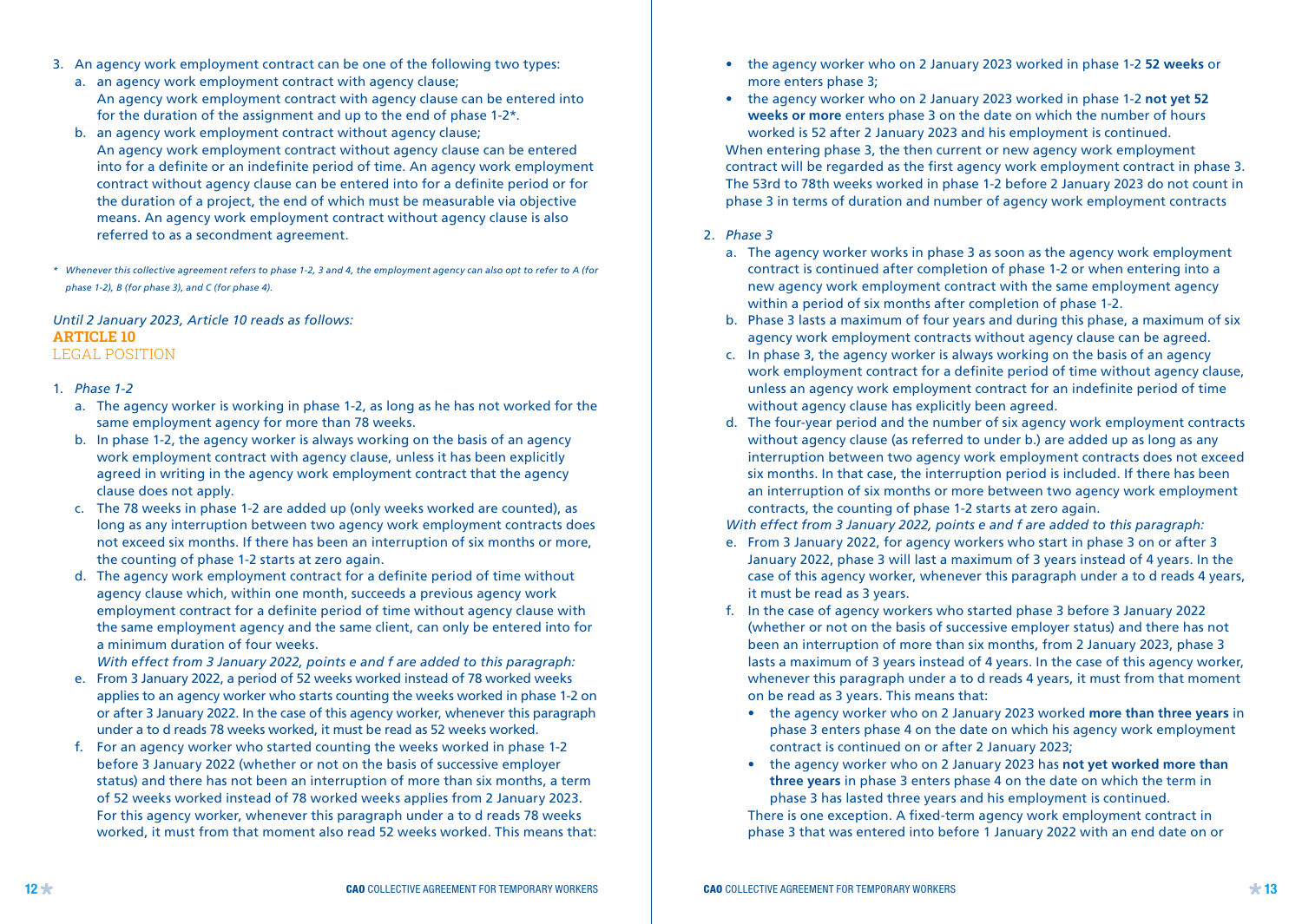after 2 January 2023 may still be served in phase 3, as long as the maximum term of four years is not exceeded. If the fixed-term agency work employment contract does cause the term of four years to be exceeded, the agency worker will automatically enter phase 4 on the transgression date.

#### 3. *Phase 4*

- a. The agency worker works in phase 4 as soon as the agency work employment contracts without agency clause are continued after completion of phase 3 or when entering into a new agency work employment contract with the same employment agency within a period of six months after completion of phase 3.
- b. During phase 4, the agency worker will be working on the basis of an agency work employment contract for an indefinite period of time without agency clause.
- c. If after the termination of an agency work employment contract for an indefinite period of time without agency clause, the agency worker returns and the interruption has been six months or less, the agency worker will be working on the basis of a phase 4 agency work employment contract. If there has been an interruption of six months or more, the counting of phase 1-2 starts at zero again.
- 4. The counting in the phases continues when the agency worker transfers to and enters the employment of another employment agency within the same group of employment agencies, unless the new employment agency demonstrates, by means of the registration, job application or other facts and circumstances, that the transfer was made on the initiative of the agency worker. A group is taken to mean the group as referred to in Section 2:24b of the Dutch Civil Code.
- 5. The agency worker and employment agency may deviate from the phase methodology as described in this article, if this is in favour of the agency worker.

*With effect from 2 January 2023, Article 10 will read as follows:*  **ARTICLE 10** LEGAL POSITION

- 1. *Phase 1-2*
	- a. The agency worker is working in phase 1-2, as long as he has not worked for the same employment agency for more than 52 weeks.
	- b. In phase 1-2, the agency worker is always working on the basis of an agency work employment contract with agency clause, unless it has been explicitly agreed in writing in the agency work employment contract that the agency clause does not apply.
	- c. The 52 weeks in phase 1-2 are added up (only weeks worked are counted, in accordance with Article 2, under e), as long as any interruption between two agency work employment contracts does not exceed six months. If there has been an interruption of six months or more, the counting of phase 1-2 starts at zero again.
	- d. The agency work employment contract for a definite period of time without

agency clause which, within one month, succeeds a previous agency work employment contract for a definite period of time without agency clause with the same employment agency and the same client, can only be entered into for a minimum duration of four weeks.

#### 2. *Phase 3*

- a. The agency worker works in phase 3 as soon as the agency work employment contract is continued after completion of phase 1-2 or when entering into a new agency work employment contract with the same employment agency within a period of six months after completion of phase 1-2.
- b. Phase 3 lasts a maximum of three years and during this phase, a maximum of six agency work employment contracts without agency clause can be agreed.
- c. In phase 3, the agency worker is always working on the basis of an agency work employment contract for a definite period of time without agency clause, unless an agency work employment contract for an indefinite period of time without agency clause has explicitly been agreed.
- d. The three-year period and the number of six agency work employment contracts without agency clause (as referred to under b.) are added up as long as any interruption between two agency work employment contracts does not exceed six months. In that case, the interruption period is included. If there has been an interruption of six months or more between two agency work employment contracts, the counting of phase 1-2 starts at zero again.
- e. If the agency worker was already working in phase 3 before 1 January 2022 and has a fixed-term agency work employment contract that was entered into before this date with an end date on or after 2 January 2023, this contract may exceed the term of three years without the agency worker transferring to phase 4. This fixed-term agency work employment contract will then end by operation of law on the agreed end date, unless the term of four years is exceeded earlier. In that case, the agency worker will automatically transfer to phase 4.

#### 3. *Phase 4*

- a. The agency worker works in phase 4 as soon as the agency work employment contract without agency clause is continued after completion of phase 3 or when entering into a new agency work employment contract with the same employment agency within a period of six months after completion of phase 3.
- b. During phase 4, the agency worker will be working on the basis of an agency work employment contract for an indefinite period of time without agency clause.
- c. If after the termination of an agency work employment contract for an indefinite period of time without agency clause, the agency worker returns and the interruption has been six months or less, the agency worker will be working on the basis of a phase 4 agency work employment contract. If there has been an interruption of six months or more, the counting of phase 1-2 starts at zero again.
- 4. The counting in the phases continues when the agency worker transfers to and enters the employment of another employment agency within the same group of employment agencies, unless the new employment agency demonstrates, by means of the registration, job application or other facts and circumstances, that the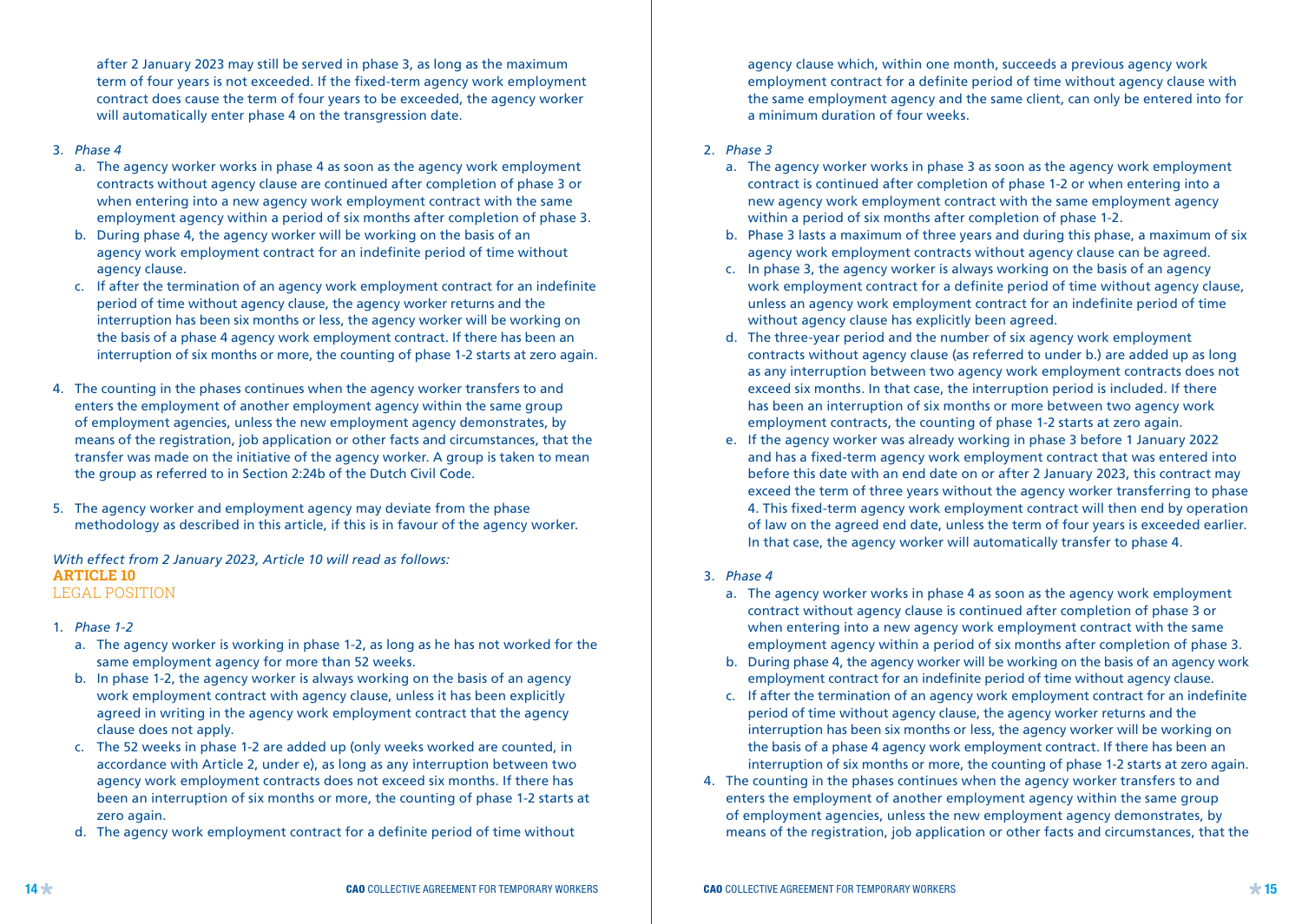transfer was made on the initiative of the agency worker. A group is taken to mean the group as referred to in Section 2:24b of the Dutch Civil Code.

5. The agency worker and employment agency may deviate from the phase methodology as described in this article, if this is in favour of the agency worker.

#### **ARTICLE 11**  DEVIATING LEGAL POSITION

*Statutory provisions on succession of employment contracts for a definite period of time* As long as the agency worker has not worked in more than 26 weeks, the employment agency may choose to apply the statutory provisions on succession of employment contracts for a definite period of time. In that case, the employment agency cannot (or no longer) make use of the phase system as referred to in Article 10 and the exclusion from the obligation to continue to pay wages as referred to in Article 22 paragraph 1 of this collective agreement. If there has been an interruption of six months or more, a new choice can be made. The remaining provisions of this collective agreement continue to apply in full.

### **ARTICLE 12** SUCCESSIVE EMPLOYER STATUS

- 1. Successive employer status is deemed to exist if, within a period of six months, the agency worker is successively employed by different employers who should reasonably be deemed to be each other's successors with regard to the work performed.
- 2. When determining the legal position, the relevant employment history built up with the agency worker's previous employer(s) is incorporated into the phase system. Relevant employment history is taken to mean the number of weeks/the period in which the agency worker reasonably performed the same or practically the same work. The counting of the weeks/period worked and employment contracts and/or agency work employment contracts starts at the beginning of phase 1-2. An employment agency that provides an agency worker who was previously assigned through another employment agency will take into account the agency worker's job classification at the other employment agency as much as possible when classifying the job.
- 3. If the agency worker transfers to another employment agency in order to continue his work with the same client, the legal position of the agency worker, contrary to paragraph 2, is at least equal to his legal position with the previous employment agency. Furthermore, the new employment agency will, at the time of transfer, set the remuneration in accordance with the earlier pay scale grading, taking into account previously awarded and/or yet to be awarded increments.
- 4. If the agency worker was employed by the previous employer(s) on the basis of an employment contract and/or agency work employment contract for an indefinite period of time, which was terminated legally, the legal position of the agency worker in the case of successive employer status is determined as follows:
- if the relevant employment history of the agency worker is less than 52 weeks worked, the relevant employment history will be incorporated in phase 1-2;
- if the relevant employment history of the agency worker is more than 52 weeks worked, the agency worker starts at the beginning of phase 3.

If there is successive employer status and the agency worker was employed by his previous employer(s) before 3 January 2022, the term of 52 weeks worked until 2 January 2023 referred to in this paragraph is 78 weeks worked.

Legal termination is taken to mean:

- termination of the employment contract by the (previous) employer with permission from the Employee Insurance Agency (UWV);
- termination with immediate effect by the (previous) employer for urgent causes;
- setting aside of the employment contract by the court;
- termination by the (previous) employer during the probationary period:
- termination of the employment contract on the basis of a stipulation to that effect or by giving notice on account of the agency worker reaching retirement age;
- termination by the insolvency practitioner within the meaning of Section 40 of the Bankruptcy Act.

Within the meaning of this paragraph, legal termination is not taken to mean:

- termination by mutual consent; or
- notice given by the agency worker.
- 5. Successive employer status does not apply, if:
	- the applicability thereof is not anticipated as a result of the agency worker knowingly or otherwise culpably providing incorrect or incomplete information as referred to in Article 4 paragraph 3.

#### **ARTICLE 13** PROBATIONARY PERIOD

- 1. In an agency work employment contract for a definite period of time without agency clause, a probationary period clause can only be included if the agency work employment contract is entered into for longer than six months. The legal terms apply in this instance.
- 2. If after an interruption of one year or less, a subsequent agency work employment contract for a definite period of time is entered into without agency clause, a probationary period cannot be included for a second time. A second probationary period can still be agreed on, if the work to be performed clearly requires different skills or responsibilities.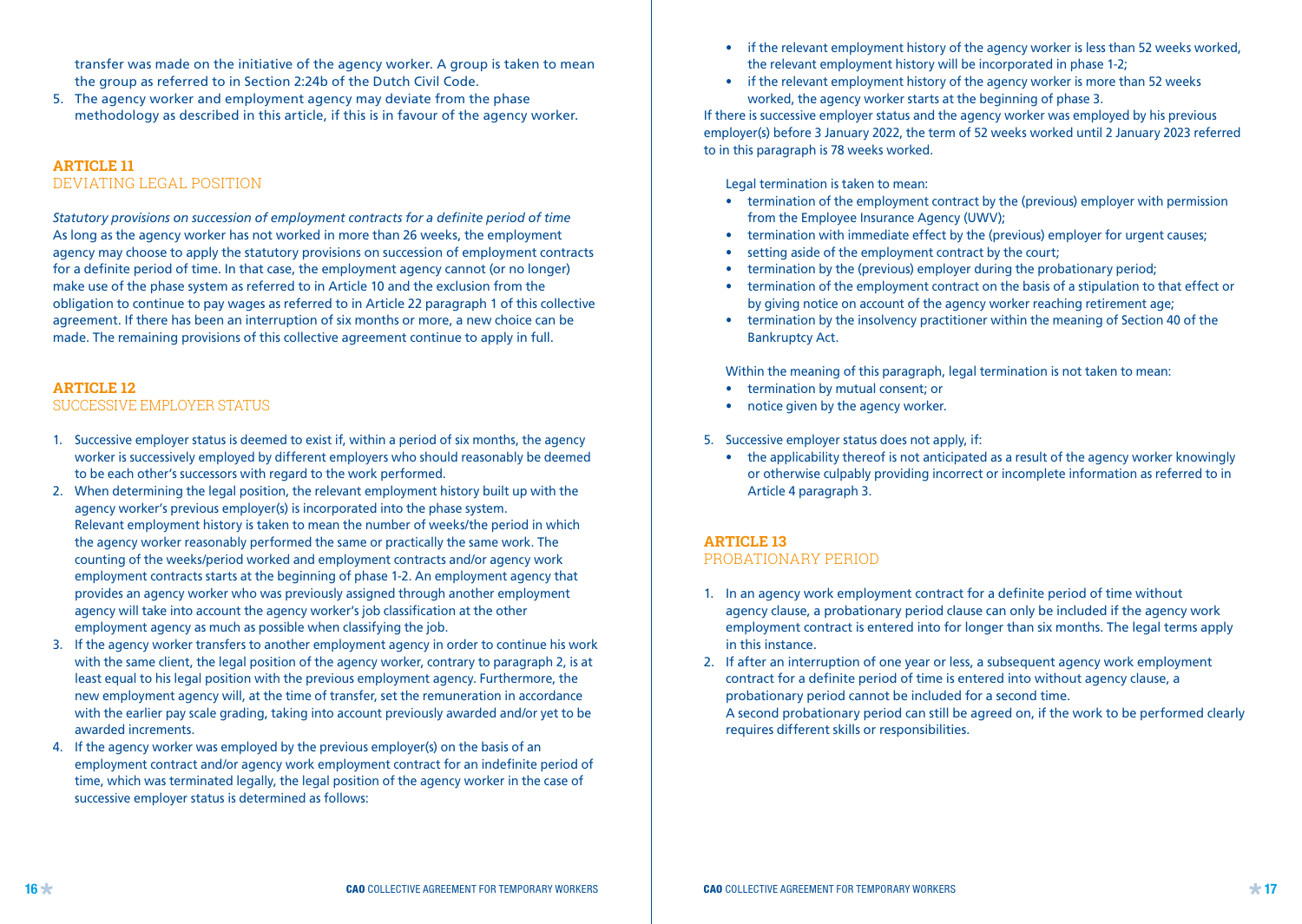## **ARTICLE 14**  WORKING HOURS AND WORKING TIMES

- 1. The employment agency enters into an agreement with the agency worker about the number of hours to be worked per day/week/period.
- 2. The agency worker is subject to the working hours and the work and rest periods as referred to in the Working Hours Act, and they are the same as those in force at the client.
- 3. In consultation with the client and employment agency, the agency worker is permitted to deviate from the working hours and/or times applicable at the client. This can be agreed on at either the start of the agency work employment contract or during the term thereof.

The following applies:

- a. the deviation does not exceed the legal limits applicable to the client and/or the client's collective agreement (insofar as this exceeds the law);
- b. the work and rest periods applicable to the agency worker are no shorter than they are at the client.

#### **ARTICLE 15**

#### END OF THE AGENCY WORK EMPLOYMENT CONTRACT

*End of the agency work employment contract with agency clause*

1. The agency work employment contract with agency clause ends:

- a. by operation of law because the client, for whatever reason, no longer wants or is able to borrow the agency worker, or
- b. because the agency worker, for whatever reason, including incapacity for work, no longer wants or is able to perform the stipulated work. In the event of the agency worker being incapacitated for work, the agency work employment contract is deemed to have been terminated at the request of the client, immediately after calling in sick.
- 2. If the assignment lasted more than 26 weeks worked, the employment agency is obliged to notify the agency worker thereof at least ten calendar days before the termination of the agency work employment contract, if terminating by operation of law. This does not apply in the event of the agency worker being incapacitated for work. If the employment agency does not or not fully adhere to this notification period, it must pay compensation to the agency worker equal to the effective wage that the agency worker would have earned in the period of the notification period not taken into account, unless the employment agency offers the agency worker suitable work during that period, as described in Article 23.
- 3. The agency worker must submit his request to terminate the agency work employment contract to the employment agency at least one working day in advance.

*Agency work employment contract without agency clause* 

- 4. The agency work employment contract for a definite period of time without agency clause can at all times be terminated by the agency worker and the employment agency in the interim with effect from the next working day, with due observance of the statutory notice period\*, unless this has explicitly been excluded in writing in the agency work employment contract. If the term of the agency work employment contract is shorter than the statutory notice period, interim termination is in no case possible.
- 5. Contrary to paragraph 4, the agency worker can terminate the agency work employment contract without agency clause with immediate effect, if the employment agency relies on exclusion from continued payment of wages, as referred to in Article 22, paragraphs 1 and 6.
- 6. The agency work employment contract for an indefinite period of time without agency clause can be terminated with effect from the next working day, with due observance of the statutory notice period.

#### *Reaching retirement age*

- 7. The agency work employment contract ends by operation of law on the day on which the agency worker reaches retirement age, unless this is explicitly deviated from in the agency work employment contract.
- *\* as referred to in Section 7:672 of the Dutch Civil Code.*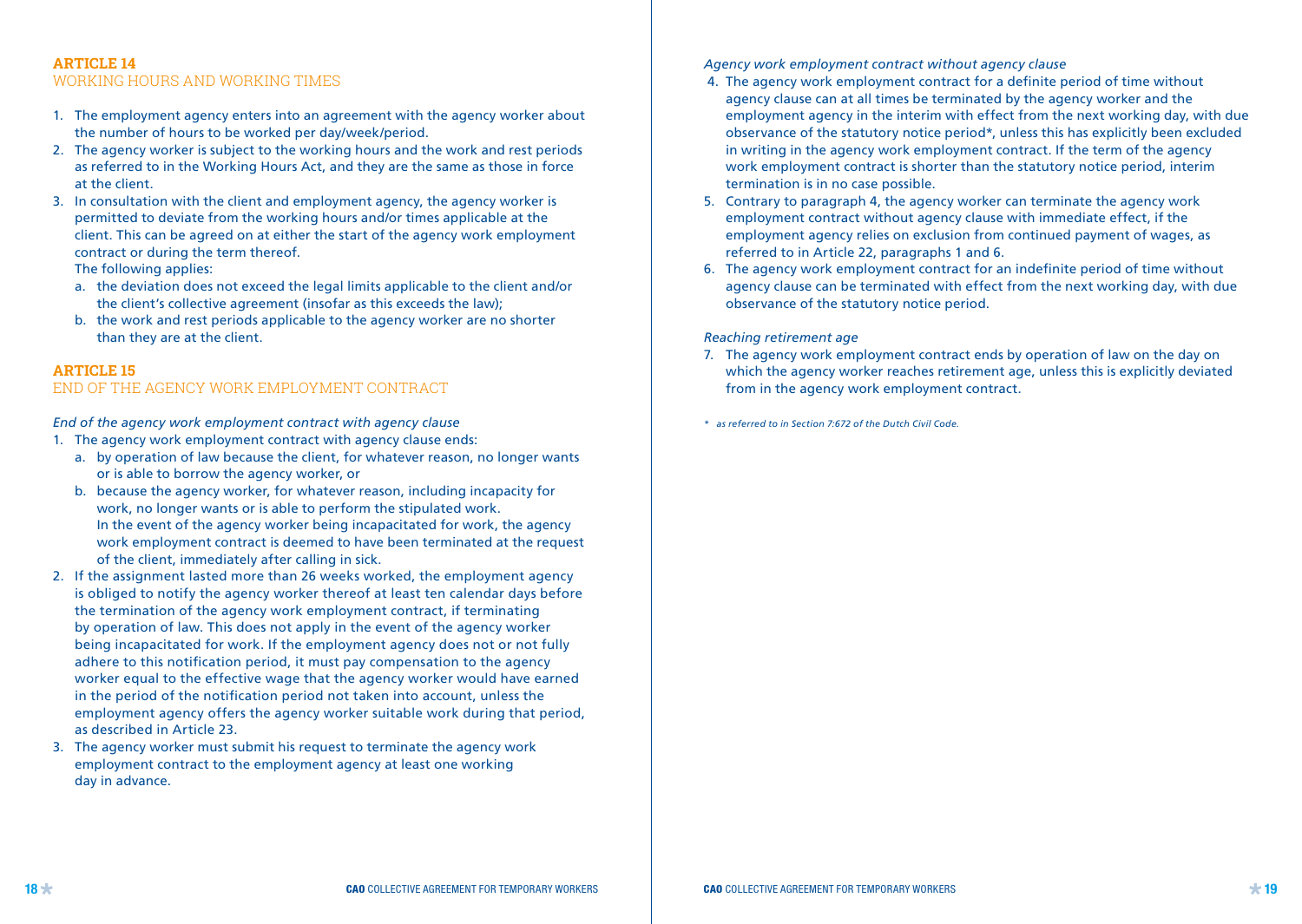## **CHAPTER 3 WORKING**

#### **ARTICLE 15A**

RESPONSIBILITY EMPLOYMENT AGENCY

- 1. The employment agency agrees with the client that the latter treats the agency worker with the same due care as it does its own employees and that the client takes appropriate measures as regards the statutory regulations of health, safety and well-being.
- 2. Before work is started at the client, the employment agency is obliged to notify the agency worker about the required (professional) qualifications, the possible health and safety risks and how to control these.

## **ARTICLE 15B**

RIGHT TO TOOLS

The employment agency agrees with the client that by or on behalf of the client under the same conditions as apply to the client for its own personnel job-related tools are provided to the agency worker, if these are required for the performance for the work (for example, for health and safety in the workplace) at the client

# **CHAPTER 4 REMUNERATION**

*Until 3 January 2022, Article 16 reads as follows:* **ARTICLE 16** USER COMPANY REMUNERATION

- 1. The agency worker is entitled to the user company remuneration, unless Article 33 is applied. The user company remuneration consists of the following six elements, each of which is at least equal to the remuneration of an employee working in an equal or equivalent position at the client\*, where the agency worker performs his duties under the direction and supervision of that client:
	- a. only the applicable periodic pay in the scale;
	- b. the applicable reduction of working hours (ADV). This can be compensated in time and/or money, at the discretion of the employment agency;
	- c. overtime allowance, unsocial hours allowance (including public holidays), shifted hour allowance, shift allowance and an allowance for working in physically straining circumstances in combination with the nature of the work (including working in high or low temperatures, working with hazardous substances, or dirty work);
	- d. initial wage increase (level and time as determined at the client);
	- e. expense allowances (to the extent the employment agency can pay these free from wage tax and national insurance contributions: travel expenses, board and lodging costs and other expenses required for the performance of the job);
	- f. increments (level and time as determined at the client).

 If the agency worker made available to the client is subsequently made available to another company, the user company remuneration is equal to the remuneration of an employee working in an equal or equivalent position at that client, where the agency worker performs his duties under its direction and supervision.

- 2. If the client applies a regulation that provides for compensation of travel hours or travel time in relation to the work, the employment agency also applies this regulation for compensation of travel hours or travel time to the agency worker. If the travel hours or travel time of the agency worker are already regarded as hours worked, the regulations at the client for travel hours or travel time do not apply.
- 3 The application of the user company remuneration is based on the information provided or confirmed by the client about the job category, the wage amount, the applicable reduction in working hours, the amount of the increment, the amount and time of the initial wage increase, and the (expense) allowances. The employment agency agrees with the client that the latter is obliged to provide the correct and complete information required for determining the user company remuneration in a timely manner.
- 4. The user company remuneration is determined per assignment.
- 5. a. If the agency worker works in (practically) the same position for different clients and, due to the change of clients, does not qualify for an incremental increase with these clients, the employment agency will take this work experience into account when deciding on awarding an incremental increase in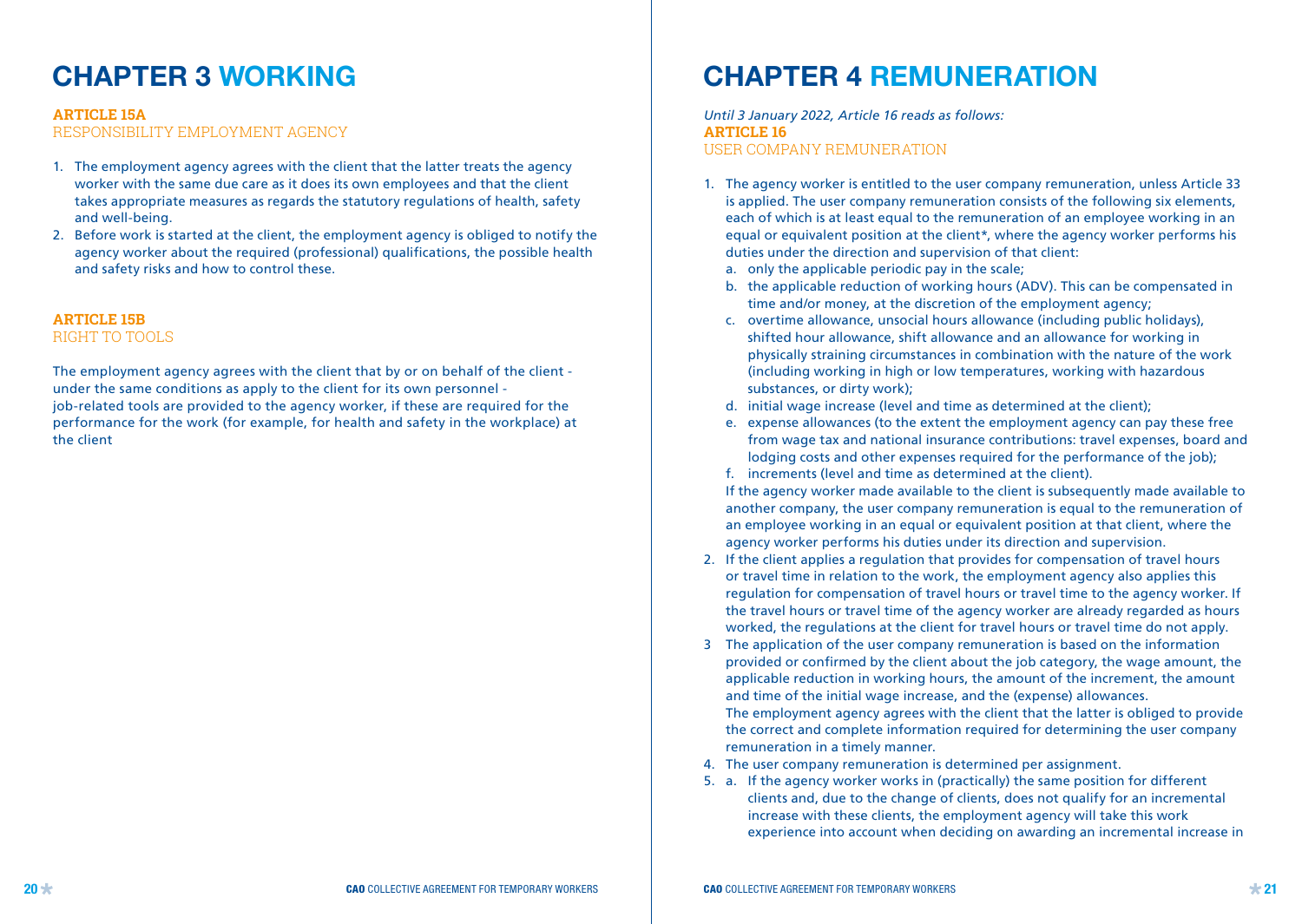each subsequent assignment in (practically) the same position.

- b. If within that framework, the agency worker referred to under a. commences employment with another employment agency within the same group of employment agencies, the new employment agency will also take into account the work experience referred to under a. when deciding on awarding an incremental increase, unless the new employment agency demonstrates, by means of the registration, job application or other facts and circumstances, that the transfer was made on the initiative of the agency worker. A group is taken to mean the group as referred to in Section 2:24b of the Dutch Civil Code.
- 6. The employment agency provides for a process by which it ensures that the user company remuneration is determined correctly.
- 7. With every assignment, the employment agency is obliged to confirm the elements referred to under a. through o. to the agency worker in writing.
	- a. the anticipated commencement date;
	- b. the name and contact details of the client, including a contact person (if any) and work address;
	- c. the (general) job title and, if available, the job title in accordance with the client's remuneration regulations;
	- d. the job classification and step in accordance with the client's remuneration regulations, if available;
	- e. the agreed hours of work;
	- f. if applicable, the anticipated assignment end date;
	- g. the collective agreement/remuneration regulations;
	- h. the effective gross (hourly) wage;
	- i. the applicable reduction of working hours (ADV) compensation;
	- j. the applicable overtime and/or shifted hours allowances;
	- k. the applicable allowance for unsocial hours (including public holiday allowance and allowances for physically straining circumstances);
	- l. the applicable shift allowance;
	- m. the applicable travel allowance;
	- n. other applicable expense allowances;
	- o. the applicable allowance for work-related travel hours or travel time.

 In the event of a change in the terms and conditions of employment during the assignment pertaining to one of the above elements, the employment agency is obliged to confirm this change to the agency worker in writing.

- 8. Following a reasoned request from the agency worker, the employment agency must provide a written explanation of the determination of its user company remuneration.
- 9. The application of the user company remuneration will never be adjusted retroactively, except:
	- in the event of intent or apparent abuse; or
	- if the employment agency has not made a demonstrable effort to correctly determine the user company remuneration as referred to in paragraph 6 of this article;
	- if the employment agency has not complied with the provisions of paragraph 7 under c., d., e., g., h., i., j., k., l., m., n. and o.;
- if, following a reasoned request from the agency worker, the employment agency has failed to provide a written explanation of the determination of the user company remuneration as referred to in paragraph 8 of this article.
- *\* If no employees are employed in an equal or equivalent position, Article 21 applies.*

*With effect from 3 January 2022, Article 16 will be replaced by:* **ARTICLE 16** USER COMPANY REMUNERATION

- 1. The agency worker is entitled to the user company remuneration, unless Article 33 is applied. The user company remuneration consists of the following nine elements, each of which is at least equal to the remuneration of an employee working in an equal or equivalent position at the client\*1, where the agency worker performs his duties under the direction and supervision of that client:
	- a. only the applicable periodic pay in the scale;
	- b. the applicable reduction of working hours (ADV). This can be compensated in time and/or money, at the discretion of the employment agency;
	- c. all allowances for unsocial hours and/or working under (physically) straining circumstances related to the nature of the work. Examples include overtime, working evenings, weekends and public holidays, shifted hours, shiftwork, low and/or high temperatures, hazardous substances, dirty work);
	- d. initial wage increase from the same time and with the same amount as at the client\*2;
	- e. expense allowances (to the extent the employment agency can pay these free from wage tax and national insurance contributions);
	- f. increments (level and time as determined at the client);
	- g. allowance for work-related travel hours and/or travel time (unless the travel hours or travel time are already regarded as hours worked);
	- h. one-off payments, regardless of the purpose or reason for the payment. Oneoff payments are not periodically recurring payments;
	- i. homeworking allowances, whereby the part of the allowance that is not exempted by law is paid gross

 If the agency worker made available to the client is subsequently made available to another company, the user company remuneration is equal to the remuneration of an employee working in an equal or equivalent position at that client, where the agency worker performs his duties under its direction and supervision. With effect from 1 January 2023, point i will be added to paragraph 1 (and the user company remuneration consists of 10 elements):

- j. fixed end-of-year bonuses (amount, time and conditions as determined by the client).
- 2. If the client's policy with regard to the periodic pay in the scale is to partly determine the classification at the start of the work on the basis of experience in a virtually equal position, then this also applies to the agency worker. In that case, the employment agency will take into account the information provided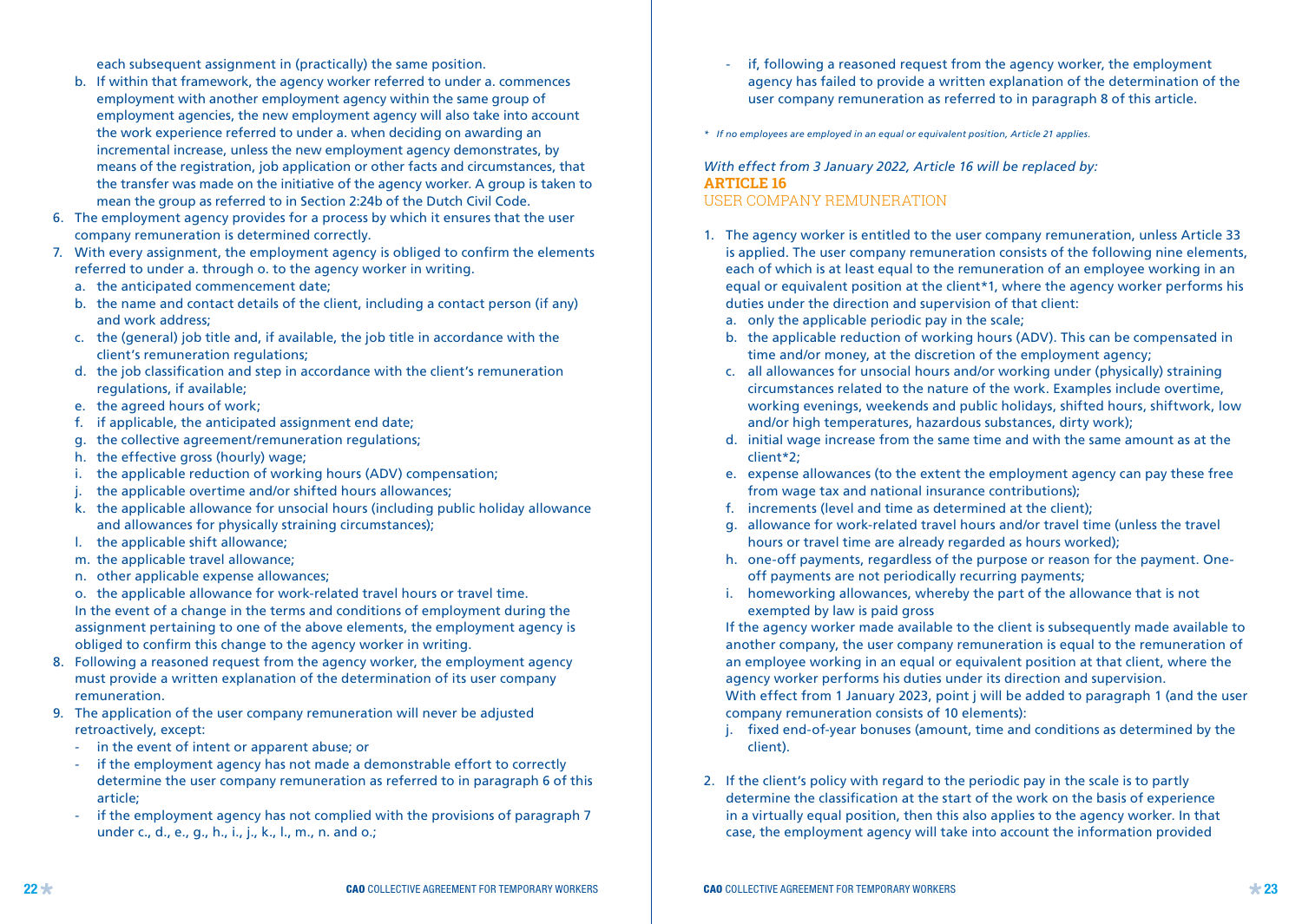in accordance with Article 4, paragraph 3 about training, work experience and competences.

 The agency worker can request the employment agency for an explanation about his classification. In any event, when returning to the same client on or after 3 January 2022 or to a client within the same collective agreement area in an almost identical position (given his relevant work experience), the classification will be based on at least the previous classification. The agency worker can request the employment agency for an explanation about his classification.

3. The application of the user company remuneration is based on the information provided or confirmed by the client about the job category, the wage amount, the applicable reduction in working hours, the amount of the increment, the amount and time of the initial wage increase, and the expense allowances, the reimbursement of travel hours and/or travel time, the one-off payments, homeworking allowances and other allowances.

 The employment agency agrees with the client that the latter is obliged to provide the correct and complete information required for determining the user company remuneration in a timely manner.

- 4. The user company remuneration is determined per assignment.
- 5. a. If the agency worker works in (practically) the same position for different clients and, due to the change of clients, does not qualify for an incremental increase with these clients, the employment agency will take this work experience into account when deciding on awarding an incremental increase in each subsequent assignment in (practically) the same position.
	- b. If within that framework, the agency worker referred to under a. commences employment with another employment agency within the same group of employment agencies, the new employment agency will also take into account the work experience referred to under a. when deciding on awarding an incremental increase, unless the new employment agency demonstrates, by means of the registration, job application or other facts and circumstances, that the transfer was made on the initiative of the agency worker. A group is taken to mean the group as referred to in Section 2:24b of the Dutch Civil Code.

6. The employment agency provides for a process by which it ensures that the user company remuneration is determined correctly.

- 7. With every assignment, the employment agency is obliged to confirm the elements referred to under a. through g. to the agency worker in writing.
	- a. the anticipated commencement date;
	- b. the name and contact details of the client, including a contact person (if any) and work address;
	- c. the (general) job title and, if available, the job title in accordance with the client's remuneration regulations;
	- d. the job classification and step in accordance with the client's remuneration regulations, if available;
	- e. the agreed hours of work;
	- f. if applicable, the anticipated assignment end date;
	- g. the collective agreement/remuneration regulations;
	- h. the effective gross (hourly) wage;
- i. the applicable reduction of working hours (ADV) compensation;
- j. the applicable overtime and/or shifted hours allowances;
- k. the applicable allowance for unsocial hours (including public holiday allowance) and allowances for physically straining circumstances;
- l. the applicable shift allowance;
- m. the applicable travel allowance;
- n. other applicable expense allowances;
- o. the applicable allowance for work-related travel hours and/or travel time;
- p. the applicable one-off payments;
- q. the applicable homeworking allowances.

 In the event of a change in the terms and conditions of employment during the assignment pertaining to one of the above elements, the employment agency is obliged to confirm this change to the agency worker in writing.

- 8. Following a reasoned request from the agency worker, the employment agency must provide a written explanation of the determination of its user company remuneration.
- 9. The application of the user company remuneration will never be adjusted retroactively, except:
	- in the event of intent or apparent abuse; or
	- if the employment agency has not made a demonstrable effort to correctly determine the user company remuneration as referred to in paragraph 5 of this article;
	- if the employment agency has not complied with the provisions of paragraph 6 under c., d., e., g., h., i., j., k., l., m., n., o, p and q;
	- if, following a reasoned request from the agency worker, the employment agency has failed to provide a written explanation of the determination of the user company remuneration as referred to in paragraph 7 of this article.

*\*1 If no employees are employed in an equal or equivalent position, Article 21 applies. \*2 For the sake of completeness, initial wage increases with an effective date in the past are applied retroactively.* 

## **ARTICLE 17**

#### DETERMINATION OF HOURLY WAGE AND/OR MONETARY COMPENSATION OF ADV (REDUCTION IN WORKING HOURS)

- 1. If within the framework of the determination of the user company remuneration, the employment agency wishes to calculate an hourly wage or monetary ADV compensation, it will use the information obtained from the client and if necessary, it will consult the available and authorised information about the client's collective agreement. This is information as provided by the joint parties to the relevant collective agreement for hiring. The information about the user company remuneration as confirmed or provided by the client is leading in determining the hourly wage or any monetary ADV compensation.
- 2. Only if the aforesaid information does not provide clarity and certainty about how the hourly wage or monetary ADV compensation must be determined will the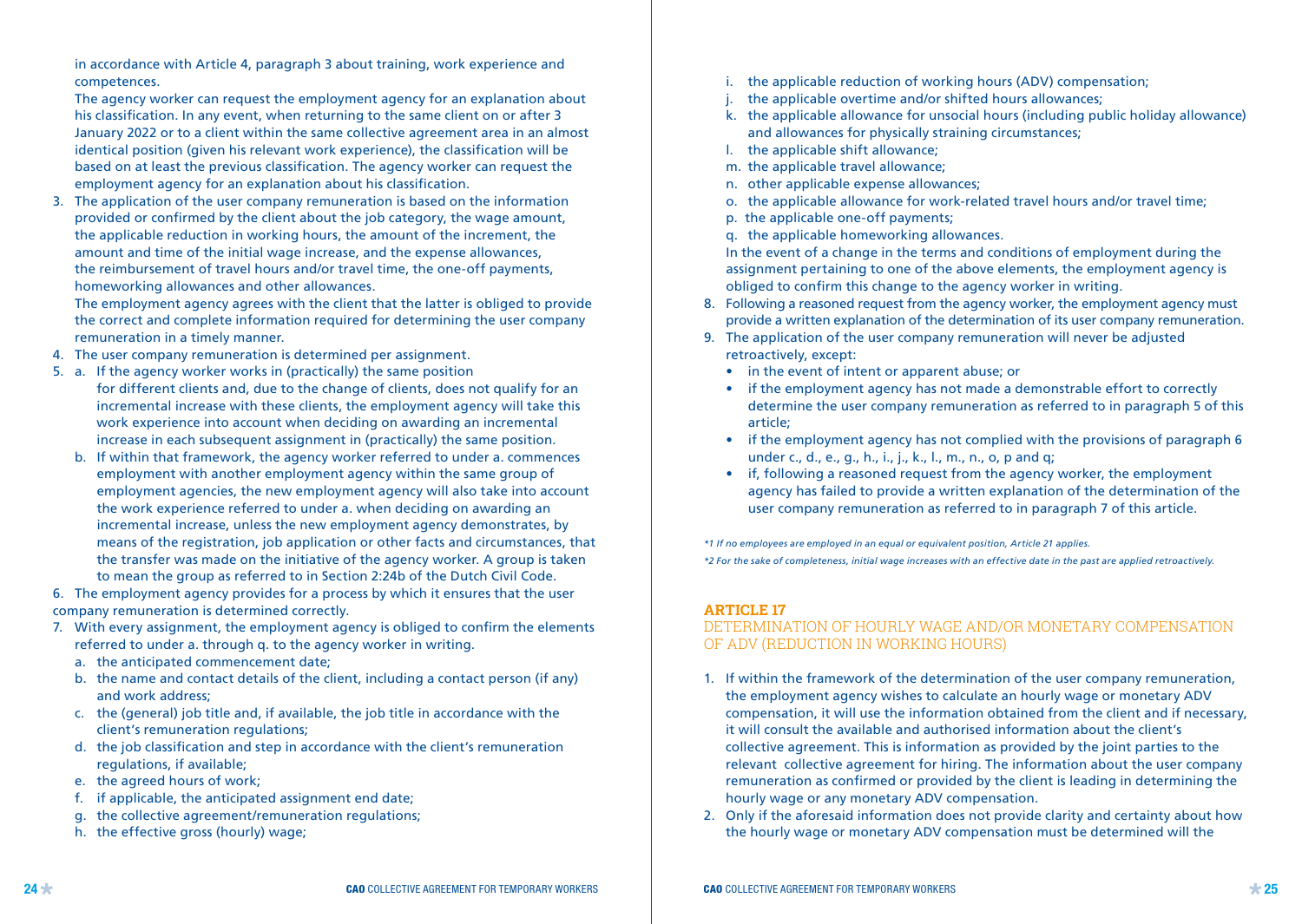below calculation method be used.

#### 3. Periodic pay

- a. Has an hourly wage (definition) been laid down in the collective agreement or the terms and conditions of employment (hereinafter referred to as TCE) of the client?
- b. If so, the hourly wage that corresponds to the set job classification must be determined on the basis of the hourly wage or the hourly wage definition as applied by the client.
- c. If not, the hourly wage corresponding to the set job classification must be calculated as follows.

#### **Monthly wage**

4,35 \* Normal Working Hours (NWH)

d. The employment agency must check whether the client's collective agreement or TCE provides for normal working hours that differ per shift roster. In that case, the employment agency must determine the hourly wage for the agency worker on the basis of the normal working hours associated with the shift roster applicable to the agency worker.

If the agency worker is made available in a different shift/duty roster for which the associated normal working hours differ, the hourly wage is again determined on the basis of the normal working hours associated with the new shift/duty roster. In addition, the continued payment of wages regulation in the event of loss of agency work (Article 22) does not apply, unless the agency worker is made available fewer hours in the new shift/duty roster in proportion to the previous shift roster.

- 4. If the user company remuneration for a full-time working week is less than the minimum wage, a correction in the user company remuneration will be made, so that it is no longer in violation of the Minimum Wage and Minimum Holiday Allowance Act.
- 5. The applicable reduction in working hours (ADV)
	- a. Does the collective agreement or TCE of the client include ADV in the form of paid leave?
	- b. If not, the normal working hours apply directly and ADV compensation in time or money does not apply.
	- c. If so, the employment agency can opt to compensate the ADV in time or money.
	- d. The employment agency compensating the ADV in money raises the next question or requires the next question to be answered.
	- e. Does the client's collective agreement or TCE stipulate a percentage of ADV or does that collective agreement or TCE have a calculation method by which the ADV value can be determined unambiguously?
	- f. If so, this percentage or calculation method is used to determine the monetary value of the ADV compensation.
	- g. If not, the employment agency calculates the monetary ADV compensation as follows.

| <b>Calculation based on</b><br><b>ADV</b> in days | <b>Calculation based on</b><br><b>ADV</b> in hours |  |  |  |
|---------------------------------------------------|----------------------------------------------------|--|--|--|
| ADV days per year                                 | ADV hours per year                                 |  |  |  |
| 254                                               | $254 * (NWH / 5)$                                  |  |  |  |

## **ARTICLE 18** HOLIDAY ALLOWANCE

The agency worker is entitled to an 8.33% holiday allowance of the effective wage based on:

- the days worked:
- days' holiday;
- public holidays;
- days on which the agency worker is incapacitated for work;
- compensatory hours; and
- the hours for which the agency worker is entitled to continued payment of wages in the event of loss of work by virtue of Article 22.

Section 16, subsection 2 of the Minimum Wage and Minimum Holiday Allowance Act continues to apply in full.

## **ARTICLE 19**

#### COMPENSATORY HOURS

- 1. The employment agency can agree with the agency worker in writing that the allowance for irregular working hours and/or the allowance for overtime is not paid out, but is used to accrue compensatory hours as time in lieu.
- 2. The irregular hours or overtime allowances are converted into time, which the agency worker can take as leave. The accrual in time is calculated based on the number of hours for which the allowances are accrued. These hours are then multiplied by the applicable allowance percentage. This is the percentage using which the allowance is calculated and awarded on top of the hourly wage.\*

#### *\* Example:*

*The agency worker works 4 hours of overtime. An allowance percentage of 25% applies to these overtime hours (the agency worker therefore receives 125% of the hourly wage over these hours). In order to calculate the compensatory hours as time in lieu, the 4 hours of overtime is multiplied by 25%. In this example, one compensatory hour is accrued as time in lieu which the agency worker can take as leave.*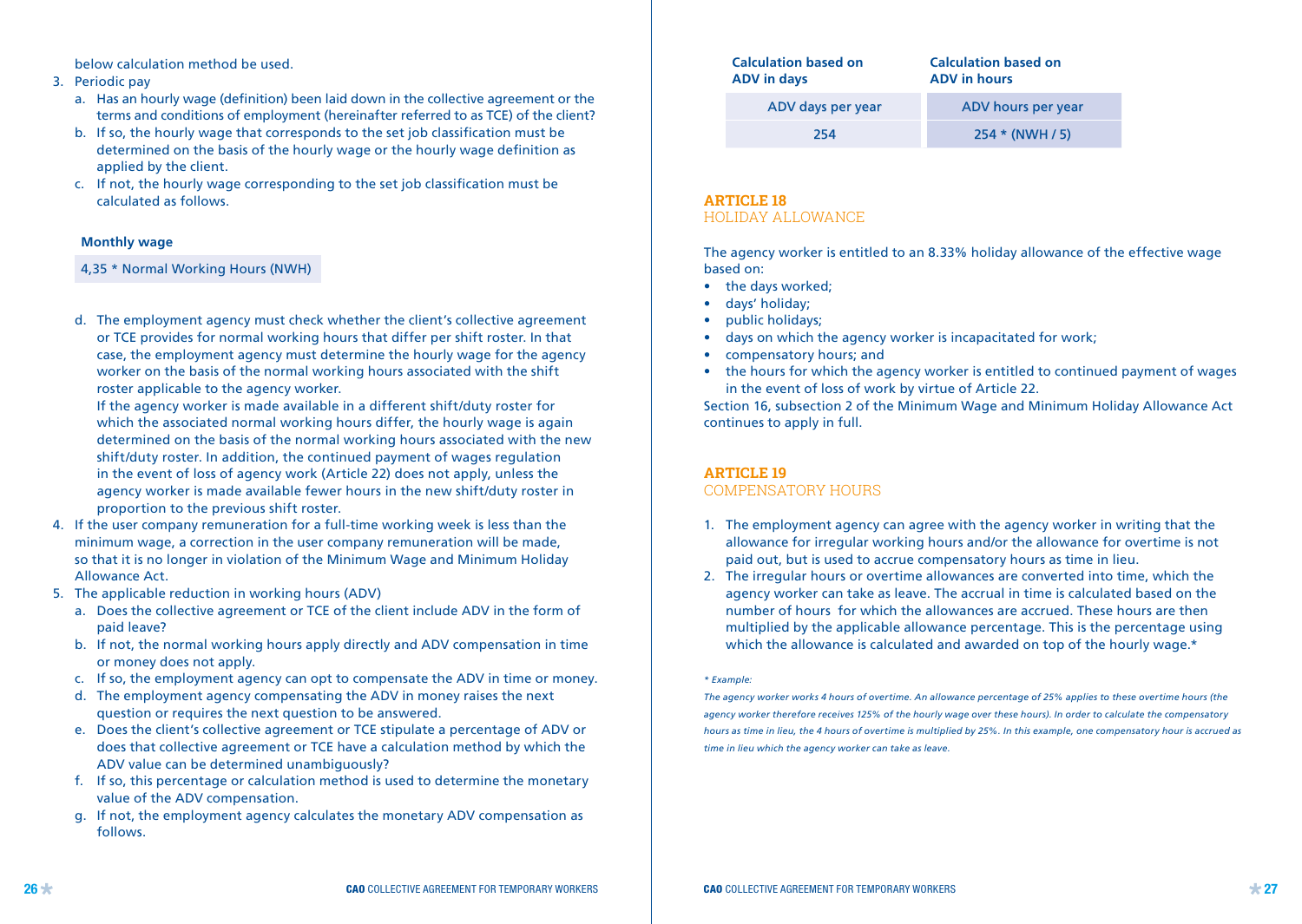### **ARTICLE 20**  EXCHANGE OF BENEFITS

- 1. The employment agency and the agency worker can agree in writing that part of the remuneration as referred to in Article 16, paragraph 1, including:
	- allowances for irregular working hours and overtime;
	- compensatory hours as referred to in Article 19;
	- days' holiday over and above the statutory minimum

 is exchanged for tax-free reimbursements or tax-free benefits in connection with extraterritorial costs ('goals'). The exchange for tax-free reimbursements or taxfree benefits is permitted with due observance of the following limitations and conditions:

- a. Exchanging wages for tax-free reimbursements or tax-free benefits in connection with extraterritorial costs is only permitted for double accommodation costs, transport costs to and from the place of residence in the country of origin of the agency worker, and extra living expenses.
- b. Mandatory statutory provisions are taken into account when exchanging wages.
- c. Exchanging wages is only permitted if and insofar as permitted under tax regulations.
- d. The amount of the tax-free reimbursements or the value of the tax-free benefits that the employment agency wants to pay or provide tax-free are stated on the payslip.
- e. The exchange of wages for tax-free reimbursements or tax-free benefits is agreed with the agency worker in advance and recorded in (a supplement to) the agency work employment contract.

 The (supplement to the) agency work employment contract includes, among other things, which tax-free reimbursements or tax-free benefits the agency worker exchanges for wage and for which period this is agreed.

- f. The wage after the exchange may not be lower than the statutory minimum wage applicable to the agency worker.
- g. The exchange of wages, including the allowances for irregular working hours and overtime, as well as the compensatory hours as referred to in Article 19 and the days' holiday over and above the statutory minimum, is limited to a maximum of 30% of the wage as referred to in paragraph 1.
- h. A tax-free reimbursement granted under this scheme is limited to the actual expenses incurred. A tax-free benefit granted under this scheme is valued at market value.
- i. No (reservations for) days' holiday, holiday allowance, short-term absence and special leave, public holidays and waiting days are accrued over the exchanged wage. The foregoing means that the aforesaid rights are accrued on the reduced wage only.
- Pension is accrued on the exchanged part of the wage, if applicable.
- k. The exchange of part of the wage has no effect on the basis of the overtime pay and the allowance for irregular working hours.
- l. The exchanged wage and the value of days' holiday over and above the

statutory minimum exchanged by the agency worker for the tax-free reimbursement or the tax-free benefit amounts to a maximum of 81% of the amount of extra-territorial costs that the employment agency wants to reimburse or provide tax-free. The percentage of 81% does not apply to the exchange of allowances for irregular working hours and overtime and the compensatory hours as referred to in Article 19.

#### **ARTICLE 21**

### DETERMINING THE REMUNERATION OF NON-CLASSIFIABLE AGENCY **WORKERS**

- 1. A non-classifiable agency worker is an agency worker whose work cannot be classified in the job classification system at the client. The step-by-step plan below must be completed in order to determine whether the work cannot be classified.
- 2. If contrary to Article 9, paragraph 2, it is agreed with the agency worker that the agency work employment contract commences without the agency worker effectively starting work, the agency worker is non-classifiable for the period during which he is not yet made available.
- 3. The remuneration of non-classifiable agency workers is determined on the basis of negotiations that the employment agency conducts with the agency worker and, if applicable, the client. As part of that process, the required abilities involved in the fulfilment of the position, the responsibilities, experience and level of training will be considered, among other things.
- 4. At the request of the agency worker, the employment agency demonstrates that the work cannot be classified.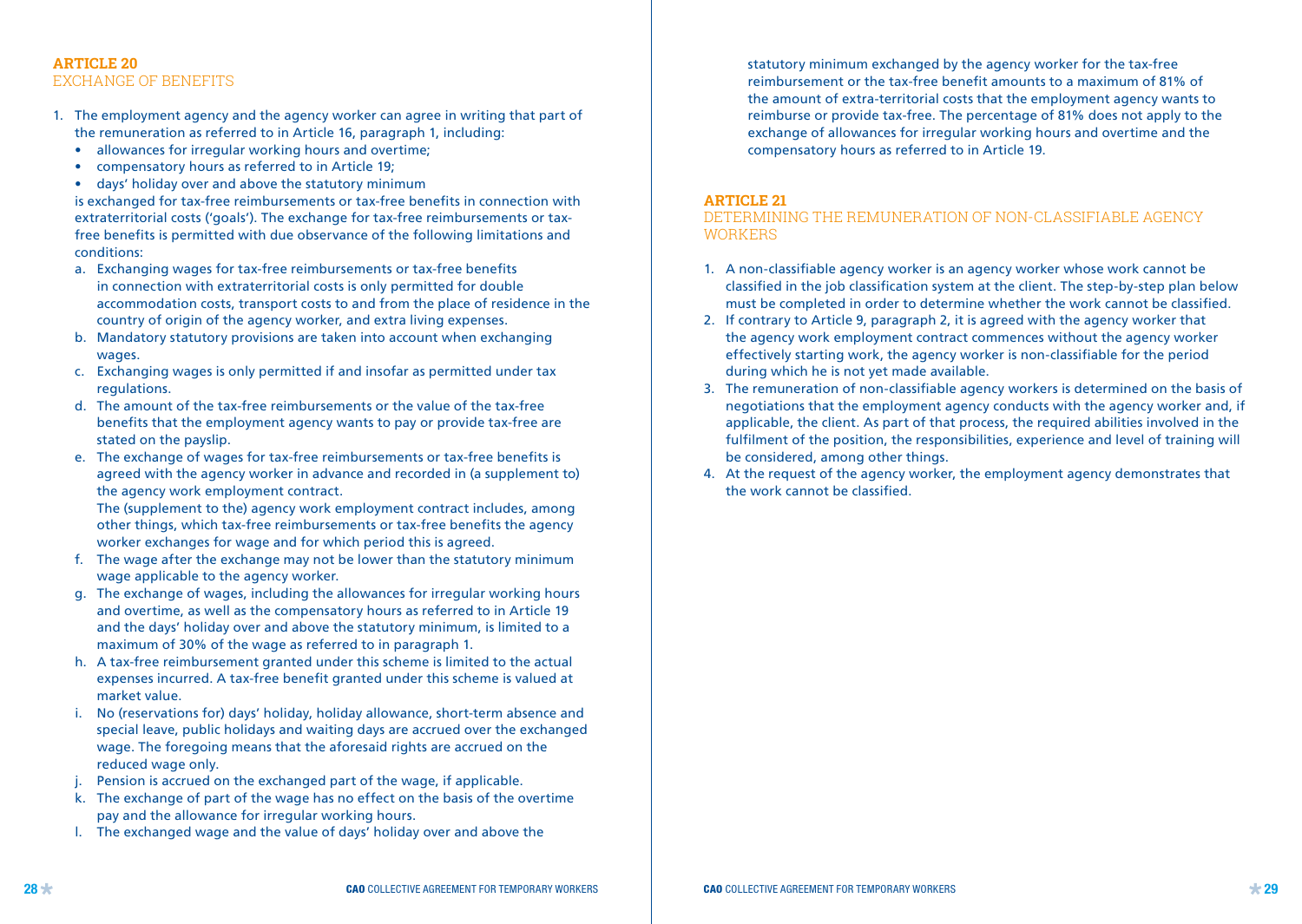

#### **ARTICLE 22**

#### CONTINUED PAYMENT OF WAGES IN THE EVENT OF LOSS OF AGENCY WORK

*Continued payment of wages phase 1-2: Agency work employment contract with agency clause and agency work employment contract without agency clause without an obligation to continue to pay wages*

1. The employment agency only owes an agency worker working in phase 1-2 wages for the period during which the agency worker actually carried out work. Invocation of the exclusion of the obligation to continue to pay wages requires that the employer communicates the possible application thereof in writing, at the start

of the agency work employment contract.

- 2. If an agency work employment contract has been agreed in phase 1-2 without agency clause, the exclusion from the obligation to continue to pay wages as referred to in paragraph 1 of this article does not apply in the event of incapacity for work.
- 3. If in phase 1-2, the agency worker:
	- a. is called up for agency work; and
	- b. shows up at the time and place agreed with the employment agency; but
	- c. is not enabled by the client to commence the agency work,

 the agency worker is entitled to be paid at least three times the effective hourly wage that the agency worker would have received on the basis of the agency work. In this case, paragraph 1 of this article does not apply.

*Continued payment of wages phase 1-2: Agency work employment contract without agency clause with obligation to continue to pay wages*

4. In the event of loss of agency work, the employment agency owes the agency worker working in phase 1-2 the most recent effective wage for as long as and/or for the part of the working hours that the agency worker has not yet been reassigned, if the agency worker works on the basis of an agency work employment contract without agency clause in which the obligation to continue to pay wages was agreed in writing.

#### *Continued payment of wages phase 3*

- 5. In the event of loss of agency employment, the employment agency owes the agency worker working in phase 3 the most recent effective wage for as long as and/or for the part of the working hours that the worker has not yet been reassigned.
- 6. If contrary to Article 10, paragraph 1 under a. and b., an agency worker is working in phase 3 without fully using phase 1-2, the employment agency is entitled to exclude the obligation to continue to pay wages as referred to in Article 22, paragraph 1, for a period of 26 weeks, or so much shorter as the agency worker has already worked for the same employment agency in phase 1-2. The aforesaid exclusion of the obligation to continue to pay wages does not apply in the event of incapacity for work.
- 7. If the employment agency uses the option as referred to in the previous paragraph of this article and the agency worker:
	- a. is called up for agency work; and
	- b. shows up at the time and place agreed with the employment agency; but
	- c. is not enabled by the client to commence the agency work,

 the agency worker is entitled to be paid at least three times the effective hourly wage that the agency worker would have received on the basis of the agency work. In this case, paragraph 6 of this article does not apply.

#### *Continued payment of wages phase 4*

8. In the event of loss of agency employment, the employment agency owes the agency worker working in phase 4 the most recent effective wage for as long as and/or for the part of the working hours that the worker has not yet been reassigned.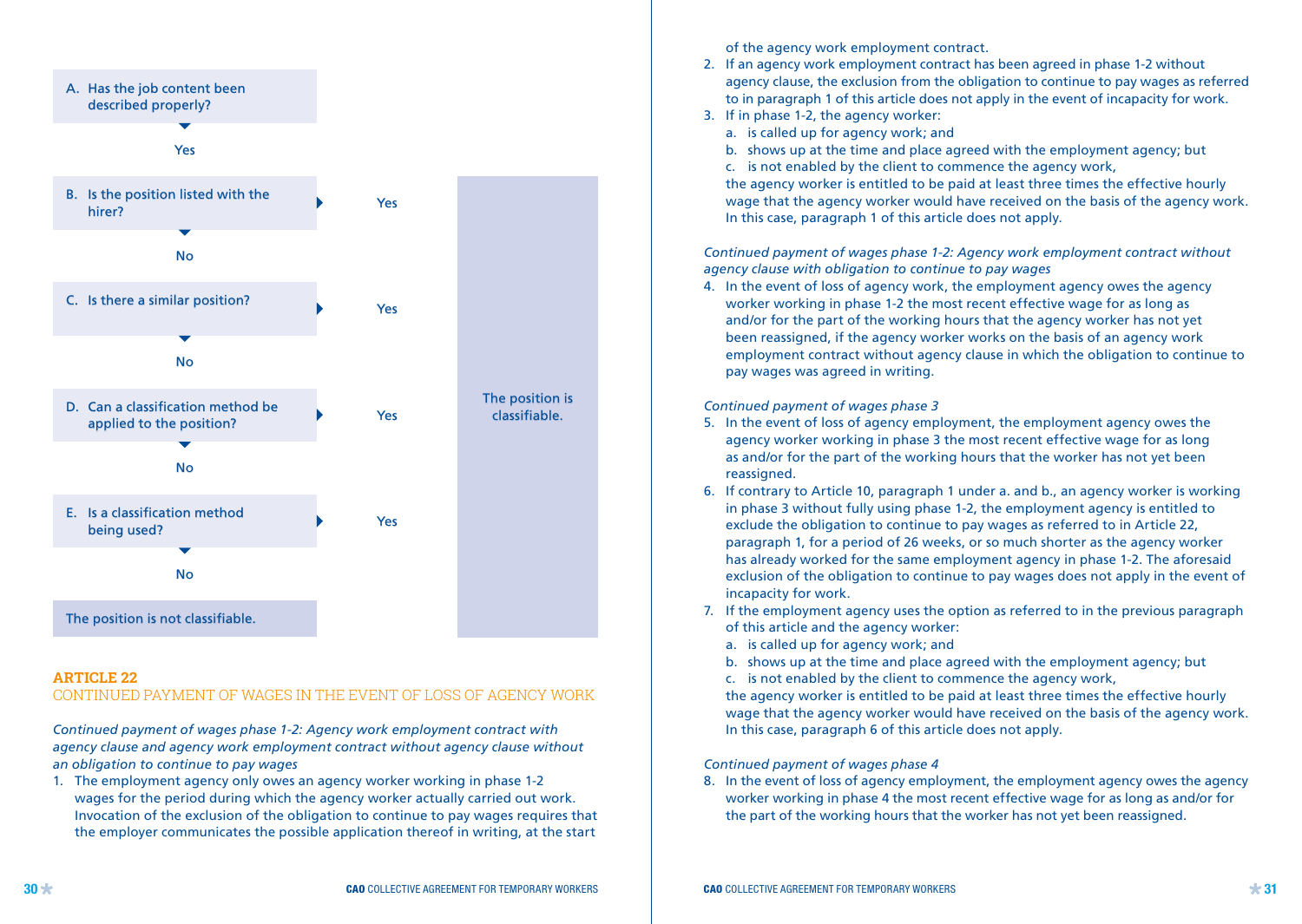*Lapse of the obligation to continue to pay wages*

- 9. The obligations to continue to pay wages as referred to in this article lapse, if the agency worker:
	- has terminated his registration with the employment agency;
	- has indicated that he is no longer available:
	- can no longer be contacted by the employment agency; or
	- has refused an offer of suitable alternative work.

#### **ARTICLE 22A**

#### UNWORKABLE WEATHER REGULATION

- 1. If the weather is unworkable, as a result of which the agency worker cannot perform his work, the agency worker retains the right to wages in the event of an agency work employment contract with an obligation to continue to pay wages.
- 2. If the client where the agency worker works can invoke the 'Unworkable Weather Regulation'1 established by the government, the employment agency can choose to apply this scheme to the agency worker as well, subject to the following conditions:
	- a. Invoking the Unworkable Weather Regulation is only possible for agency workers with an agency work employment contract without agency clause for a definite and indefinite period of time with a fixed number of working hours and who are subject to an obligation to continue to pay wages. With regard to the agency worker, after the waiting days that apply to him (within the meaning of the Unworkable Weather Regulation), the obligation to continue to pay wages will lapse if he is no longer able to perform his work due to unworkable weather and the employment agency lawfully invokes the Unworkable Weather Regulation.
	- b. The definition of unworkable weather and all other conditions regarding unworkable weather that apply at the client are, insofar as applicable, equally applied by the employment agency to the agency worker.
	- c. For the rest, the employment agency must also comply with the conditions included in the Unworkable Weather Regulation.
	- d. If the agency worker continues to be paid during the period of unworkable weather during which he cannot perform his work, on the basis of the statutory obligation to continue to pay wages, the applicable waiting days (within the meaning of the Unworkable Weather Regulation) or on the basis of hours for which the employer receives unemployment benefits for unworkable weather, these hours count as hours worked.
	- e. On every day on which it is not possible to work as a result of unworkable weather, the employment agency will notify the agency worker (i) of the number of working hours (ii), at which work location, (iii) for which period of the day the work cannot be performed, (iv) as well as the reason for not being able to perform the work and (v) that the unworkable weather has been reported to the Employee Insurance Agency (UWV).
	- f. If the employer receives unemployment benefits for the agency worker from the Employee Insurance Agency (UWV), this benefit is supplemented by the

employer to 100% of the time-based wage. In this article, time-based wage is taken to mean the effective wage, in any case supplemented by allowances (as referred to in Article 16, paragraph 1 under c), monetary ADV compensation (as referred to in Article 16, paragraph 1 under b), waiting day compensation, and other payments that the agency worker would have earned by virtue of the negotiated wage or user company remuneration, if the weather had been workable. The allowances and payments referred to here do not include expense allowances.

*1 Regulation of the Minister of Social Affairs and Employment of 19 December 2019, 2019-0000157117, establishing circumstances and applicable conditions whereby the obligation to continue to pay wages does not apply.*

#### **ARTICLE 23**

#### SUITABLE WORK AFTER LOSS OF AGENCY WORK

- 1. If during the term of an agency work employment contract without agency clause in which the obligation to continue to pay wages has been expressly agreed, the agency work is lost due to the termination of the assignment, the employment agency, during the term of this agency work employment contract, is obliged to seek and offer suitable and alternative work. The agency worker is obliged to accept suitable and alternative work during the term of this agency work employment contract.
- 2. Alternative work is deemed suitable:
	- a. if the new position(s) is/are in line with work previously performed by the agency worker and his training and abilities; or
	- b. if it concerns a new position for which the agency worker could be suitable within a reasonable period of time with or without the help of training and which is no more than two job levels lower than the position for which the agency work has been lost. To this end, the lost position is first classified in the job matrix in Appendix IV.
- 3. The replacement work is offered under one of the following conditions:
	- a. the work represents average working hours per week/month/period equal to the agreed working hours; or
	- b. the work represents average working hours per week/month/period which are fewer than the agreed working hours, provided that the hours during which no work is performed are paid in accordance with the most recent effective wage; or
	- c. the work represents average working hours per week/month/period which are more than the agreed working hours, insofar as the agency worker can reasonably be expected to perform the additional hours over and above the agreed working hours.
- 4. The employment agency conducts a reassignment interview with the agency worker focused on his reassignment options.
- 5. The obligation to look for and offer suitable and alternative work and the obligation to continue to pay wages lapses if the agency worker: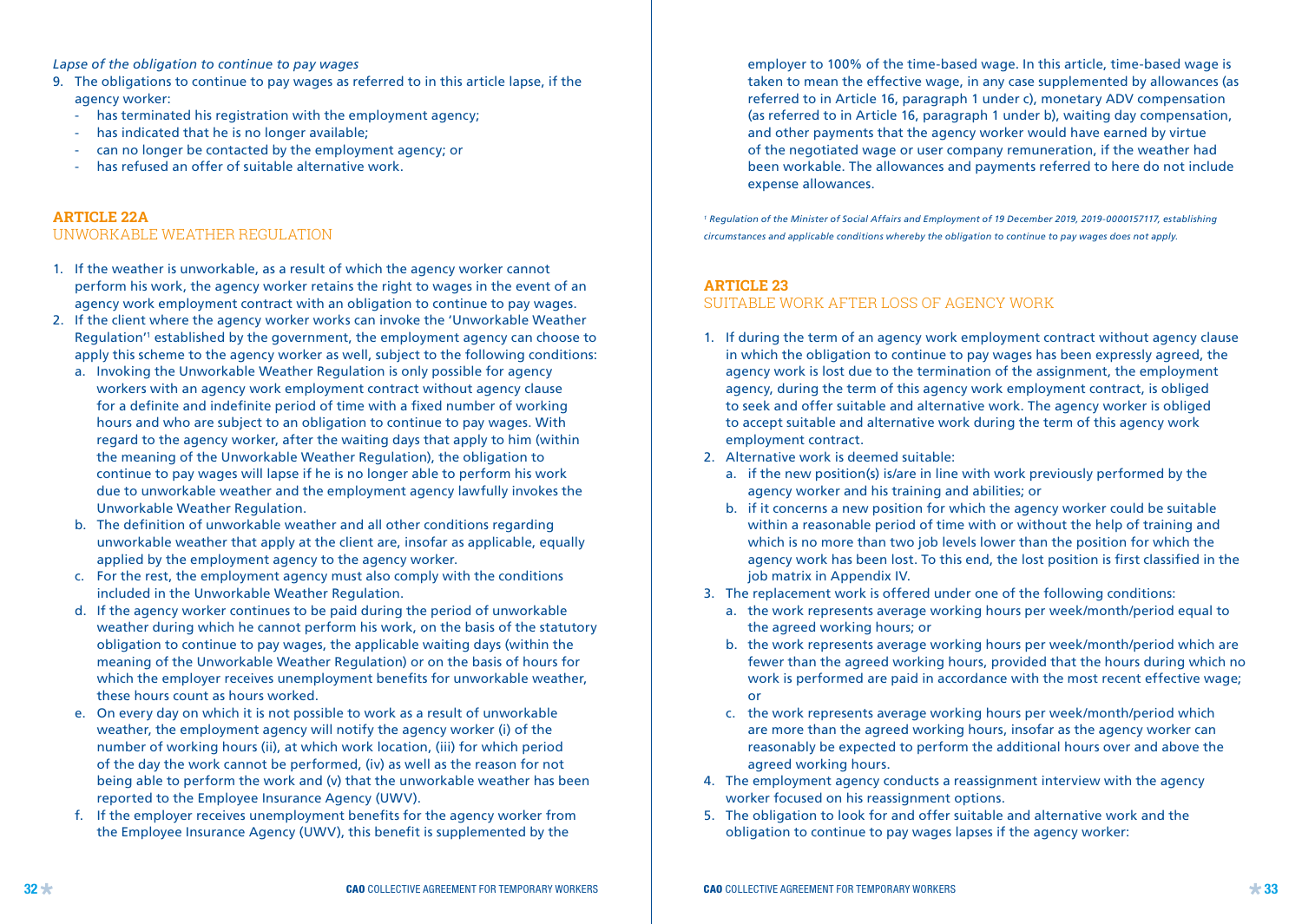- a. refuses an offer of suitable and alternative agency work;
- b. terminates his registration with the employment agency:
- c. is no longer fully available for work for the agreed duration of the agency work. The agency worker must immediately notify the employment agency thereof.
- 6. If reassignment within the reasonable period\* is unsuccessful, the employment agency may contact the Employee Insurance Agency (UWV) requesting permission to terminate the agency work employment contract without agency clause on account of commercial reasons.

In order to calculate the reasonable period referred to in this paragraph, the agency worker is deemed to have worked 18 months in phase 1-2. In addition, interruptions in phase 3 of no more than six months are included.

*\* Reasonable period as referred to in Section 7:672, subsection 2 of the Dutch Civil Code.*

## **ARTICLE 24**

#### CONTINUED PAYMENT OF WAGES IN THE EVENT OF SUITABLE WORK

#### *Continued payment of wages phase 1-2*

- 1. The agency worker is entitled to wages for the hours during which he performs suitable work in accordance with the user company remuneration in the new assignment.
- 2. If it concerns a new assignment for fewer hours than stipulated in the agency work employment contract with an obligation to continue to pay wages, the agency worker, in the event of a new assignment, is entitled to the most recent effective wage for the hours during which no work is performed. This is subject to the condition that the agency worker remains available for the performance of suitable work for the total number of hours stipulated in the agency work employment contract for a definite period of time without agency clause.

#### *Continued payment of wages phase 3*

- 3. The agency worker is entitled to wages for the hours during which he performs suitable work in accordance with the user company remuneration in the new assignment.
- 4. If it concerns a new assignment for fewer hours than stipulated in the agency work employment contract in phase 3, the agency worker is entitled to the most recent effective wage for the hours during which no work is performed, unless Article 22, paragraph 6 applies. This is subject to the condition that the agency worker remains available for the performance of suitable work for the total number of hours stipulated in the agency work employment contract.

#### *Continued payment of wages phase 4*

5. The agency worker is entitled to wages in accordance with the user company remuneration in the new assignment for the hours during which he performs suitable work, which is in any case at least 90% of the most recent effective wage during the last assignment and at least the statutory minimum wage. Furthermore, the agency worker is at all times paid at least 85% of the highest effective wage in phase 4 and at least the statutory minimum wage.

6. If it concerns a new assignment for fewer hours than stipulated in the agency work employment contract in phase 4, the agency worker is entitled to the most recent effective wage for the hours during which no work is performed. This is subject to the condition that the agency worker remains available for the performance of suitable work for the total number of hours stipulated in the agency work employment contract.

#### **ARTICLE 25**

## WAGES IN THE EVENT OF INCAPACITY FOR WORK

1. On the first day of incapacity for work, the agency worker is obliged to notify the employment agency and the client as early as possible, in any case before 10am in the morning. The notification must state the correct address where the agency worker is being treated and his contact details.

#### *Agency work employment contract with agency clause*

- 2. In the event of incapacity for work, the agency work employment contract with agency clause ends by virtue of Article 15, paragraph 1(b) of the collective agreement. In that case, provided the agency worker is entitled to sickness benefit, the employment agency supplements this benefit:
	- $\Box$  during the first 52 weeks of incapacity for work, up to 90% of the daily wage used as a basis for determining benefits, determined on the basis of the Employer Insurance Scheme Daily Wage Decision\*;
	- $\Box$  during weeks 53 up to and including 104 of incapacity for work, up to 80% of the daily wage used as a basis for determining benefits, determined on the basis of the Employer Insurance Scheme Daily Wage Decision.
- 3. The first two days of incapacity for work are waiting days pursuant to the Sickness Benefits Act, during which the agency worker is not entitled to any benefits.
- 4. One of the two waiting days will be compensated. This compensation is paid in the form of an increase in the effective wage. This increase is 0.71% for Employment Agency Undertakings I (office and administration sector) and 1.16% for Employment Agency Undertakings II (technical and industrial).
- 5. The employment agency can take out insurance for this supplement or make a provision in another way. The maximum percentages that may be withheld from the effective wage of the agency worker for this insurance or provision are 0.58% for Employment Agency Undertakings I (office and administration sector) and 1.33% for Employment Agency Undertakings II (technical and industrial).
- *\* The daily wage used as a basis for determining benefits is set by the Employee Insurance Agency (UWV) or by the employment agency which is self-insured under the Sickness Benefits Act.*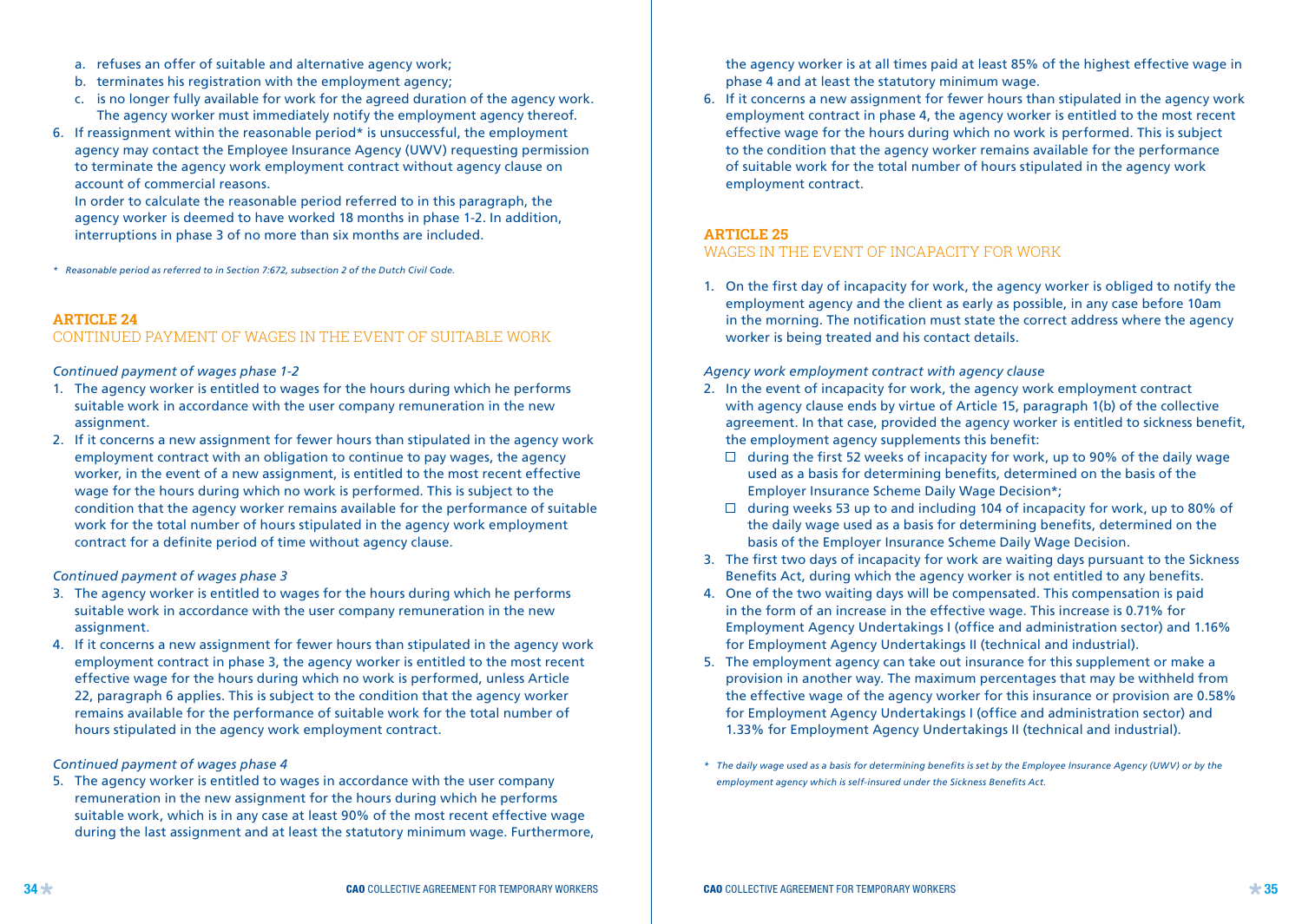*Agency work employment contract without agency clause*

- 6. In the event of incapacity for work, the agency worker is entitled to:
	- 90% of the time-based wage during the first 52 weeks of incapacity for work and at least the statutory minimum wage applicable to him.
- 80% of the time-based wage during weeks 53 up to and including 104.
- 7. The first day of incapacity is a waiting day, during which the agency worker is not entitled to continued payment of wages.
- 8. a. In this article, time-based wage as referred to in Section 7:629 of the Dutch Civil Code is taken to mean the effective wage, in any case supplemented by allowances (as referred to in Article 16, paragraph 1 under c), monetary ADV compensation (as referred to in Article 16, paragraph 1 under b), waiting day compensation, and other payments that the agency worker would have earned by virtue of the negotiated wage or user company remuneration, if he had not been incapacitated for work. The allowances and payments referred to here do not include expense allowances.
	- b. The time-based wage is due on the basis of the agreed scope of work.
	- c. If:
		- no scope of work has been agreed or the scope of work is not unambiguous, or if
		- the actual scope of work in the period of thirteen calendar weeks prior to the week of reporting sick structurally deviates from the agreed scope of work,

 the time-based wage is due on the basis of the average of all hours for which wages have been paid in the past thirteen calendar weeks. Overtime is excluded, unless overtime is structural.

#### The following applies:

 if prior to calling in sick, the agency work employment contract has been in place less than thirteen calendar weeks, the time-based wage is due on the basis of the reasonably expected scope of work.

# **CHAPTER 5 LEAVE ENTITLEMENTS**

## **ARTICLE 26**

DAYS' HOLIDAY

#### *General*

- 1. For every full working month worked, the agency worker is entitled to 16 2/3 hours of holiday or, if only part of a month has been worked, a proportionate part thereof.
- 2. The agency worker is entitled to three weeks of holiday, to be taken consecutively or as three separate weeks, insofar as he has accrued these holiday entitlements.
- 3. In phases 1-2 and 3, contrary to Section 7:640a of the Dutch Civil Code, statutory days' holiday expire one year after the last day of the calendar year in which the entitlement was accrued. In phase 4, again contrary to Section 7:640a of the Dutch Civil Code, statutory days' holiday expire five years after the last day of the calendar year in which the entitlement was accrued. In all phases, the days over and above the statutory minimum expire five years after the last day of the calendar year during which the entitlement was accrued.
- 4. The employment agency is obliged to offer the agency worker the opportunity to use his days' holiday.
- 5. The employment agency may draw up holiday regulations with due observance of paragraph 4.
- 6. Paragraph 3 applies to the days' holiday accrued after 1 January 2020. As regards the statutory days' holiday accrued in phase 4 up to 1 January 2020, an expiry period of twelve months applies after the last day of the calendar year in which the days were acquired.

#### *Agency work employment contract with agency clause*

- 7. In 2022\*, the employment agency reserves 10.82% of the actual wage of the agency worker. This is increased by the waiting day compensation in accordance with Article 25, paragraph 4.
- 8. If the agency worker takes a holiday and the agency work contract continues, the effective wage is paid from the accrued holiday reserve insofar as the reserve is sufficient.
- 9. If an agency work employment contract with agency clause is followed by an agency work employment contract without agency clause, the holiday reserve is converted into a proportional claim to days' holiday with continued payment of the wage. The employment agency provides the agency worker with a written statement of the conversion.

#### *Agency work employment contract without agency clause*

10. When an agency worker with an agency work employment contract without agency clause takes a holiday, he is entitled to continued payment of the effective wage, insofar as the holiday entitlement has been acquired in accordance with paragraph 1.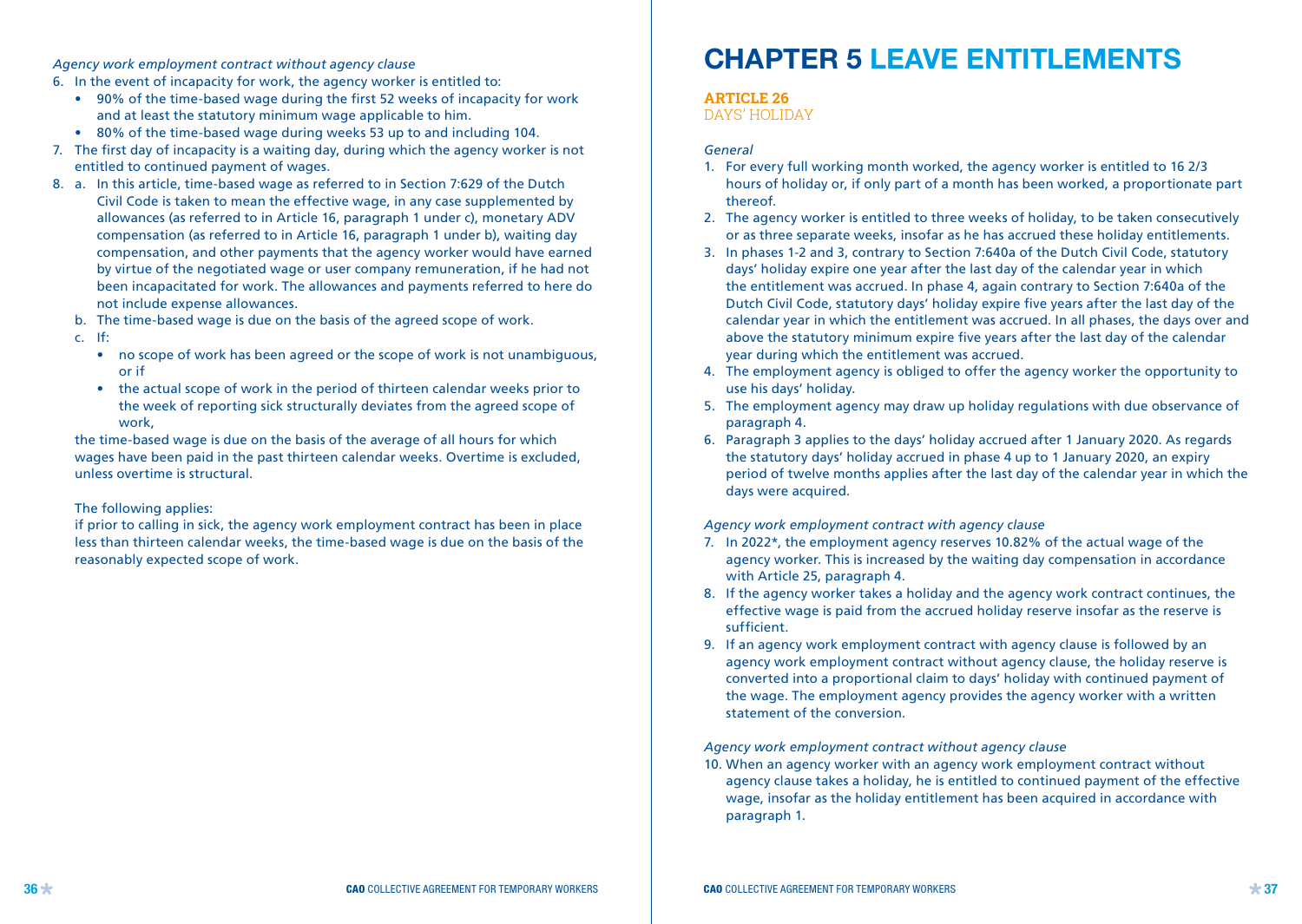11. If applicable, the effective wage for the days' holiday will, in addition to paragraphs 8 and 10, be supplemented with the allowances the agency worker would have received by virtue of the negotiated wage or user company remuneration if he had worked during the holiday. The allowances and payments referred to here do not include expense allowances.

*\* For the other years, reference is made to Appendix I.*

#### **ARTICLE 27** PUBLIC HOLIDAYS

- 1. Insofar as not coinciding with a Saturday and/or Sunday, the following are official public holidays:
	- New Year's Day:
	- Easter Monday;
	- Ascension Day;
	- Whit Monday;
	- Christmas Day and Boxing Day;
	- King's Day or an alternative day replacing it; and
	- Liberation Day in anniversary years.
- 2. If it is not clear from the agency work employment contract or the assignment whether the public holiday coincides with a day that can normally be regarded as a working day, the agency worker is granted a public holiday if:
	- a. the agency worker has worked at least seven times on the relevant day of the week during a period of thirteen consecutive weeks immediately preceding the relevant public holiday; or
	- b. the agency worker has not yet worked for thirteen consecutive weeks, but has worked on the relevant day of the week in more than half the number of weeks in which he has worked.
	- In order to calculate the aforesaid period of thirteen weeks (under a.) or less (under
	- b.), successive contracts are added together if and insofar as they succeed each other within a period of one month. Periods of interruption are not included.

#### *Agency work employment contract with agency clause*

- 3. If the agency worker is entitled to a public holiday, the following applies with regard to continued payment of wages. As regards the continued payment of wages to the agency worker during public holidays not worked on due to their being public holidays, the employment agency must, for a period of at least one calendar year applicable to its entire company, choose from one of the following two options:
	- a. In 2022\*, the employment agency reserves 2.17% of the actual wage of the agency worker. This is increased by the waiting day compensation in accordance with Article 25, paragraph 4. If it is a public holiday, the effective wage is paid from the accrued public holiday reserve insofar as the reserve is sufficient; or
	- b. the agency worker is entitled to continued payment of the effective wage on

#### public holidays.

 The employment agency must notify the agency worker about its choice in writing. If the choice is changed, the rights acquired by the agency worker under the earlier choice must be settled first.

#### *Agency work employment contract without agency clause*

4. The agency worker with an agency work employment contract without agency clause is entitled to continued payment of the effective wage on public holidays not worked on due to their being public holidays.

- 5. For the purposes of paragraphs 3 and 4 of this article, the following applies. If, for the day with which the public holiday coincides:
	- no scope of work has been agreed or the scope of work is not unambiguous, or if
	- the actual scope of work during the aforesaid period of thirteen weeks (under a.) or less (under b.), referred to in paragraph 2 above, structurally deviates from the agreed scope of work;

 the effective wage is due on the basis of the average of all hours for which wages have been paid on that day in the period of thirteen weeks (under a.) or less (under b.). Overtime is excluded, unless overtime is structural.

- 6. If the agency worker is entitled to payment of a public holiday under this article, this right does not lapse on account of irrelevant facts and circumstances as a reason for not paying the public holiday, such as the fact or circumstance that:
	- the agency worker takes leave immediately before or after the public holiday; or
	- the client's business is closed immediately before or after the public holiday; or
	- the employment agency or client does not include the agency worker in the work schedule on that day or decides to remove the agency worker from the schedule on that day; or
	- the public holiday coincides with a period of interruption between two successive agency work employment contracts and there is no reason for the interruption period other than the public holiday.
- 7. The public holidays as described in this article can only be deviated from in favour of the agency worker.
- 8. In the event of a dispute about not granting a public holiday, the employment agency must make it plausible to the agency worker that the decision against granting the public holiday was justified. If the employment agency fails to make this plausible, the public holiday will still be granted.

*\* For the other years, reference is made to Appendix I.*

#### **ARTICLE 28**

#### SHORT-TERM ABSENCE, BIRTH LEAVE AND SPECIAL LEAVE

1. The agency worker is entitled to short-term absence. Short-term absence is taken to mean absence during a reasonable period of time in which the agency worker is prevented from doing his job: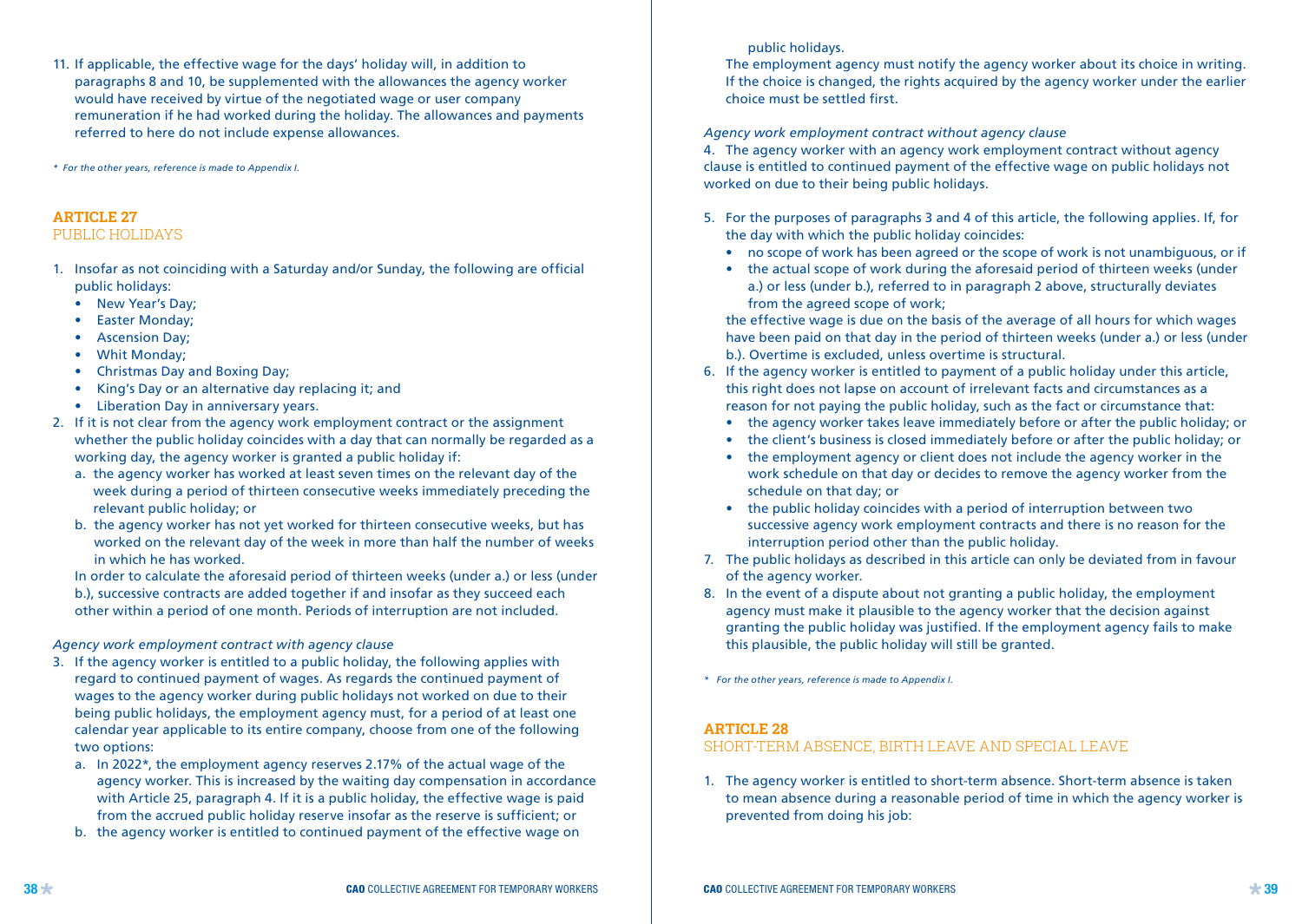- a. as a result of unforeseen circumstances that require an immediate interruption of the work; or
- b. as a result of the fulfilment of an obligation imposed by law or government, without monetary compensation, which fulfilment could not be effected in the agency worker's own time; or
- c. due to very special personal circumstances.
- 2. After the partner or the person whose child the agency worker acknowledges has given birth, the agency worker is entitled to birth leave for a period of four weeks, counting from the first day after the birth. Birth leave comprises once the number of weekly working hours.
- 3. The agency worker is entitled to special leave in the event of:

| a. the agency worker giving official notice of his<br>intended marriage                   | one day                                                                                                                                                                     |
|-------------------------------------------------------------------------------------------|-----------------------------------------------------------------------------------------------------------------------------------------------------------------------------|
| b. marriage or registered partnership of the<br>agency worker                             | two days                                                                                                                                                                    |
| c. the marriage or registered partnership of a<br>(grand)child, brother, sister or parent | one day                                                                                                                                                                     |
| d. the death of the partner or a child                                                    | from the day of death up<br>to and including the day of<br>the funeral service                                                                                              |
| e. the death of a brother or sister, parent,<br>grandparent, grandchild                   | one day + attendance of<br>funeral.<br>unless the agency worker<br>organises the funeral,<br>from the day of death up<br>to and including the day of<br>the funeral service |
| f. 12.5th, 25th and 40th wedding anniversary                                              | one day                                                                                                                                                                     |
| g. 25 and 40 years of service:                                                            | one day                                                                                                                                                                     |
| h. 25th, 40th, 60th or 70th wedding anniversary of<br>parents and grandparents            | one day                                                                                                                                                                     |
| i. sitting a (professional) exam to obtain a<br>recognised qualification                  | one day                                                                                                                                                                     |

In this paragraph, the following terms are defined as stated below:

| Child                       | the child of the agency worker or his partner, including the<br>adopted child, stepchild, foster child or the child recognised by the<br>agency worker |
|-----------------------------|--------------------------------------------------------------------------------------------------------------------------------------------------------|
| <b>Brother or</b><br>sister | the adopted brother, half-brother, foster brother or brother-in-law,<br>adopted sister, half-sister, foster sister or sister-in-law                    |
| Parent(s)                   | the parent(s) of the agency worker, including adopted parents,<br>step-parents, foster-parents or parents-in-law                                       |
| Grandparent(s)              | the grandparent(s) of the agency worker or his partner, including<br>the grandparents of an adopted child, stepchild or foster child                   |
| Partner                     | the spouse, registered partner or person with whom the agency<br>worker cohabits without being married                                                 |

4. The agency worker must inform the employment agency about taking short-term absence, birth leave or special leave as soon as possible.

*Agency work employment contract with agency clause*

- 5. The employment agency reserves 0.6% of the agency worker's wage for short-term absence and special leave. This is increased by the waiting day compensation in accordance with Article 25, paragraph 4.
- 6. If the agency worker takes short-term leave or special leave and the agency work contract continues, the effective wage is paid from the accrued reserve insofar as the reserve is sufficient.
- 7. If the agency worker takes birth leave and the agency work employment contract continues, the wage as referred to in Section 1:2 of the Work and Care Act will be paid from the accrued reserve. If the reservation is not sufficient, it will be supplemented by the employment agency.

*Agency work employment contract without agency clause*

- 8. If the agency worker with an agency work employment contract without agency clause takes short-term leave or special leave, he is entitled to continued payment of the actual wage for the number of hours that he would have worked on that day/those days.
- 9. If the agency worker takes birth leave, he is entitled to the wage as referred to in Article 1:2 of the Work and Care Act.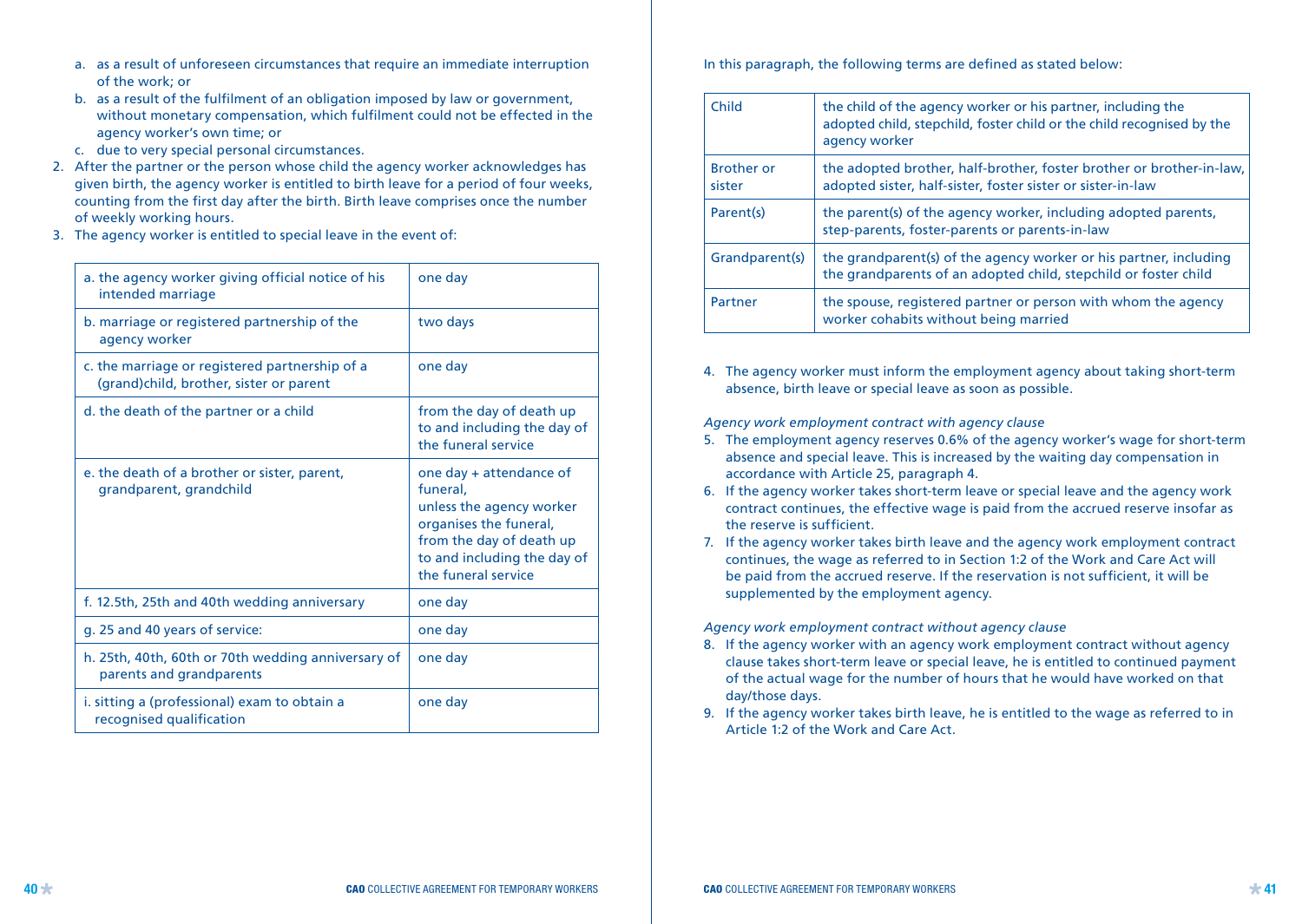#### **ARTICLE 29**

#### PAYMENT OF LEAVE ENTITLEMENTS/RESERVATIONS, COMPENSATORY HOURS AND HOLIDAY ALLOWANCE

#### *Agency work employment contract with agency clause*

- 1. Reservations for days' holiday, public holidays, short-term leave/special leave are not paid every week/month/period, but reserved until the agency worker takes said leave.
- 2. a. If the agency work employment contract with agency clause ends and no new agency work employment contract is entered into, reservations for days' holiday, public holidays, short-term leave/special leave and holiday allowance not yet paid will be paid in the next payment period. The same applies to the accrued compensatory hours.
	- b. If no entitlement to effective wage has been acquired for a period of six weeks while the agency work employment contract continues, reservations for days' holiday over and above the statutory minimum, public holidays, short-term leave/special leave, holiday allowance and accrued compensatory hours not yet paid are paid out during the next payment period. The same applies to the accrued compensatory hours.
	- c. If an agency work employment contract with agency clause is followed by an agency work employment contract without agency clause, the reservations for days' holiday, short-term leave/special leave and birth leave are paid out.
- 3. Contrary to paragraph 2, the agency worker and the employment agency can agree in writing that any unpaid reservations and/or compensatory hours are paid out within eighteen weeks after the end of the agency work employment contract and/or after no right to effective wage has been acquired anymore. This can only be agreed on and applied if judicial and/or administrative fines can still result from the work.
- 4. The reserved holiday allowance is paid to the agency worker in the month of May or in the first week of June at the latest.
- 5. If the agency worker takes a holiday and is not present due to holiday for at least seven consecutive calendar days, the employment agency pays the accrued holiday allowance earlier, if so requested.
- 6. At the request of the agency worker, the employment agency and the agency worker can agree that the following benefits are paid periodically in money, instead of being reserved for:
	- > days' holiday over and above the statutory minimum;
	- > short-term leave/special leave;
	- > public holidays, provided that the employment agency makes reservations for this and has opted out of the option of Article 27, paragraph 3 under b.; and/or
	- > holiday allowance.

#### Agency work employment contract without agency clause

7. The holiday allowance is paid to the agency worker in the month of May or in the

first week of June at the latest.

- 8. If the agency worker takes a holiday and is not present due to holiday for at least seven consecutive calendar days, the employment agency pays the accrued holiday allowance earlier, if so requested.
- 9. At the request of the agency worker, the employment agency and the agency worker can agree that the following benefits are paid periodically in money: > days' holiday over and above the statutory minimum;

and/or

> holiday allowance.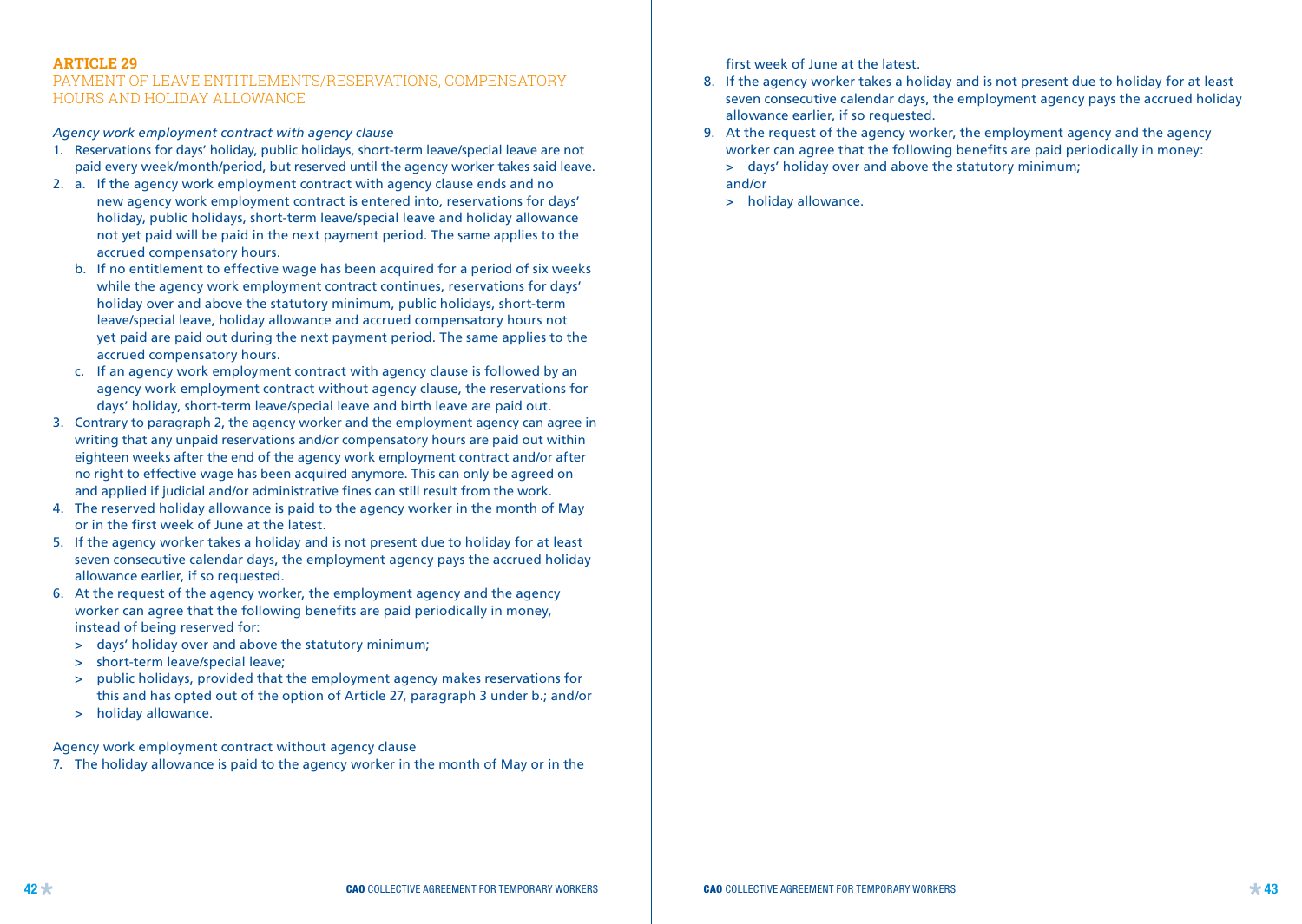## **CHAPTER 6 SUSTAINABLE EMPLOYABILITY**

#### **ARTICLE 30**

#### ACTIVITIES AND COSTS OF PROMOTING SUSTAINABLE EMPLOYABILITY

- 1. Sustainable employability means any activity other than agency work, that is aimed at:
	- a. the agency worker acquiring, broadening or deepening his knowledge and/or skills for the further development in his current position, or for the fulfilment of a new or different position through the same employment agency:
	- b. improving the possibilities and (permanent) opportunities for work and transitions in the labour market, providing insight and tools for the agency worker's further development and career, preventing unemployment or to provide the agency worker with guidance outside the employment agency when moving from one job to another.
- 2. Activities that contribute to promoting sustainable employability as referred to in paragraph 1 in any case include:
	- training aimed at job-oriented retraining or additional training:
	- research that provides insight into the position of the agency worker in the labour market and/or the specific training and development possibilities of the agency worker;
	- training focused on the agency worker's personal development and/or social skills:
	- coaching the agency worker during a specific induction programme, job application or coaching process;
	- career advice and/or interview;
	- outplacement programmes.
- 3. Costs incurred for promoting the sustainable employability of agency workers are taken to mean:
	- a. a. the wage costs of the agency worker who carries out or is involved in an activity during working hours that is related to promoting his sustainable employability;
	- b. the costs (other than under a.) that an employment agency incurs for carrying out or having carried out the activities that are intended to promote the sustainable employability of the agency worker. These in any case include:
		- Costs directly related to sustainable employability activities, including the (wage) costs of personnel involved and the costs for planning and organising these activities. These costs may, in all reasonableness, not be more than what is customary for outsourcing the activities;
		- **The costs of information, training and social assistance with regard** to working and staying in the Netherlands for agency employees not permanently residing in the Netherlands.

 If costs to promote the sustainable employability of agency workers are accounted for by the employment agency under its spending obligation as referred to in Article 31, these costs cannot also be charged to the agency worker. 4. At the request of the agency worker working in phase 1-2 and/or of the employment agency, the employment agency and the agency worker will enter into consultations about the possibilities of promoting the sustainable employability of the agency worker.

 The employment agency conducts a sustainable employability interview with the agency worker working in phase 3 or 4 at least once a year, during which the development of the agency worker is discussed and in which agreements can be made about the further development of his sustainable employability. These agreements will be laid down in writing.

### **ARTICLE 31**

## SPENDING OBLIGATION TO PROMOTE THE SUSTAINABLE EMPLOYABILITY OF THE AGENCY WORKER

- 1. The employment agency is obliged to spend at least 1.02% of (the sum of) the effective wages of agency workers working in phase 1-2 on promoting the sustainable employability of agency workers. The spending must be made no later than in the calendar year following the year to which the spending obligation applies.
- 2. Any part of the 1.02% not spent on promoting the sustainable employability of the agency worker is paid by the employment agency to Stichting DOORZAAM. Payment of the part of the 1.02% not spent must be made no later than two years after the year to which the spending obligation applies.
- 3. The spending obligation, including any payment on account of non-spending, is accounted for annually in a specific paragraph of the financial statements or in an audit opinion\*. At the request of the SNCU (Foundation for Compliance with the Collective Agreements for Temporary Employees), the employment agency provides the SNCU with the financial statements or the audit opinion.
- 4. The spending obligation and/or accountability requirement can also be met at the level of the group of employment agencies. A group is taken to mean the group as referred to in Section 2:24b of the Dutch Civil Code.
- *\* The audit opinion for the spending obligation within the context of sustainable employability applies from the calendar year 2020.*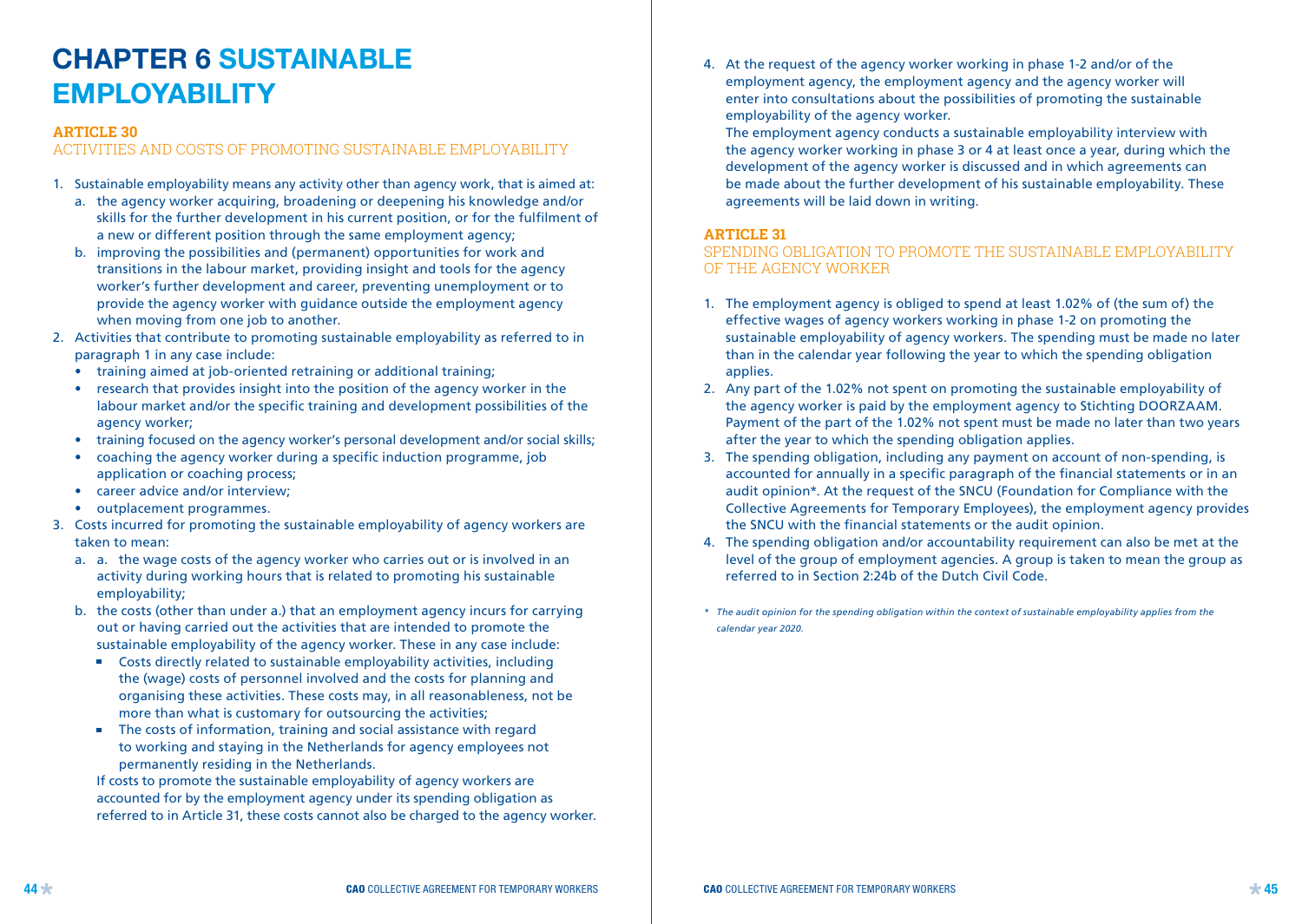## **CHAPTER 7 PENSION**

#### **ARTICLE 32**

#### **PENSION**

- 1. The parties to the collective agreement have agreed on a pension scheme which provides for the accrual of a pension for agency workers. This pension scheme is laid down in the pension agreement and is appended to this collective agreement.
- 2. The Pension Fund for Personnel Services (Stichting Pensioenfonds voor Personeelsdiensten,StiPP) is charged by the parties to the collective agreement with the implementation of the pension scheme.
- 3. The pension agreement is laid down in the articles and regulations of StiPP. The pension scheme consists of a Basic Plan and a Plus Plan.
- 4. The articles and regulations of StiPP determine the rights and obligations of agency workers and employment agencies.
- 5. The parties to the collective agreement agree on the contribution. The contribution is:
	- a. 2.6% of the gross salary for the Basic Plan;
	- b. a maximum of 12% of the pension basis for the Plus Plan The employment agency may deduct a maximum of one-third of this contribution from the agency worker's gross salary.
- 6. The Basic and Plus Pension Plans as described in this article can at all times be deviated from, if in favour of the agency worker.

The pension regulations and further information can be found at www.stippensioen.nl.

## **CHAPTER 8 SPECIAL GROUPS**

#### **ARTICLE 33**

#### NEGOTIATED WAGE FOR ALLOCATION GROUP

- 1. In order to increase the employability of the agency worker and to allow for improved intermediary services and guidance in finding work, an agency worker who belongs to the allocation group may be paid a negotiated wage that deviates from the user company remuneration as stipulated in Article 16.
- 2. The following agency workers belong to the allocation group:
	- a. persons designated by the government as persons with poor job prospects. This includes target groups designated in the context of the Occupational Disability (Employment Targets and Quotas) Act, the Participation Act, Work and Social Assistance Act, and the persons who are designated by law or by the government as occupationally disabled or occupationally impaired.
	- b. persons who did not obtain a basic qualification (no senior secondary or preuniversity education diploma or senior secondary vocational education diploma) and who will be attending a qualifying training offered by the employment agency aimed at obtaining a basic qualification. Training is deemed qualifying when the programme is aimed at obtaining a basic qualification.
- 3. A competent agency worker (regardless of his country of origin) working in his field of expertise cannot be classified in the allocation group.
- 4. When applying the negotiated wage, the agency worker is classified in the job matrix as set out in Appendix IV. The negotiated wage will be applied only when the agency worker is classified in job category 6 or lower. The effective wage is set once the agency worker's position has been classified in the job matrix, with the amounts in column I of the salary table below acting as the lower limit. After 26 weeks worked, the employment agency awards the agency worker an increment, in accordance with the percentage specified in column II of the table below.

#### **Salary table as of 01/07/2021**

| <b>Job category</b> | (I) Starting salary            | (II) Incremental increase<br>according to job category |
|---------------------|--------------------------------|--------------------------------------------------------|
|                     | statutory minimum (Youth) wage | 2,25%                                                  |
|                     | statutory minimum (Youth) wage | 2,25%                                                  |
| 3                   | statutory minimum (Youth) wage | 2,25%                                                  |
| 4                   | € 11,60                        | 2,25%                                                  |
| 5                   | € 12,13                        | 2,25%                                                  |
| 6                   | € 12,72                        | 2,25%                                                  |

#### **Salary table as of 01/01/2022**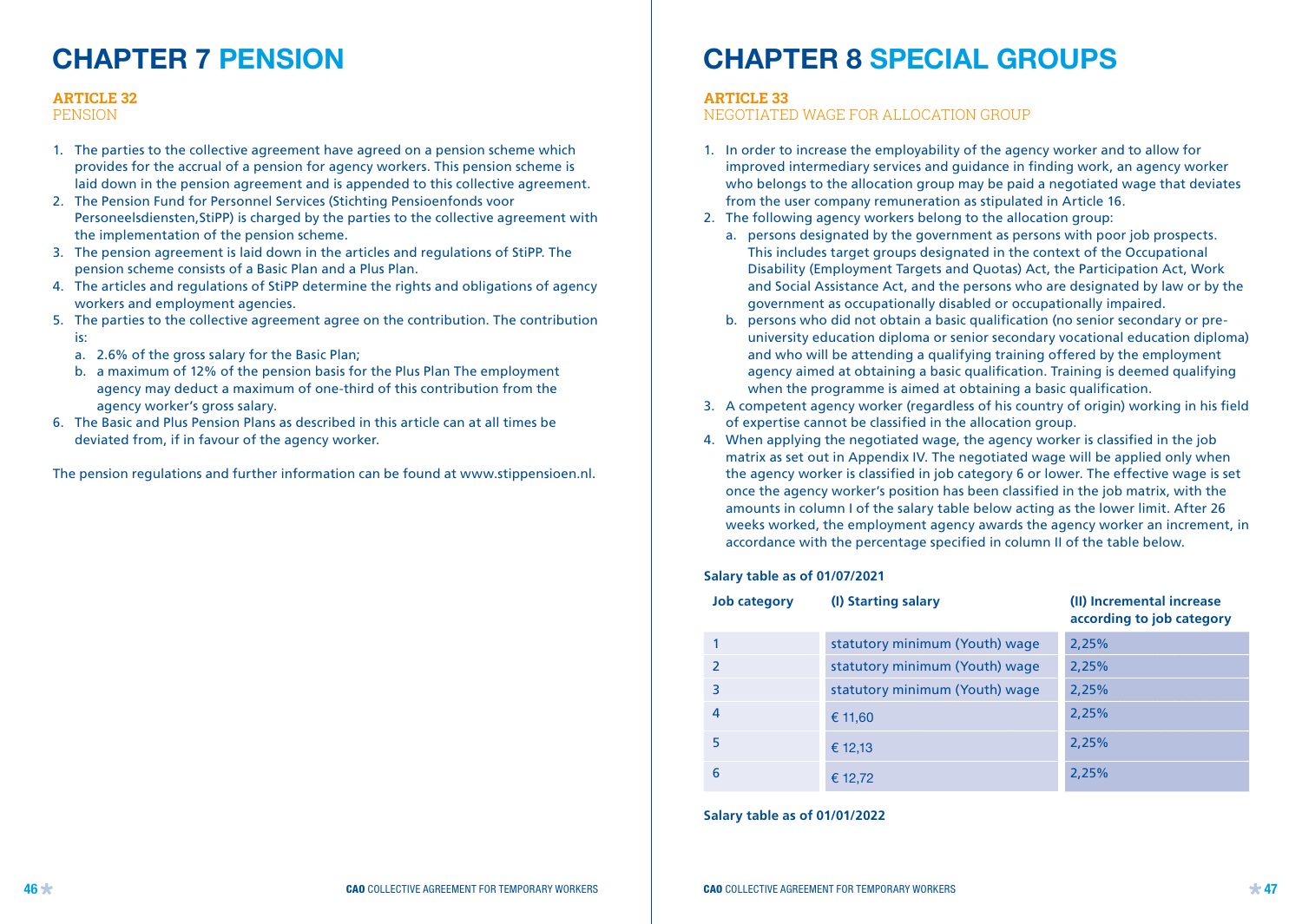## **Job category (I) Starting salary (II) Incremental increase**

**according to job category**

| statutory minimum (Youth) wage | 2,25% |
|--------------------------------|-------|
| statutory minimum (Youth) wage | 2,25% |
| statutory minimum (Youth) wage | 2,25% |
| € 11,76                        | 2,25% |
| € 12,30                        | 2,25% |
| € 12,90                        | 2,25% |

*\* The effective minimum hourly wages in this table are based on a normal working week of 40 hours as applicable in*  this collective agreement. If a normal working week at the client is less than 40 hours, the hourly wage based on the *statutory minimum (youth) wage must be recalculated, in order to ensure compliance with the Minimum Wage and Minimum Holiday Allowance Act.*

- 5. In accordance with Article 2 of the Minimum Youth Wage Decree, the percentages of the statutory minimum youth wage can be applied to the effective hourly wages of the negotiated wage for agency workers aged between 15 and 20. In order to determine the applicable percentage by age, the age to be reached in that calendar year will be used for the entire calendar year.
- 6. If the negotiated wage is applied, the employment agency will consult the agency worker after no more than 26 weeks, during which consultation agreements are made about training and development opportunities and the agency worker's need for coaching.
- 7. The negotiated wage relates to the effective hourly wage, initial wage increase and increments. The user company remuneration is applied as regards the other remuneration elements, as referred to in Article 16, paragraph 1 under b., c. and e. The negotiated wage serves as a basis for calculating the other remuneration elements.
- 8. The application of the negotiated wage is limited to a maximum of 52 weeks worked. After 52 weeks worked, the agency worker's full pay will consist of the user company remuneration as referred to in Article 16, paragraph 1.
- 9. An exception to the limitation of 52 weeks worked (as referred to in paragraph 8) applies to agency workers without a basic qualification, as referred to in paragraph 2 under b. of this article. As regards these agency workers, the period of 52 weeks worked can be extended until the training has been completed, subject to a maximum of 104 weeks worked. If the period of 52 weeks worked is extended, the agency worker will be entitled to a second increment from the 53rd week onwards. After the extended period of (no more than) 104 weeks worked, the agency worker's full pay will consist of the user company remuneration as referred to in Article 16.
- 10. Counting of the 52 and 104 weeks worked respectively referred to in paragraphs 8 and 9 continues after an interruption of two years or less. The duration of the

interruption is not included in the period of 52 and 104 weeks worked respectively. After the full utilisation of the 52 or 104 weeks worked, counting cannot start again.

- 11. The hourly wage is adjusted by the parties to the collective agreement twice a year, on 1 January and 1 July of each year, in accordance with the percentage increase in the statutory minimum wage. The hourly wage adjustment is applied as follows:
	- a) the salary table is increased by the agreed percentage, and
	- b) the effective hourly wage of the agency worker is increased in accordance with the percentage increase in the statutory minimum wage on the agreed date. If the increase in the hourly wage coincides with an incremental increase, the effective hourly wage will be increased first, after which the incremental increase will be applied.

#### **ARTICLE 34**

#### HOLIDAY WORKERS

- 1. Holiday workers within the meaning of this collective agreement are taken to mean pupils, students and other minors of school age, performing temporary work during the school holiday period(s) of their respective educational institutions only.
- 2. The provisions of this collective agreement apply equally to holiday workers, on the understanding that they, contrary to Article 26, are entitled to 13.33 hours of holiday for each completed working month while remaining entitled to the effective wage (in 2022\*, the employment agency will reserve 8.33% of the effective wage) or a proportional part thereof, possibly supplemented in accordance with Article 26, paragraph 11.

A holiday worker cannot claim compensation for short-term leave/special leave and public holidays in accordance with Articles 27 or 28 or claim payment of the waiting day compensation in accordance with Article 25, paragraph 4.

*\* For the other years, reference is made to Appendix I.*

## **ARTICLE 35**

## AGENCY WORKERS ENTITLED TO AN OLD-AGE PENSION

1. This article applies to agency workers who have reached state pension age or who will do so soon. Both are hereinafter referred to as the agency worker entitled to an old-age pension.

#### *Legal position*

- 2. If the agency work employment contract terminates by operation of law on account of reaching state pension age and an agency worker entitled to an old-age pension returns to work for the employment agency within six months after this termination, his legal position will be determined as follows.
	- a. If the agency worker entitled to an old-age pension was in phase 1-2, counting within phase 1-2 will be continued.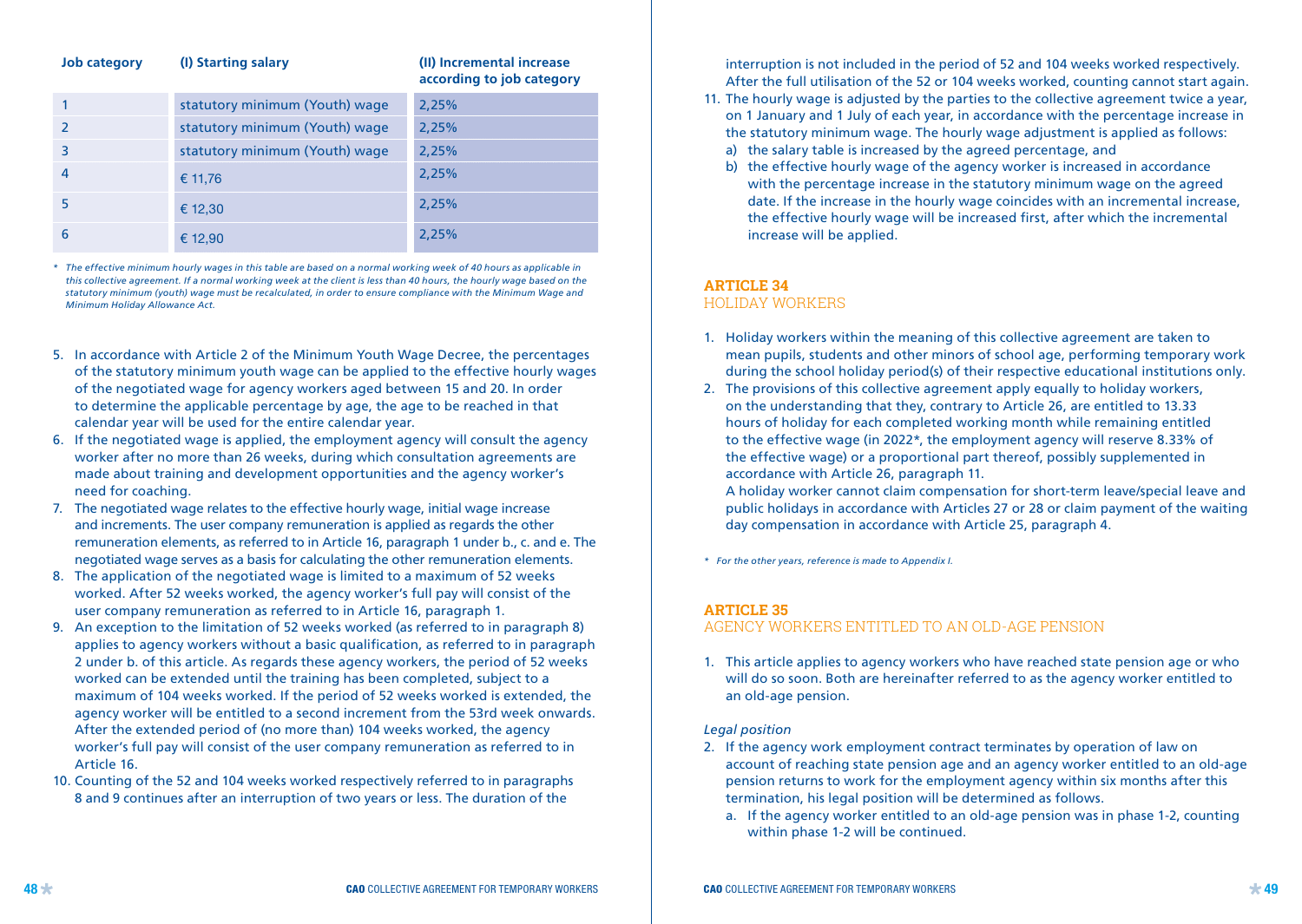- b. If the agency worker entitled to an old-age pension was in phase 3, he starts at the beginning of phase 3 and counting in phase 3 starts from the beginning.
- c. If the agency worker entitled to an old-age pension was in phase 4, he starts at the beginning of phase 3 and counting in phase 3 starts from the beginning.

#### *Successive employer status*

3. If the agency worker entitled to an old-age pension with successive employer status continues his activities through the employment agency, the agency worker, contrary to Section 7:668a, subsection 2, will start at the beginning of phase 1-2.

#### *Incapacity for work*

4. Contrary to Article 25, paragraph 6, the agency worker entitled to an old-age pension with an agency work employment contract without agency clause is, in the event of incapacity for work, entitled to 90% of the time-based wage, as long as the agency work employment contract continues and does not exceed the maximum statutory term\*. The minimum entitlement in this case is the minimum wage and the maximum entitlement the maximum daily wage.

*\* Statutory term as referred to in Section 7:629, subsection 2 under b. of the Dutch Civil Code.*

#### **ARTICLE 36**

#### AGENCY WORKERS NOT PERMANENTLY RESIDING IN THE NETHERLANDS - ACCOMMODATION, TRANSPORT AND MEDICAL EXPENSES

Articles 36, 37, 38 and 39 only apply to agency workers who do not permanently reside in the Netherlands and who:

- are recruited by or on behalf of the employment agency outside the Netherlands; and/or
- are housed in the Netherlands to work in the Netherlands.

This does not include agency workers who are frontier workers and who have their permanent home address in Belgium or Germany and who work in the Netherlands.

#### *Accommodation*

- 1. The use of accommodation by the agency worker cannot be made compulsory by the employment agency and/or set as a requirement for the assignment.
- 2. Accommodation that is offered must meet the housing standards described in Appendix V of this collective agreement if:
	- a. the employment agency makes a deduction from or setoff against the wage of the agency worker for the purpose of housing the agency worker, or
	- b. the employment agency has entered into an agreement with the agency worker about the use or rental of the accommodation.
- 3. The employment agency informs the agency worker about the possibility of registering in the Personal Records Database (Dutch BRP).
- 4. The employment agency may charge the agency worker costs for using the accommodation. The costs to be charged may not exceed the actual costs of the

accommodation. In the absence of this agency worker, the employment agency will not charge costs to another agency worker for use of the same accommodation in the same period for which the absent agency worker has already paid.

- 5. If the agency work employment contract ends, the employment agency gives the agency worker a reasonable period of time to leave the home. The reasonable period is proportionally extended if:
	- a. during the agency work employment contract there has been uncertainty about the end of the agency work employment contract;
	- b. the period the agency worker worked for the employment agency has been longer.

 In addition, the duration of the reasonable period depends on the possibilities for returning to the country of origin.

## *With effect from 1 January 2022, paragraph 5 will be replaced by:*

- 5. When the agency work employment contract ends, a transition period of 4 weeks applies, within which the agency worker must leave the accommodation he rents from the employer. The rent remains at most equal to the rent during the employment. The agency worker pays the rent on a weekly basis.
- 6. A reasonable term in the event of an agency work employment contract with an agency clause in any case applies if the employment agency at least observes the periods as referred to in Article 15, paragraph 2 of the collective agreement.

## *With effect from 1 January 2022, paragraph 6 will be replaced by:*

6. When collecting the rent and terminating the stay in the accommodation, the employment agency takes into account the special personal circumstances of the agency worker because of which he is unable to pay the rent or is ill through no fault of his own. In that case, the employment agency will offer a suitable period in which to leave the accommodation, in view of the special personal circumstances. Among other things, the uncertainty about the end of the agency work employment contract and the options for returning to the country of origin are also taken into account.

## *Transport to and from the country of origin*

7. The employment agency provides information on transport to and from the country of origin. The employment agency can offer transport organised by themselves. The agency worker does not have to accept this transport.

## *Non-work related transport*

- 8. The employment agency organises alternative transport for the agency worker who does not have his own transport if:
	- a. the accommodation is located outside the built-up area; and
	- b. the accommodation cannot be reached or is difficult to reach by public transport.

## *Commuting*

9. The following applies to the agency worker commuting: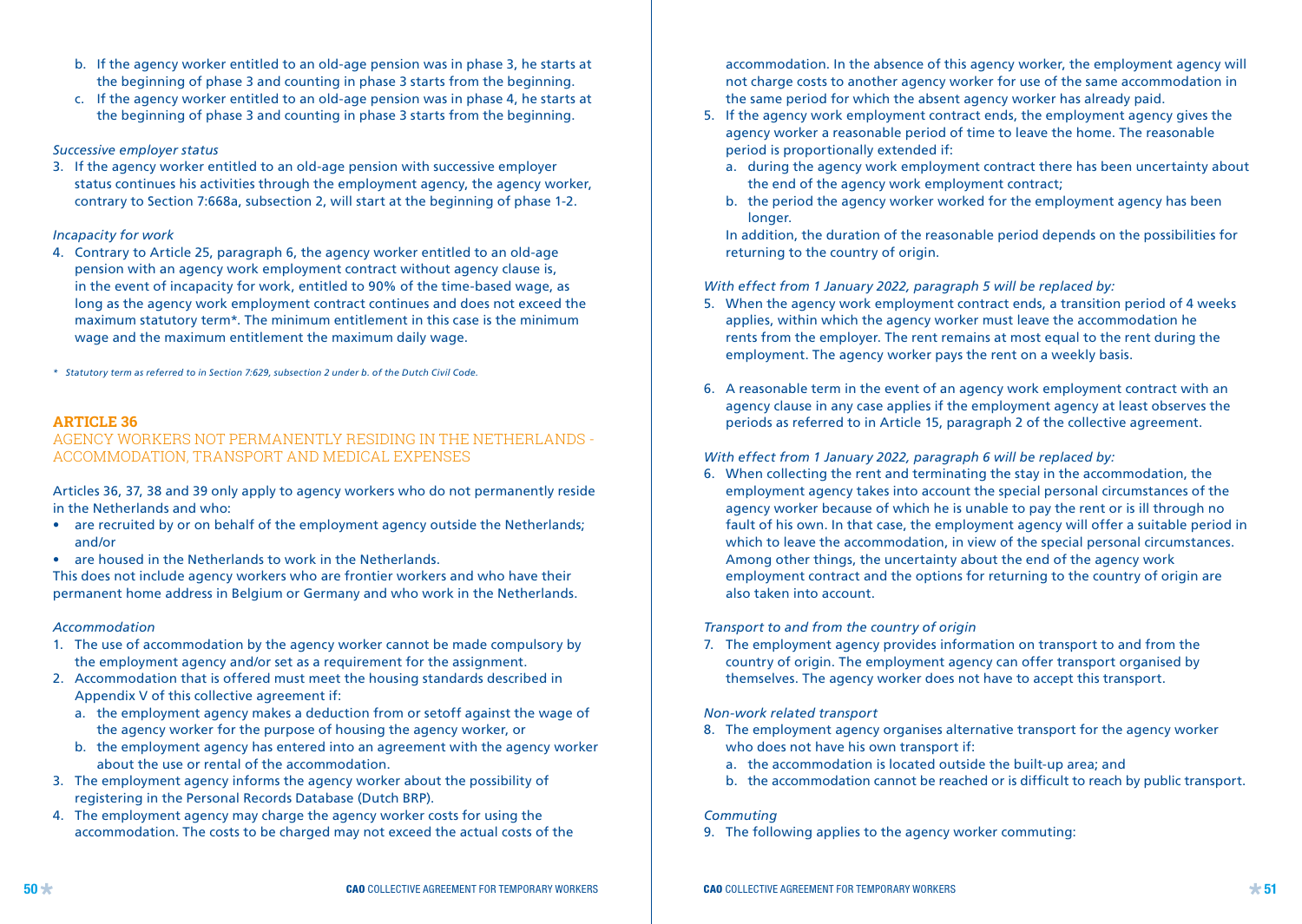- a. If the agency worker organises his own transport, a travel allowance may apply within the meaning of Article 16, paragraph 1.
- b. If the agency worker is entitled to a travel allowance within the meaning of Article 16, paragraph 1, but uses the transport organised by the employment agency instead, the agency worker will not be paid any travel allowance and no personal contribution may be charged for that transport.
- c. If the agency worker is not entitled to reimbursement of travel expenses within the meaning of Article 16, paragraph 1 and uses the transport organised by the employment agency, a reasonable personal contribution may be charged for that transport.

#### *Health insurance and other insurances*

- 10. The employment agency informs the agency worker about the obligation to take out health insurance. In addition, the employment agency makes the agency worker an offer for health insurance. The agency worker is not obliged to accept this offer.
- 11. If the agency worker accepts the health insurance offer, he can authorise the employment agency to pay the nominal premium to the health insurer on his behalf. The employment agency endeavours to ensure that the agency worker, within two weeks:
	- after taking out this insurance, receives a copy of the policy stating the nominal premium;
	- receives proof of termination of the health insurance when the insurance has ended.
- 12. If the employment agency makes an offer to take out another insurance policy (for example, liability insurance or repatriation insurance), it must provide adequate information to the agency worker about the usefulness and necessity of the relevant insurance policy. The following applies to this offer:
	- a. the agency worker is not obliged to accept the offer for insurance.
	- b. the periodic payments of the insurance premium to the insurer, which are made by the employment agency on behalf of the agency worker, can only be made subject to written authorisation from the agency worker. In that case, the employment agency endeavours to ensure that within a reasonable period of time after taking out the insurance the agency worker receives a copy of the policy, stating the nominal premium.
	- c. the employment agency informs the agency worker of the possible voluntary continuation of the insurance after the agency work employment contract has ended.

#### *Responsibility employment agency*

13. Prior to agency worker's arrival in the Netherlands, the employment agency is obliged to make clear agreements with the agency worker in the agency work employment contract regarding the nature of the employment contract, the application of the agency clause or the exclusion of the obligation to continue to pay wages, the amount of work, the employment conditions and the collective agreement. The employment agency ensures that the agency work employment

contract and accompanying documents are available in both Dutch and the national language of the agency worker.

- 14. The employment agency must provide the agency worker with understandable information about the health and safety regulations in force at the client.
- 15. The employment agency endeavours to provide the agency worker with adequate social assistance.
- 16. The employment agency will allow the agency worker, if he so requests, to take a holiday on an alternative public holiday (not being an official public holiday within the meaning of Article 27), provided the employment agency has been notified thereof timely in advance.
- 17. After 26 weeks of work, the employment agency informs the agency worker about the possibilities of following a Dutch language training and facilitates such language training where possible. Language training comes under training as referred to in Article 30, paragraph 3 of the collective agreement.
- 18. Training of this agency worker (as referred to in Article 30) will in any case include the activities related to the facilitation of work and accommodation.
- 19. If the employment agency helps to fill in forms, such as the T-form and the application for healthcare benefit, only the agency worker can be the immediate beneficiary of the refund. The refund is credited to the bank account of the agency worker only.
- 20. The employment agency cannot force the agency worker to make cash payments to the employment agency.

## **ARTICLE 37**

## SETOFF OF FINES

1. The setoff of fines is only permitted with regard to judicial and administrative fines owed by the agency worker, this in accordance with Section 7:632, subsection 1 under a. of the Dutch Civil Code.

Owed is taken to mean fines imposed on the employment agency due to a violation by the agency worker of a legal or administrative provision.

2. Each individual setoff against the wage is specified in writing, if and insofar not already following on from Appendix II of the collective agreement. The employment agency ensures that the agency worker receives an overview of any possible setoff, in the national language of the agency worker.

#### **ARTICLE 38**

#### DEDUCTIONS FROM THE WAGE

- 1. The agency worker may grant the employment agency a written power of attorney to make payments in his name from the wage to be paid. This authorisation can always be revoked.
- 2. Deductions from the wages to be paid for accommodation costs and transport to and from the agency worker's place of residence in the country of origin can never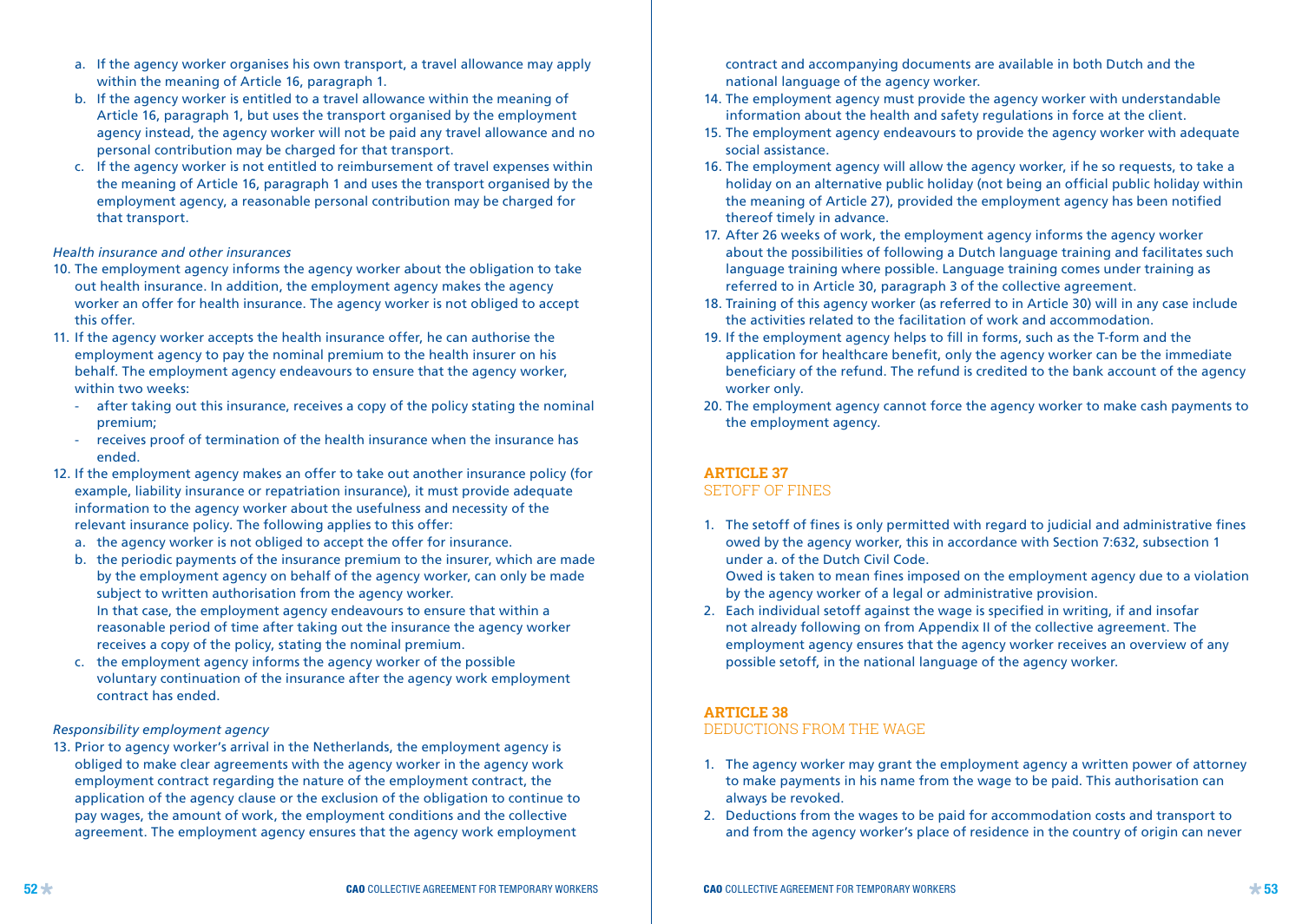exceed the actual costs.

- 3. Costs of activities undertaken by the employment agency for the purpose of social assistance and the administration with regard to the agency worker working and staying in the Netherlands cannot be withheld from the wage.
- 4. Every deduction from the wage must be specified on the payslip in writing. The employment agency ensures that the agency worker receives an overview of possible deductions, in the national language of the agency worker.

*With effect from 3 January 2022, a new article will be added:* **ARTICLE 39** INCOME GUARANTEE

- 1. Agency workers who come to the Netherlands for work at that employment agency for the first time and who are recruited by that employment agency or by a third party outside the Netherlands on the instructions of that employment agency are during the first two months, entitled to at least an amount equal to the full-time minimum (youth) wage, regardless of the contract duration and the number of hours worked ('the income guarantee').
- 2. The term of the income guarantee is shortened proportionally if it concerns a contracted short-term project. The agency worker must be provided with clarity beforehand, in the home country, with regard to the duration and the conditions of the project. Over that shorter period, the right to at least an amount equal to the fulltime minimum (youth) wage applies in full. If it turns out afterwards that the project will take two months or longer, a period of two months will still apply, over which the right to at least the statutory gross full-time minimum (youth) wage applies.
- 3. The income guarantee lapses if a situation arises within two weeks of the commencement of the work, for example, malfunctioning, culpable acts by the agency worker or in other cases where an income guarantee is not appropriate and the employment agency for that reason is no longer able or willing to assign the agency worker.
- 4. If the situation referred to in paragraph 3 arises, the agency worker is entitled to:
	- a. A homecoming guarantee, whereby the transport costs to the home country are paid by the employment agency.
	- b. The option to stay for another five consecutive nights in accommodation facilitated by the employment agency at the expense of the employment agency.
	- c. The cancellation of any outstanding debts that have accrued or arisen in the first two weeks with the agency worker's arrival in the Netherlands, insofar as these could not be withheld and/or settled on the basis of the statutory rules. This concerns debts insofar as they are facilitated by the employment agency and relate to:
		- transport home country-the Netherlands;
		- commuting transport;
		- accommodation; and/or
		- health insurance.
- 5. If the circumstances referred to in paragraph 3 occur in the period from two weeks to two months after the start of the work, the agency worker's right to the income

guarantee referred to in paragraph 1 will continue to exist.

6. If the performance of the agency worker following the period of the income guarantee is a reason for no longer offering (new) work, the employment agency will inform the agency worker of this two weeks before the end of the two-month period.

## **ARTICLE 40** MONITORING INCOME GUARANTEE

The parties to the collective agreement will monitor the effects of the income guarantee as included in Article 39 in the light of the report of the 'Roemer task force' and can, in the new collective agreement that the parties will agree on as of 2 January 2023, if necessary, make additional agreements about the possible improvement of the deployment and design of this income guarantee. The monitoring and additional agreements will also include unintended consequences of the income guarantee by the parties to the collective agreement, such as the agency worker's claim to the income guarantee in the event of instant dismissal.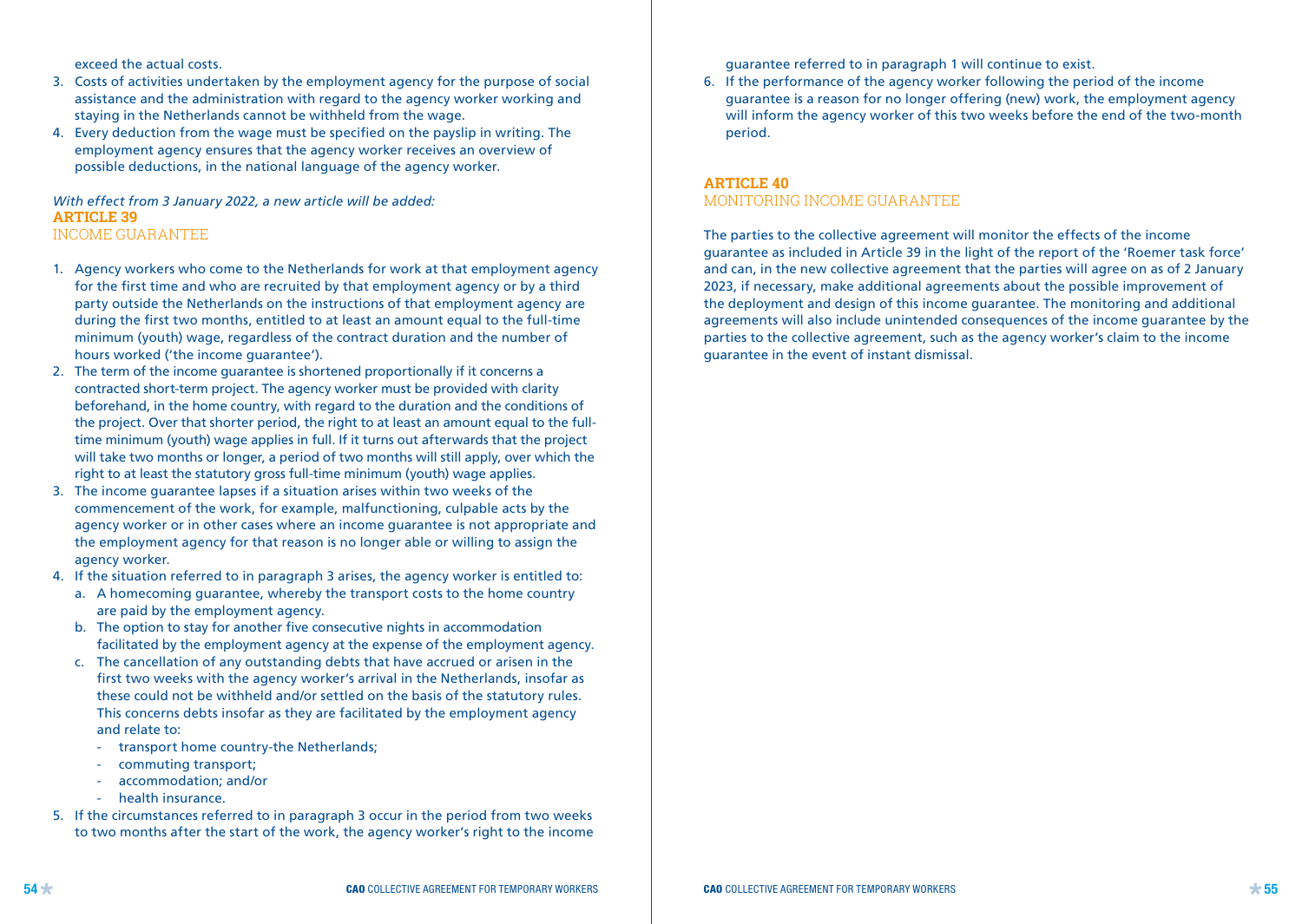# **CHAPTER 9 OTHER**

#### **ARTICLE 41**

FACILITIES FOR EMPLOYEES' ORGANISATIONS

#### 1. *Reimbursement of trade union contribution*

 At the request of the agency worker, the employment agency will deduct the agency worker's trade union contribution to an employees' organisation from gross salary components, insofar as this is facilitated for tax purposes and the gross salary of the agency worker suffices for said purpose. The agency worker provides the employment agency with a statement of union contributions to be withheld.

#### 2. *No prejudice in the event of trade union activities*

 An agency worker who works in sectors and companies where activities of employees' organisations are conducted (including member meetings on account of collective bargaining, instances of work-to-rule or strikes) will be able to participate in said activities without being impeded or prejudiced by the employment agency. The employment agency will hold the client to account if it prejudices the agency worker as a result of his trade union activities.

#### 3. *Leave of executive members*

- a. An executive member of an employee organisation is taken to mean an agency worker working through the employment agency, who performs administrative or representative duties for his employees' organisation and who has been registered in that capacity with the management of the employment agency by the relevant employees' organisation in writing. In this article, the term written or in writing is defined as stated below: 'by letter or by e-mail'.
- b. An executive member of an employees' organisation who is registered with the employment agency in that capacity may participate in association meetings and training days organised by the employees' organisation without loss of pay, subject to a maximum of four working days. This also applies to participating in association meetings and training days at the client.

#### 4. *Access to the workplace*

 If so requested, the employment agency informs the client about the wish of representative(s) of employees' organisations to gain access to the client's company. The employment agency and the client must each remain available for this representative/these representatives to be contacted on topics concerning the work situation of the agency worker.

- 5. *Promoting and informing about activities of employees' organisations*
	- a. Employers' organisations offer employees' organisations the opportunity to notify the agency worker via collective agreement apps in the employment agency industry about affiliated employees' organisations, the names of their representatives or contacts, and a reference to where they can find information about:
- views, activities and announcements from the employees' organisation(s) with regard to the employment agency industry;
- meetings of employees' organisation(s);
- b. If so requested, the employment agency offers employees' organisations a reasonable opportunity:
	- to make use of a meeting room within the employment agency for the employees' organisation to hold meetings with regard to the employment agency or employment agency industry and to maintain contact with the members of the employees' organisations working at that employment agency;
	- to notify the agency worker about the nomination of members for the participation body of the employment agency;
	- to notify agency workers about the activities of employees' organisations through their (digital) publication channels for agency workers.
- 6. Employees' organisations and employer organisations stated in this article refer to employees' organisations and employer's organisations that are party to this collective agreement.

#### **ARTICLE 42**

## HANDLING OF COMPLAINTS AND/OR DISPUTES

- 1. The employment agency and the agency worker can submit a dispute to the Disputes Committee about:
	- a. the implementation or application of this collective agreement;
	- b. the establishment of suitable work; or
	- c. the job classification in case of application of the negotiated wage.
- 2. The agency worker reports a dispute as referred to in paragraph 1 under a. and c. to the employment agency staff member and completes the following steps:
	- a. The agency worker will consult the employment agency staff member within three weeks in order to find a suitable solution.
	- b. If no solution is found, the agency worker can, within four weeks, submit a complaint to the employment agency, which will make a decision within three weeks.
	- c. If the agency worker does not agree with the decision of the employment agency, he can submit the dispute to the Disputes Committee within four weeks.
- 3. In the event of a dispute about the determination of suitable work as referred to in paragraph 1 under b., the following steps are taken:
	- a. The agency worker will consult the employment agency staff member within one week in order to find a suitable solution.
	- b. If no solution is found, the agency worker can, within one week, submit a complaint to the employment agency, which will make a decision within two weeks.
	- c. If the agency worker does not agree with the decision of the employment agency, he can submit the dispute to the Disputes Committee within two weeks.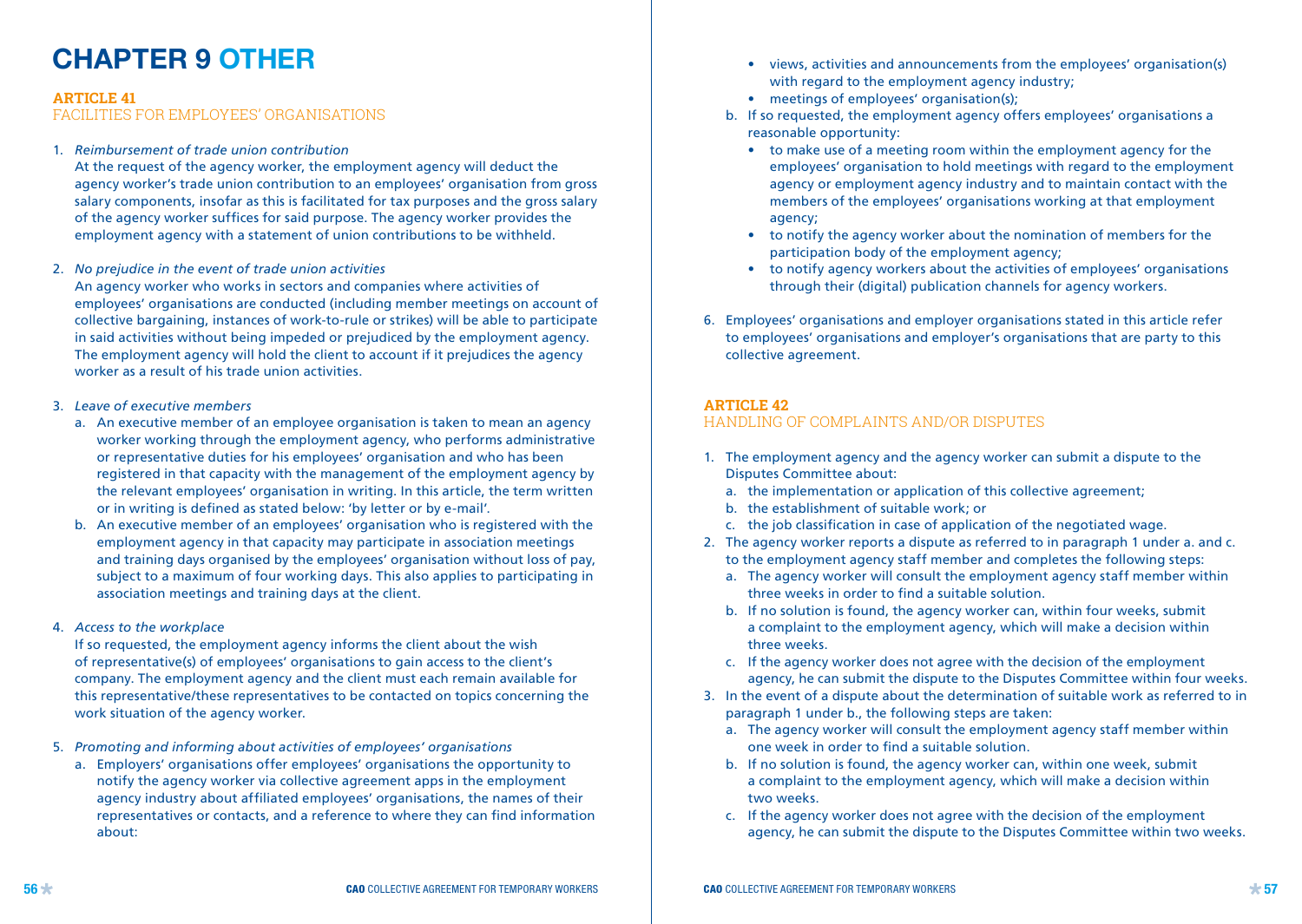4. The committee's procedures are laid down in regulations. These regulations also stipulate the composition in which the committee can handle a dispute. The regulations of the Disputes Committee can be consulted at nbbu.nl.

#### **ARTICLE 43** MERGER CODE

In the event of proposed mergers and reorganisations, the employment agency timely informs the relevant employees' associations in accordance with the applicable SER Merger Code and gives them the opportunity to issue advice.

## **ARTICLE 44**

COMPLIANCE

- 1. The parties to the collective agreement have formed the Foundation for Compliance with the Collective Agreements for Temporary Employees (Stichting Naleving CAO voor Uitzendkrachten,SNCU).
- 2. The articles and regulations of the SNCU have been laid down in the Collective Agreement Social Fund for the Temporary Employment Sector.
- 3. The SNCU monitors general and full compliance with the provisions of the collective agreement and is authorised by the parties to the collective agreement to do everything that is conducive and necessary to that end.
- 4. The employment agency is obliged to demonstrate, in the manner set out in (a) regulation(s) drawn up for this purpose by SNCU, that the provisions of the Collective Agreement Social Fund for the Temporary Employment Sector are strictly complied with.

#### **ARTICLE 45** DISPENSATION

- 1. If NBBU members come under the scope of another collective agreement as well, they can be dispensed from the NBBU Collective Agreement for Agency Workers by the Dispensation Committee.
- 2. A request for dispensation from (provisions of) the collective agreement must be submitted in writing and supported by reasons to the Dispensation Committee, which can be contacted at the following address: Stadsring 171 3817 BA, Amersfoort or info@nbbu.nl. In this article, the term written or in writing is defined as stated below: 'sent by letter or by e-mail'.
- 3. The Dispensation Committee decides on dispensation requests on behalf of the parties to the collective agreement.

#### **ARTICLE 46** PRIVATE WW AND WGA SUPPLEMENT

The parties to the collective agreement will seek to join the PAWW collective agreement as soon as possible in 2022 and aim to do so as of 1 April 2022. The parties will make agreements in this collective agreement about how the employer will pay the employee contribution in that case.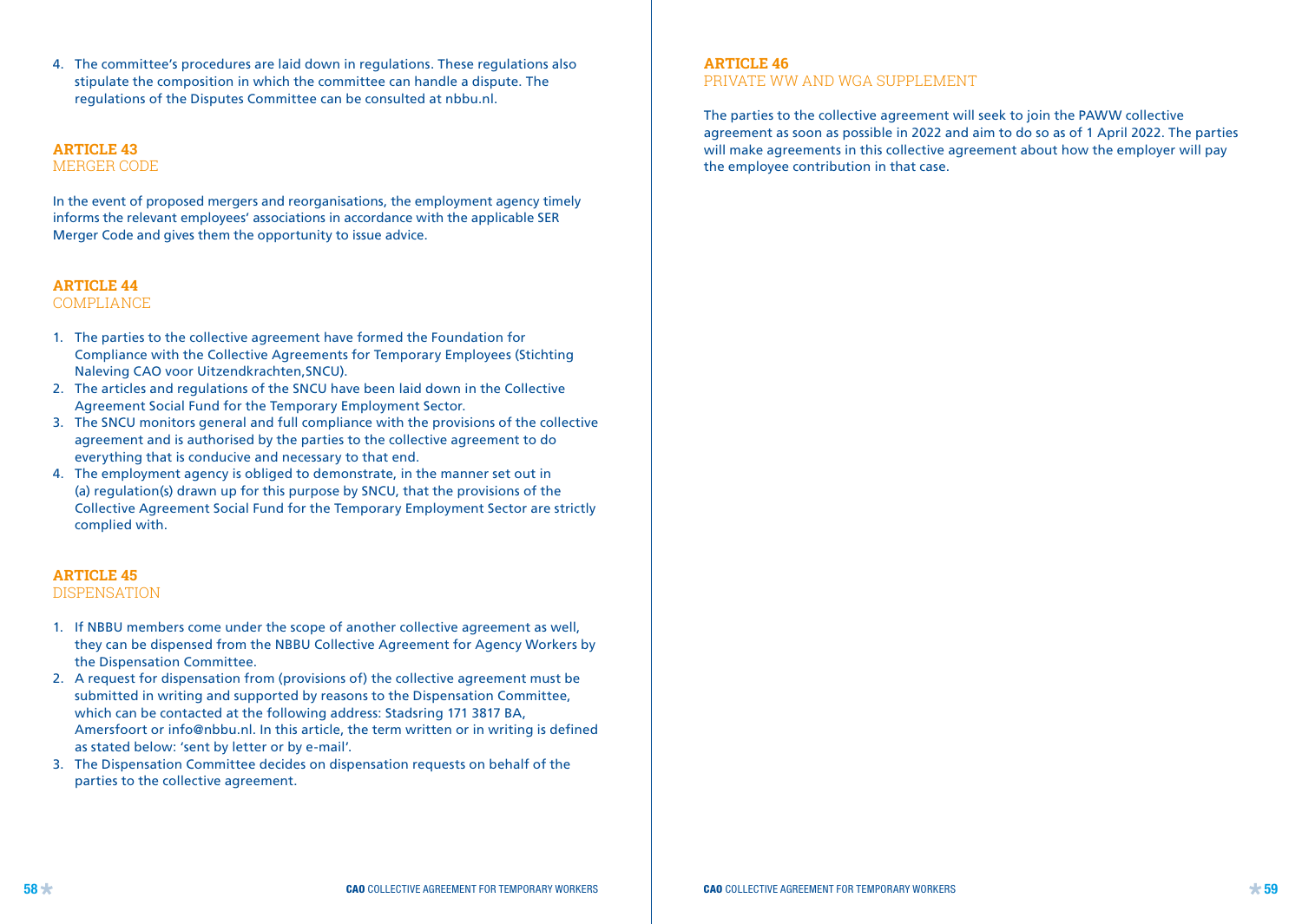# **APPENDICES**

#### **APPENDIX I**

#### RESERVATIONS, WAITING DAY COMPENSATION AND DISTRIBUTION OF CONTRIBUTIONS FOR SICKNESS TOP-UP BENEFITS

- 1. The number of workable days is calculated by subtracting the number of public holidays plus the number of days' holiday from the total number of workdays (Monday through Friday) per year.
- 2. The percentage for the reservation of days' holiday is calculated by dividing the number of days' holiday by the number of workable days.
- 3. The percentage for the reservation of the statutory days' holiday is calculated by dividing the number of days' holiday by the number of workable days.
- 4. The percentage for payment of days' holiday over and above the statutory minimum is calculated by dividing the number of days' holiday over and above the statutory minimum by the number of workable days.
- 5. To determine the number of workable days for holiday workers, the number of statutory days' holiday is subtracted from the total number of working days.
- 6. The percentage for the reservation of days' holiday for holiday workers is calculated by dividing the number of days' holiday by the number of workable days, as referred to in paragraph 5.
- 7. The percentage for the reservation of public holidays is calculated by dividing the number of public holidays by the number of workable days.
- 8. The table below sets out workable days per calendar year during the term of the collective agreement:

| Year | <b>Number of working days</b> |
|------|-------------------------------|
| 2022 | 260                           |
| 2023 | 260                           |

9. The table below sets out the applicable percentages during the term of this collective agreement:

| <b>Article</b>                                                                                                                                  | 2022   | 2023   |
|-------------------------------------------------------------------------------------------------------------------------------------------------|--------|--------|
| reservation of days' holiday                                                                                                                    | 10,87% | 10,92% |
| reservation of statutory days'<br>holiday                                                                                                       | 8,70%  | 8,73%  |
| payment of days' holiday<br>over and above the statutory<br>minimum                                                                             | 2,17%  | 2,18%  |
| short-term leave, birth leave<br>and special leave                                                                                              | 0,60%  | 0,60%  |
| official public holidays                                                                                                                        | 2,17%  | 2,62%  |
| holiday<br>holiday workers                                                                                                                      | 8,33%  | 8,33%  |
| Waiting day compensation<br>for Temporary Employment<br><b>Agency Undertakings I</b>                                                            | 0,71%  | 0,71%  |
| Waiting day compensation<br>for Temporary Employment<br><b>Agency Undertakings II</b>                                                           | 1,16%  | 1,16%  |
| Maximum percentage<br>for deduction of Sickness<br><b>Benefits Act supplements</b><br>for Temporary Employment<br><b>Agency Undertakings I</b>  | 0,58%  | 0,58%  |
| Maximum percentage<br>for deduction of Sickness<br><b>Benefits Act supplements</b><br>for Temporary Employment<br><b>Agency Undertakings II</b> | 1,33%  | 1,33%  |

## **APPENDIX II**

PAYSLIP

The remuneration will be paid at the end of every week/month/period. When making this payment, the employment agency provides the agency worker with a payslip. At his request, the agency worker will receive a printed copy of the payslip.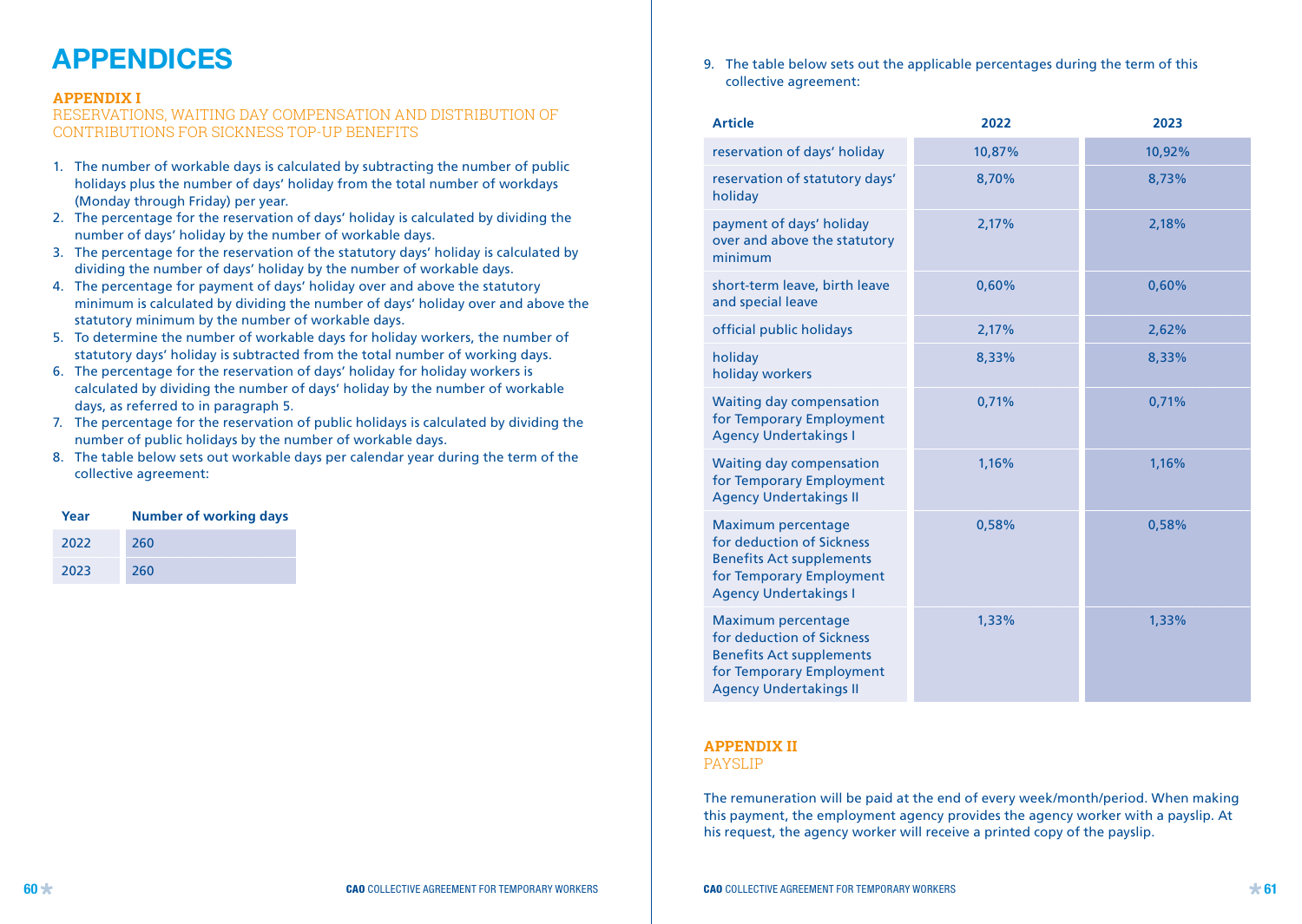The payslip comprises the following elements;

- a. the wage amount;
- b. the amounts that make up the wage;
- c. the amounts withheld from the wage amount;
- d. the gross hourly wage;
- e. the number of hours worked;
- f. the allowances provided in respect of the hourly wage specified per type of allowance (both in percentages and in Euro) and hours;
- g. the reservations accrued in the relevant period;
- h. the total of reservations accrued;
- i. the name of the employment agency;
- k. the name of the employee;
- k. the name and location of the client, if possible;
- l. if applicable, the pay scale in the negotiated wage;
- m. if applicable, the pay scale in the negotiated wage/remuneration scheme of the client;
- n. the wage paid;
- o. the statutory minimum wage and the minimum holiday allowance applicable to the employee during this period;
- p. an explanation of abbreviations used;
- q. any other deductions. Deductions made from the wage other than taxes and contributions are subject to consultation with the agency worker and must be stated on the payslip.

## **APPENDIX III**

#### PENSION AGREEMENT

#### The undersigned, namely:

- 1. a. Federation of Private Employment Agencies (ABU), with its registered office in Amsterdam,
	- b. Dutch Association of Intermediary Organisations and Temporary Employment Agencies (NBBU), with its registered office in Amersfoort,

each as a party of the first part

- 2. a. FNV, with its registered office in Utrecht,
	- b. CNV Vakmensen, with its registered office in Utrecht,
	- c. De Unie, trade union for the manufacturing industry and services sectors, with its registered office in Culemborg,

each as a party of the second part,

### agree as follows:

the pension agreement for agency workers, consisting of the following articles.

#### **Basic Plan**

#### **Waiting time and participation Basic Plan**

- 1. The agency worker becomes a participant in the Basic Plan as soon as he has completed the waiting period. During the waiting period, the agency worker is not yet a member and no pension is accrued yet. The waiting period for the Basic Plan ends if the agency worker has worked for one employment agency for more than 8 weeks.
- 2. The following rules apply to counting the weeks of the waiting period referred to in paragraph 1:
	- a. Only weeks in which work has actually been performed are counted. The reason for not working is irrelevant.
	- b. To count the weeks, the agency worker must have worked for one and the same employment agency, unless the situation referred to under d applies.
	- c. The weeks worked do not have to be consecutive to count, but if there is a gap of more than 26 weeks between the weeks worked, the counting starts again.
	- d. In the case of successive employer status, the relevant employment history with the previous employer is included in the weeks worked, in accordance with Article 12 of the collective agreement.
	- e. If there is a group as referred to in Section 2:24b of the Dutch Civil Code, the relevant employment history with the previous employer within the same group is included in the weeks worked.
	- f. The employer can also be an employer who is exempt from StiPP.
- 3. The agency worker can also become a participant in the Basic Plan if he:
	- a. on the basis of a collective and/or individual employment contract, is entitled to earlier participation in the Basic Plan than after completing the waiting period for the Basic Plan (8 weeks), or;
	- b. is no longer employed by an employment agency, but has voluntarily continued his participation after termination of employment. This option and the rules for this can be found in StiPP's pension regulations.

 Participation in the Basic Plan is equated with participation in the pension plan of an employer who is exempt from StiPP.

- 4. The agency worker cannot participate in the Basic Plan before the first day of the month in which he turns 21.
- 5. If the agency worker was a participant in the Basic Plan and he enters into a new agency work employment contract and:
	- a. the interruption between the two agency work employment contracts does not last longer than 52 weeks, he will again become a participant in the Basic Plan.
	- b. the interruption between the two agency work employment contracts lasts 52 weeks or longer, he will not become a participant in the Basic Plan and he will have to go through the waiting period again.
- 6. Transitional provision waiting time
	- Until 2022, a waiting period of 26 weeks for the Basic Plan applied. The following rules apply to agency workers who were still in the waiting period of 26 weeks in week 1 of 2022:
	- a. Agency workers who have worked for more than 8 weeks in week 1 of 2022 for the same employment agency will become a participant in the Basic Plan in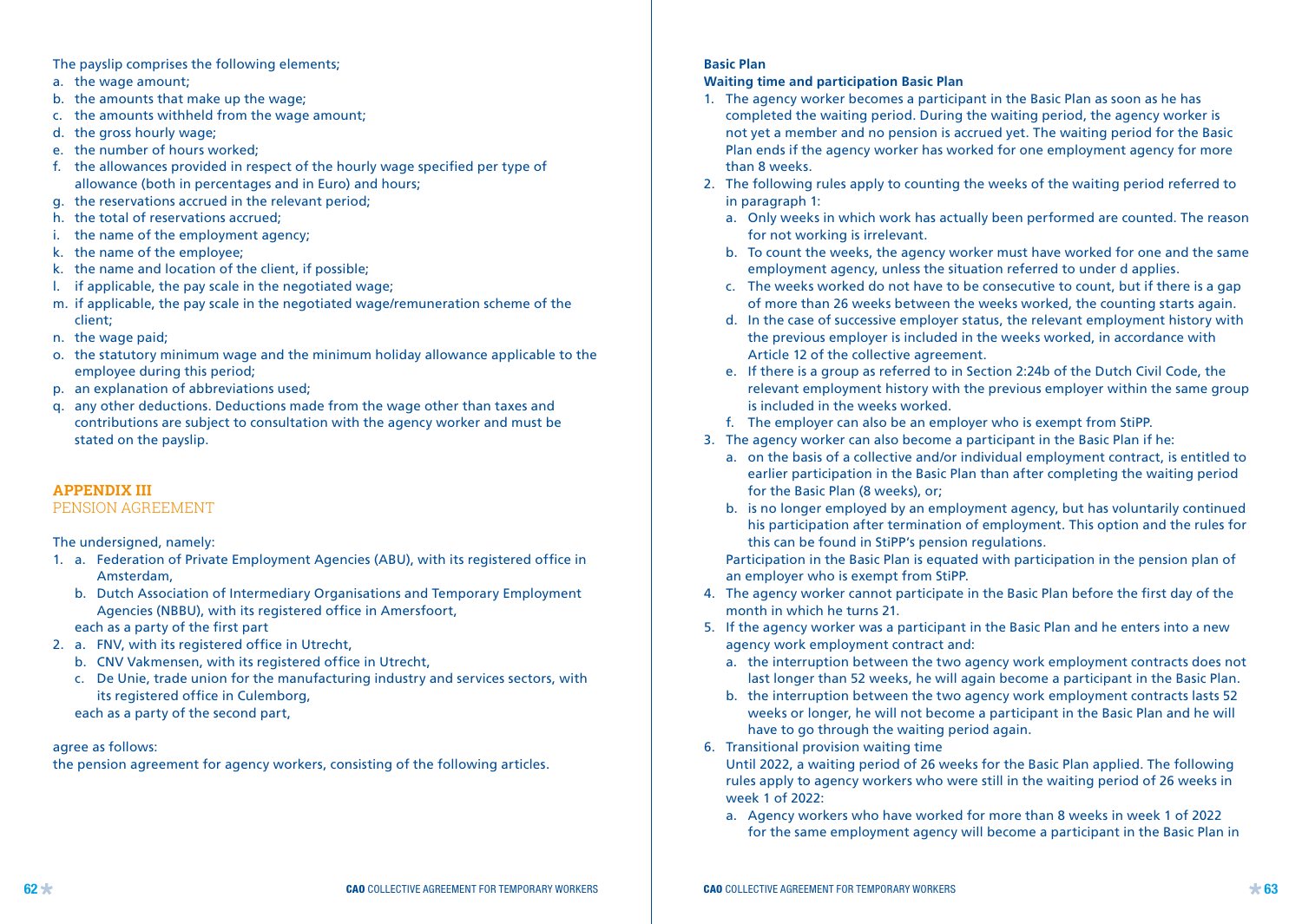week 1 of 2022.

b. If the agency worker has not yet worked 8 weeks for the same employment agency in week 1 of 2022, the weeks worked before week 1 of 2022 will count towards the counting of the waiting time.

 Week 1 of 2022 mentioned above, starting on 3 January 2022, applies to employers who pay per week or per period of 4 weeks. For employers who pay per month, the aforementioned week 1 is regarded as 1 January of 2022.

 The weekly count in this transitional provision is subject to the same rules for the waiting time as those described in paragraph 2.

- 7. Stichting Pensioenfonds voor Personeelsdiensten is charged with the implementation of the Basic Plan.
- 8. Parties to the ABU and NBBU collective agreements have agreed that the flatrate premium is 2.6% of the pensionable earnings. Each employment agency is obliged to pay this contribution in accordance with the requirements set out in the Administrative Regulations.
- 9. The Basic Plan is a defined contribution plan. The Basic Plan has a retirement age of 67 and provides for the accrual of pension capital for the purchase of a lifelong old-age pension and/or a partner's pension, based on an age-independent contribution.

 The pensionable salary per period of one week, four weeks or a calendar month within the meaning of this article consists of the sum of:

- wages for employee insurance schemes.

- This always excludes the addition as a result of the private use of a business car;
- the employee's share in the contribution for the pension scheme; \*1
- the wage that is exchanged for tax-free reimbursements or tax-free benefits in connection with extraterritorial costs.

 The pensionable salary is pensionable up to a maximum amount per hour. This maximum amount per hour is determined annually by the board of StiPP and is derived from the maximum sum insured for national insurance schemes as described in Chapter 3 of the Social Insurance Funding Act.

- 10. The reserves built up in a period during which the agency worker was not a participant in the Basic or Plus Plan are not included in the pensionable salary.
- 11. Transitional provision reservations

 If the agency worker was already a participant in the StiPP pension scheme before 1 January 2022 and the reserves are included in the pensionable salary/gross hourly wage at the time of creation in accordance with the regulations applicable in the relevant year, these reserves will be deducted from the pensionable salary from 2022 onwards, thus avoiding double pension accrual on the same part of the salary.

12. The complete Basic Plan has been laid down in the Basic Plan Regulations of Stichting Pensioenfonds voor Personeelsdiensten\*2.

#### **Plus Plan**

- 13. An agency worker becomes a participant in the Plus Plan if he meets one of the following descriptions:
	- a. the agency worker who has been a participant in the Basic Plan in 52 weeks. He does not have to have been employed by one and the same employment agency for this. It is not necessary for the weeks to be consecutive to count the 52 weeks. The weeks in which someone was a participant are added together, unless the interruption between the two agency work employment contracts is 52 weeks or more. Or;
	- b. the agency worker who is entitled to earlier participation in the Plus Plan on the basis of a collective and/or individual employment contract, or;
	- c. the agency worker who has worked for one employment agency in more than 60 weeks and who is not yet a participant in the Basic Plan, or;
	- d. the (former) agency worker who has voluntarily continued his participation after termination of employment or who is entitled to a waiver of premium and continued participation in the event of incapacity for work. These options and the rules for this can be found in StiPP's pension regulations.

 The agency worker cannot participate in the Plus Plan before the first day of the month in which he turns 21.

 Participation in the Plus Plan is equated with participation in the pension plan of an employer who is exempt from StiPP.

- 14. If the agency worker was a participant in the Plus Plan and he enters into a new agency work employment contract and
	- a. the interruption between the two agency work employment contracts is shorter than 26 weeks, he will again become a participant in the Plus Plan; or
	- b. it is less than 52 weeks since he was a participant in the Basic Plan, he becomes a participant in the Plus Plan or;
	- c. it has been more than 52 weeks since he was a participant in the Basic Plan and the interruption between the two agency work employment contracts is longer than 26 weeks but shorter than 52 weeks, he becomes a participant in the Basic Plan; or
	- d. the interruption between the two agency work employment contracts lasts 52 weeks or longer, in which case he must go through the waiting period for the Basic Plan again before becoming a participant in the Basic Plan.
- 15. Stichting Pensioenfonds voor Personeelsdiensten is charged with the implementation of the Plus Plan.
- 16. Parties to the ABU and NBBU collective agreements have agreed that the flatrate premium is 12.0% of the pension basis. Each employment agency is obliged to pay this contribution in accordance with the requirements set out in the Administrative Regulations.
- 17. The pension basis is the pensionable salary, less the deductible. The deductible per period is determined by multiplying the number of paid hours in the period concerned by the hourly deductible. The hourly deductible is determined annually by the board of StiPP and is derived from the annual deductible that is equal to the amount that is taken as the starting point in Article 10aa, paragraph 1, of the Wages and Salaries Tax (Implementation) Decree 1965, with an accrual percentage of 1.788% and a 36-hour working week.

*<sup>\*1</sup> The employee's share in the premium for the Basic Plan is € 0.*

*<sup>\*2</sup> The regulations and further information about the Basic Plan have been published on the website of Stichting Pensioenfonds voor Personeelsdiensten: www.stippensioen.nl.*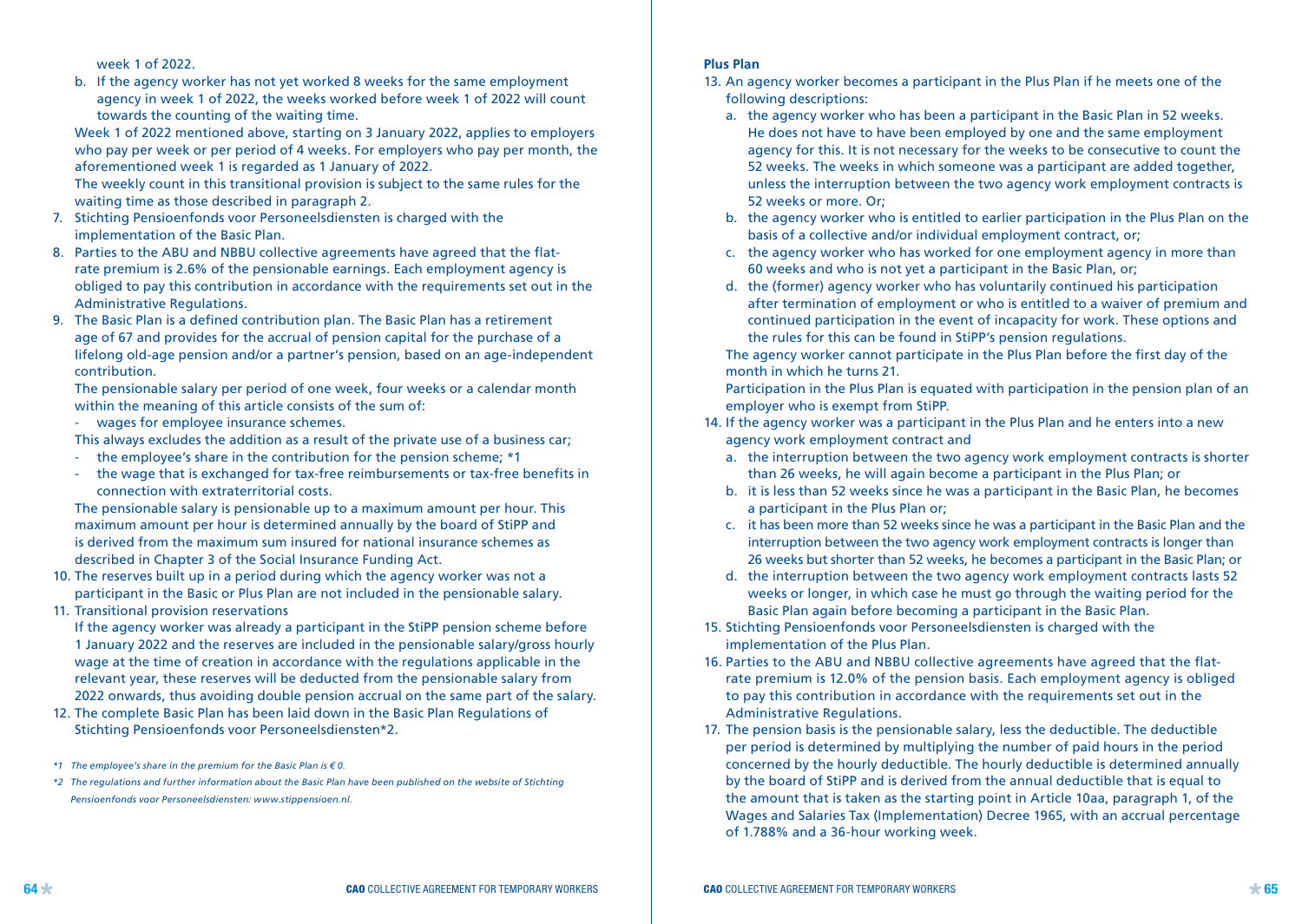The pensionable salary per period of one week, four weeks or a calendar month within the meaning of this article consists of the sum of:

- wages for employee insurance schemes.

This always excludes the addition as a result of the private use of a business car;

- the employee's share in the contribution for the pension scheme;
- the wage that is exchanged for tax-free reimbursements or tax-free benefits in connection with extraterritorial costs.

 The pensionable salary is pensionable up to a maximum amount per hour. This maximum amount per hour is determined annually by the board of StiPP and is derived from the maximum sum insured for national insurance schemes as described in Chapter 3 of the Social Insurance Funding Act.

18. The reserves built up in a period during which the agency worker was not a participant in the Basic or Plus Plan are not included in the pensionable salary. 19. Transitional provision reservations

 If the agency worker was already a participant in the StiPP pension scheme before 1 January 2022 and the reserves are included in the pensionable salary/gross hourly wage at the time of creation in accordance with the regulations applicable in the relevant year, these reserves will be deducted from the pensionable salary from 2022 onwards, thus avoiding double pension accrual on the same part of the salary.

20. The Plus Plan is defined contribution scheme with a retirement age of 67 that provides for the accrual of pension capital for the purchase of a lifelong old-age pension and/or a partner's pension. The contribution that is made available for the accrual of pension capital is expressed as a percentage of the pension basis, in accordance with the graduated scale below.

| Age group | <b>Pension contribution for</b><br>2022 | <b>Pension contribution for</b><br>2021 |
|-----------|-----------------------------------------|-----------------------------------------|
| $21 - 24$ | 4,20%                                   | 4,20%                                   |
| $25 - 29$ | 5,20%                                   | 5,20%                                   |
| $30 - 34$ | 6,30%                                   | 6,30%                                   |
| $35 - 39$ | 7,70%                                   | 7,70%                                   |
| $40 - 44$ | 9,30%                                   | 9,30%                                   |
| 45-49     | 11,40%                                  | 11,40%                                  |
| $50 - 54$ | 14,00%                                  | 14,00%                                  |
| $55 - 59$ | 17,20%                                  | 17,20%                                  |
| $60 - 64$ | 21,40%                                  | 21,40%                                  |
| 65-66     | 25,70%                                  | 25,70%                                  |

21. In the event of incapacity for work in accordance with the provisions of the Work and Income (Capacity for Work) Act, pension accrual may be continued in proportion to the applicable degree of incapacity for work, in accordance with the level of contributions paid at the time incapacity for work commences.

22. In the event of the agency worker's death during employment, the pension scheme provides for term life insurance for the partner's pension during the future term of service.

23. The employment agency is entitled to deduct part of the pension contributions from the agency worker's wage, if and as soon as he is covered by the pension scheme. The amount of the deduction is a maximum of one-third of the flat-rate premium referred to in paragraph 18.

24. The complete Plus Plan has been laid down in the Plus Plan Regulations of Stichting Pensioenfonds voor Personeelsdiensten\*3.

#### **Other**

25. The Basic and Plus Pension Plans as described in this article can at all times be deviated from, if in favour of the agency worker.

*\*3 The regulations and further information about the Basic Plan have been published on the website of Stichting Pensioenfonds voor Personeelsdiensten: www.stippensioen.nl.*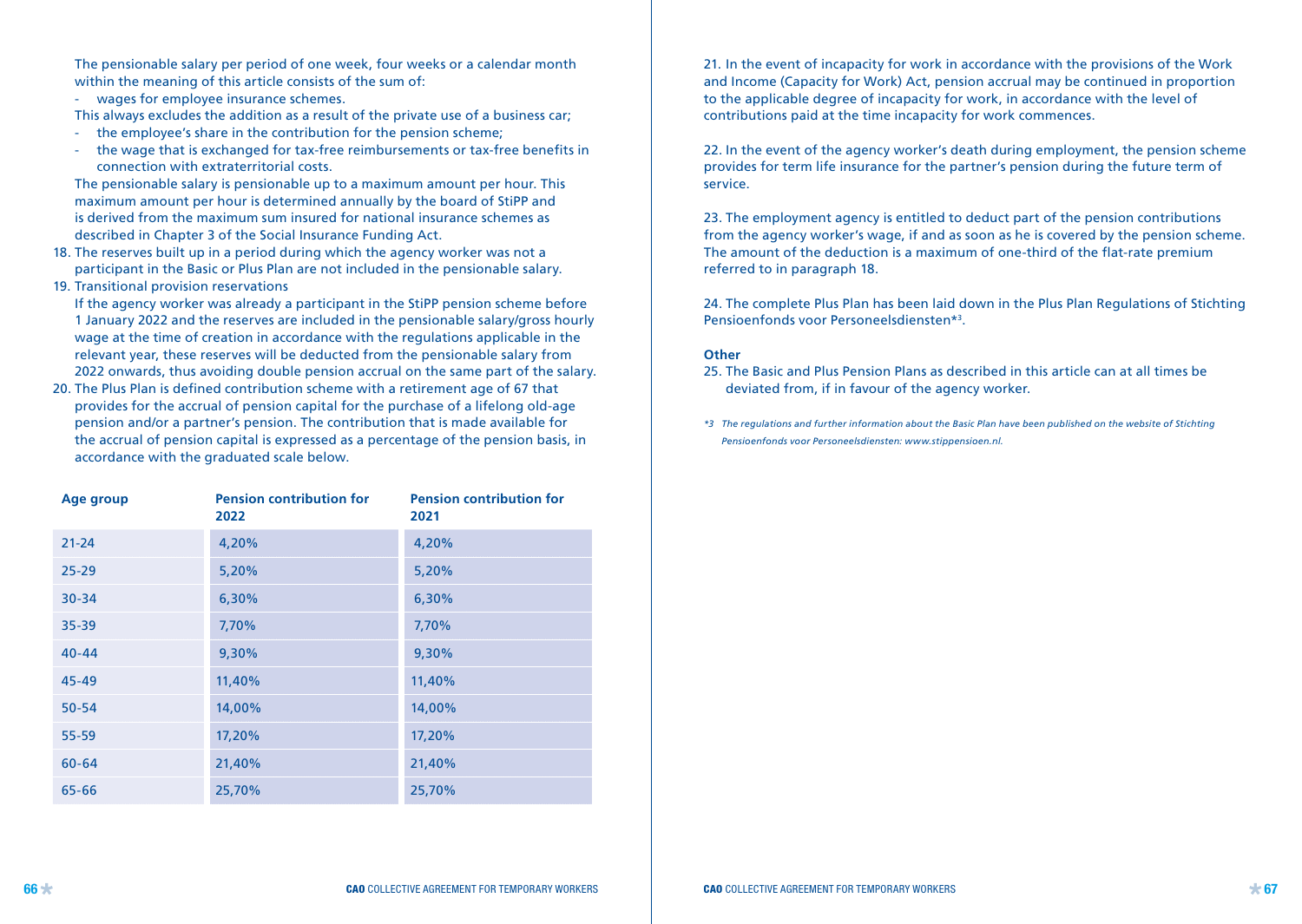#### **APPENDIX IV** JOB CLASSIFICATION AND JOB LEVEL

#### *Explanation:*

*e methodology for classifying an agency position into a function group of the collective agreement wage structure is based on the 'analytical comparison' principle. The process involves two tools:*

#### **1. Collective agreement job matrix**

The collective agreement job matrix, as included in this appendix, contains an overview of all collective agreement reference positions sorted according to job category and field of work.

The following fields of work are distinguished:

- a. Financial & Administrative
- b. Secretarial
- c. P&O
- d. ICT
- e. Facilities
- f. Catering
- g. Commerce
- h. Logistics
- i. Production & Technology
- j. Care & Well-being

#### **2. Agency worker job classification handbook**

This handbook contains reference positions with a job profile for each position. Each job profile has been valued and classified into a job group based on said valuation.

#### **3. Tool for finding the most suitable reference job profile**

The *Agency worker job classification handbook* is available via the NBBU website and the websites of the employees' organisations.

Reference positions are included in the handbook, but in practice, a much larger number of job titles are used by the employment agencies.

The handbook offers a tool to facilitate the search for the correct reference position. The first column of the tool lists a large number of reference positions per field of work in alphabetical order, which positions are common in employment agency practice. The second column shows the frequently used alternative job titles associated with the fields of work. The third column lists the matching collective agreement job level.

#### **4. Job classification procedure**

- 1. The agency worker is classified on the basis of the work to be performed by him.
- 2. This work, the position, consists of the activities, responsibilities and powers as assigned to the agency worker.
- 3. The position is classified in one of the groups of the collective agreement job matrix, which is part of this collective agreement.
- 4. Jobs are classified by means of an analytical comparison of the job with reference jobs in the collective agreement job matrix, based on the job information made available by the client. A further explanation is included in the *Agency worker job classification handbook*.
- 5. By means of a dated classification decision, the employment Agency informs the agency worker in writing in which job category the agency worker has been classified and which reference position applies. A format for this has been included in the *agency worker job classification handbook*.
- 6. In the event of a change in the agency worker's position, the position will be reclassified in accordance with the above procedure.
- 7. The employment agency holds periodic interviews with the agency worker, during which it is verified whether the content of the position corresponds to the actual work.
- 8. If the agency worker finds that the work assigned to him is not in accordance with his job classification, he can make this known to the employment agency. The employment agency will, within two weeks, investigate whether the work assigned to the agency worker is in accordance with the job classification. If this is not the case, the position must be reclassified according to the above procedure. Any adjustment to the remuneration is made with retroactive effect, backdated to when the classification of the position was contested.
- 9. The agency worker can object to his job classification. Article 40 of this collective agreement contains the procedure for consultation, objection, and appeal.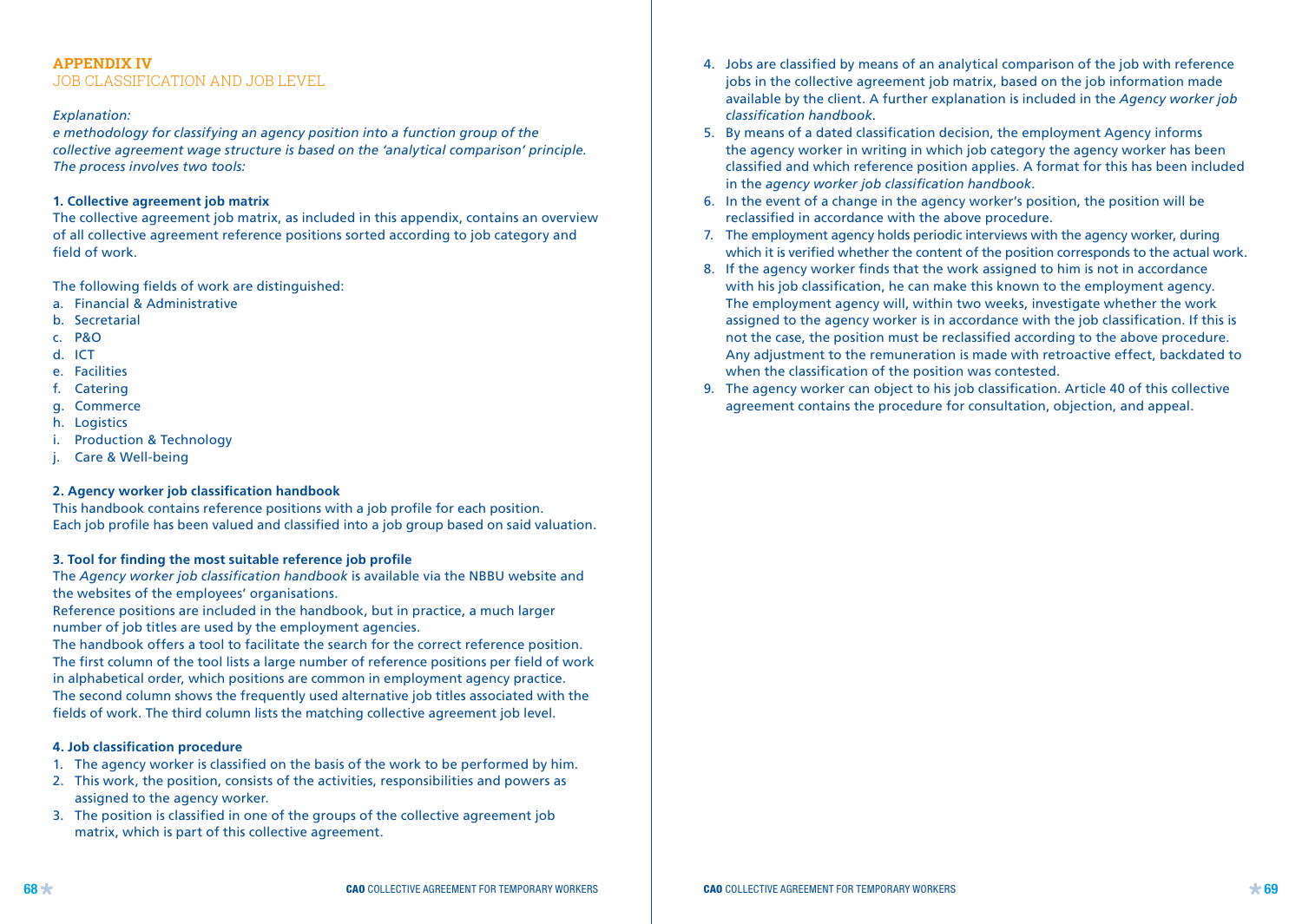| <b>Field of</b><br>work <b>&gt;</b> | <b>Financial &amp;</b><br><b>Administrative</b> | <b>Secretarial</b> | <b>Personnel &amp;</b><br><b>Organisation</b> | ICT | <b>Facilities</b> | Catering | Commercial | <b>Logistics</b> | <b>Production &amp;</b><br><b>Technology</b> | Care &<br><b>Well-being</b> |
|-------------------------------------|-------------------------------------------------|--------------------|-----------------------------------------------|-----|-------------------|----------|------------|------------------|----------------------------------------------|-----------------------------|
| Job                                 |                                                 |                    |                                               |     |                   |          |            |                  |                                              |                             |

**category** 

| $\overline{1}$          | <b>Archiving assistant</b>                                                                                  |                                                      |                                          |                                                                   | <b>Cleaner A</b>                                                                                        | Dish washer<br>Kitchen assistant A<br><b>Party catering</b><br>planning assistant                                                                                                    | Shelf stacker                                                                                         | Packer<br>Driver's mate (Loading/<br>Unloading)<br>Warehouse assistant A<br>Mail distributor                                | Domestic service assistant<br><b>Production worker</b><br>Agricultural harvest assistant                                   |                                                                                                         |
|-------------------------|-------------------------------------------------------------------------------------------------------------|------------------------------------------------------|------------------------------------------|-------------------------------------------------------------------|---------------------------------------------------------------------------------------------------------|--------------------------------------------------------------------------------------------------------------------------------------------------------------------------------------|-------------------------------------------------------------------------------------------------------|-----------------------------------------------------------------------------------------------------------------------------|----------------------------------------------------------------------------------------------------------------------------|---------------------------------------------------------------------------------------------------------|
| $\overline{2}$          | Post room assistant<br>Administrative<br>assistant A                                                        | <b>Word processing</b><br>assistant                  |                                          |                                                                   | <b>Cleaner B</b><br>Canteen assistant<br><b>Steward</b>                                                 | Corporate restaurant<br>assistant<br><b>Waiting assistant</b><br>Kitchen assistant B<br>Party catering<br>assistant                                                                  | Checkout operator<br><b>Call-centre assistant A</b>                                                   | Forklift truck driver<br>Order picker<br>Storage unit assistant<br><b>Warehouse assistant B</b><br>(Mail) sorter<br>Postman | <b>Auxiliary engineer</b><br>Agricultural crop assistant                                                                   | Domestic aid                                                                                            |
| $\overline{\mathbf{3}}$ | Administrative<br>assistant B<br>Invoice control<br>assistant                                               | Telephonist<br>Receptionist/<br>telephonist A        |                                          |                                                                   | Doorman<br>Caretaker<br><b>Security officer A</b>                                                       | <b>Waiting assistant</b><br>Chef basic dishes<br>Dish washing room<br>foreman<br>Party catering waiting<br>assistant<br><b>Barkeeper A</b><br><b>Booking assistant at</b><br>a hotel | <b>Call-centre assistant B</b><br>Shop assistant (retail<br>sector)<br>Office sales assistant         | Warehouse assistant C<br>Van driver/courier                                                                                 | Machine operator<br><b>Machine welder</b>                                                                                  | <b>Nursing assistant</b>                                                                                |
| $\overline{4}$          | Administrative<br>assistant C                                                                               | Receptionist/<br>telephonist B<br><b>Secretary A</b> |                                          |                                                                   | Ground steward/<br>stewardess<br>Doorman at a club<br>Caretaker at a hotel<br><b>Security officer B</b> | Host/Hostess<br>All-round party<br>catering assistant<br><b>Barkeeper B</b><br>Front office assistant<br>at a hotel                                                                  | Call-centre assistant C<br><b>Customer-service</b><br>assistant<br>Desk assistant                     | <b>Truck driver</b>                                                                                                         | Crane operator<br>Maintenance engineer A<br><b>CNC</b> machine worker                                                      | <b>Nursing assistant</b><br>Domestic care aid                                                           |
| -5                      | Accounts receivable &<br>payable assistant                                                                  | <b>Secretary B</b>                                   |                                          | <b>Helpdesk assistant</b>                                         | <b>Specialist security</b><br>officer                                                                   | <b>Hotel receptionist</b><br>Independent chef<br>All-round waiting<br>assistant                                                                                                      | Office sales assistant<br>A<br><b>Call-centre supervisor</b>                                          | Dispatcher/freight<br>planner                                                                                               | Maintenance engineer B<br><b>Construction fitter</b><br><b>Mechanical engineering</b><br>draughtsman<br>Plumber<br>Welder  | Doctor's assistant<br><b>Practical nurse</b>                                                            |
| 6                       | Financial<br>administration<br>assistant<br><b>Payroll accounting</b><br>assistant<br>Insurance underwriter | <b>Secretary C</b>                                   | Personnel<br>administration<br>assistant | System management<br>assistant                                    | <b>Security team leader</b>                                                                             | Chef at a small<br>restaurant<br><b>Headwaiter</b>                                                                                                                                   | <b>Complaints</b><br>management assistant<br>Office sales assistant B<br><b>Field sales assistant</b> | Warehouse team leader                                                                                                       | <b>E&amp;I</b> engineer<br><b>All-round CNC machine</b><br>worker                                                          | <b>Specialist domestic</b><br>care aid<br><b>Licensed practical</b><br>nurse<br><b>Group supervisor</b> |
| $\overline{7}$          | <b>Actuarial calculator</b>                                                                                 | <b>Secretary D</b>                                   | Human resources<br>assistant             | System administrator A<br><b>Application manager</b><br>Webmaster | <b>Facility service</b><br>coordinator                                                                  | <b>Fast food restaurant</b><br>manager<br>Sous-chef                                                                                                                                  | Representative                                                                                        |                                                                                                                             | Draughtsman/ Mechanical<br>engineering constructor<br><b>Machine construction</b><br>coordinator<br>Maintenance technician | Practice nurse<br>Baccalaureate-<br>educated registered<br>nurse<br>Care coordinator                    |
| -8                      | Economic analyst<br><b>Assistant controller</b>                                                             | Management<br>assistant                              | <b>Personnel officer</b>                 | System administrator B<br>Application<br>programmer               |                                                                                                         | Hotel desk manager                                                                                                                                                                   | Account manager<br><b>Buyer</b>                                                                       |                                                                                                                             | Maintenance coordinator<br>Sales engineer                                                                                  | Intensive care nurse<br>Physiotherapist<br>Laboratory analyst                                           |
| -9                      | <b>Head of the financial</b><br>administration<br><b>Actuarial analyst</b>                                  | Head of the<br>secretariat                           | <b>HR</b> advisor                        | <b>Application developer</b>                                      |                                                                                                         | Hotel/restaurant<br>manager                                                                                                                                                          | Sales manager                                                                                         |                                                                                                                             | <b>Head of production</b><br>Mechanical engineering<br>constructor<br>Product engineer                                     | <b>Head of physiotherapy</b>                                                                            |
| 10                      | Controller                                                                                                  |                                                      | P&O manager                              |                                                                   |                                                                                                         |                                                                                                                                                                                      | Product manager                                                                                       |                                                                                                                             | Advisor on safety and the<br>environment                                                                                   |                                                                                                         |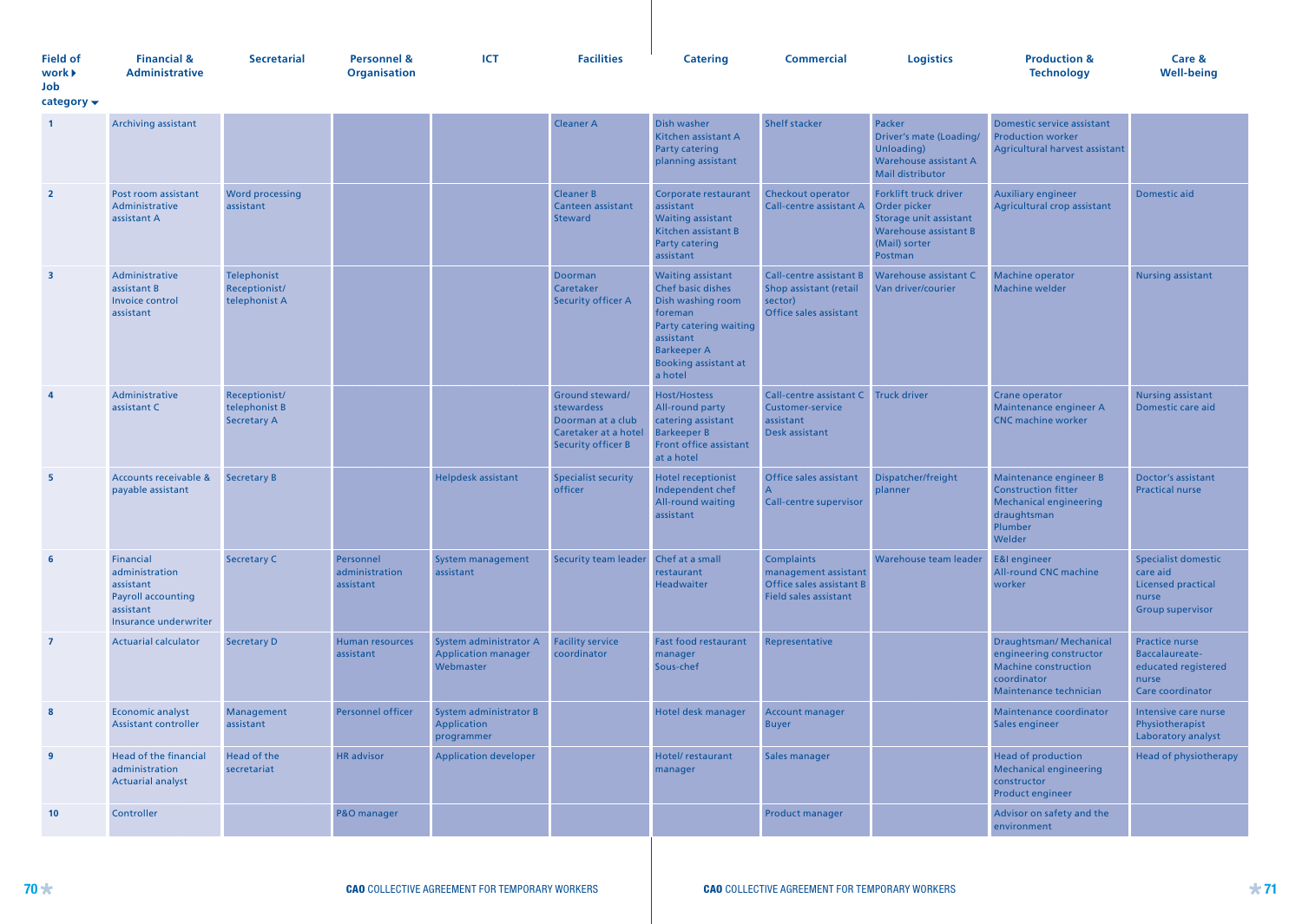#### **APPENDIX V** HOUSING STANDARDS

- 1. The employment agency's administrative records show an up-to-date overview of all housing locations, stating the number of residents with it.
- 2. The permitted housing standards are:
	- a. ordinary houses;
	- b. hotel/guest house;
	- c. residential units in a building complex;
	- d. chalets/residential units;
	- e. accommodation on a recreational site;

 and other forms of accommodation as designated by Stichting Normering Flexwonen (SNF).

- 3. The housing locations referred to under sub a. (ordinary house) and c. (residential units in a building complex) must offer at least 12m2 of usable area (UA)\*. The other accommodation locations mentioned under b. (hotel/guest house), d. (chalets/residential units) and e. (accommodation on a recreational site) must offer at least 10 m2 of enclosed living space per person.
- 4. The supervisory institution is authorised to assess safety and hygiene levels at the housing location.
- 5. The following must be present in the housing location:
	- a. one toilet per eight people;
	- b. one shower per eight people;
	- c. 30 litres of refrigerator/freezer space per person;
	- d. cooking hobs with at least four burners, with one burner available for two people if shared between more than eight and a minimum of 16 burners when shared between more than 30 people;
	- e. six litres of extinguishing agent.
- 6. An information card is on display in the housing location. It is drawn up and written in the national language of the residents. The information card at least lists:
	- a. the emergency number 112;
	- b. the telephone numbers of in-house emergency workers, the regional police and the fire brigade;
	- c. a summary of the house rules;
	- d. an evacuation plan and emergency procedure;
	- e. the contact details of the (internal or external) manager of the housing location.
- 7. A person can be contacted 24 hours a day in case of emergencies.
- 8. If during an inspection of the housing location the supervisory institution finds that a bedroom is locked, it may decide to order a re-inspection of the housing location.
- 9. The fire extinguisher(s) kept at the housing location has/have been tested and passed the test.

 The fire extinguisher must display clear operating instructions. A fire extinguisher must be kept within five meters of where hot meals are prepared. In addition, a fire blanket must be kept near the cooking facilities.

10. Smoke alarms and CO detectors must be in working order and mounted at the prescribed location in the housing location.

*\* The rules for calculating usable area have been described in NEN 2580.*

## **PROTOCOLS**

## *Future*

The parties have made a joint future assessment and formulated a number of principles:

- 1. Working through an employment agency must be the most attractive form of flexible work.
- 2. This attraction may differ per individual category.
- 3. A choice for agency work based only on price may not be leading.
- 4. Creating more job security where there is a lack of job security, thereby increasing satisfaction as regards the agency worker's job (security) and income.
- 5. Creating synergy by utilising the parties' potential common power in influencing the outside world.
- 6. Taking responsibility for working according to 'good employment practices'.
- 7. Formulating an unambiguous explanation and interpretation of what the parties have agreed.
- 8. Creating or expanding agency work as a stepping stone to another job or line of work by organising work experience, training, etc.
- 9. Promoting 'emancipation', i.e. equal treatment of agency workers/agency work.
- 10. Creating a 'level playing field' in the employment agency market.

#### *Pension*

In 2019, the parties have the intention of entering into agreements on a new pension scheme for agency workers. Within that framework, a study is currently being conducted in collaboration with StiPP into the effects of shortening the waiting period.

#### *Scope*

Parties to the collective agreement will jointly explore the desirability and possibilities with regard to whether or not to adjust provisions pertaining to scope and/or dispensation, as soon as possible.

#### *Construction & Infrastructure*

The individual parties to this collective agreement disagree on the status of the socalled construction agreement ("Agreement on the position of agency workers in the construction industry"), concluded and effective from 29 November 2005 and which has subsequently developed into a continuing performance contract. The individual parties to this collective agreement reserve all rights and defences as regards the status of the building agreement.

The parties to this collective agreement agree to consult the parties to the Construction & Infrastructure Collective Agreement and the other parties involved as soon as possible, in order to come to a workable solution.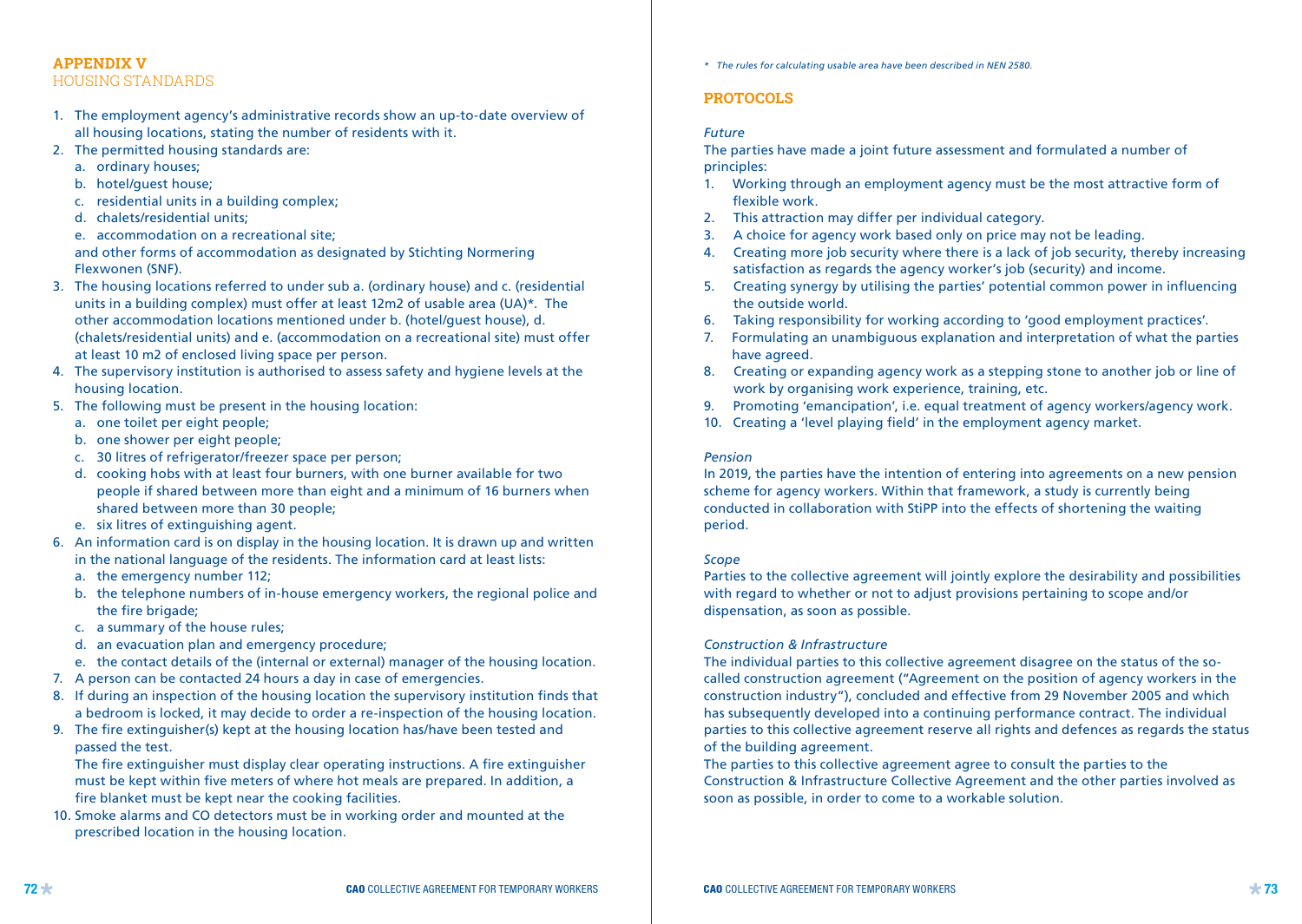Regardless of the outcome of the aforesaid consultations, the parties to the Collective Agreement for Agency Workers agree that, as far as the applicable pension scheme is concerned, the agreements for agency workers in the construction sector will be maintained, as laid down in, among other things, Article 51, paragraph 3 of the *ABU Collective Agreement for Agency Workers* 2017 – 2019 (and further specified in the Sectoral Pension Fund (Obligatory Membership) Decree for Personnel Services, as mirrored in the provisions of the Sectoral Pension Fund (Obligatory Membership) Decree for the Construction Industry).

#### *Information on collective agreements for borrowed personnel*

The parties to the collective agreement deem it important that the user company remuneration is set correctly. They have therefore conducted a pilot to obtain authorised information from the parties involved in the collective agreements for borrowed personnel regarding the application of the user company remuneration elements from those collective agreements. They will evaluate this pilot and decide whether an inventory and design of an information system regarding the user company remuneration is possible and desirable, and if so, how the set-up and management of this information system can be organised and financed.

#### *Price-quality ratio of housing for migrant workers regulation*

The parties to the collective agreement agree to continue the inventory of options for regulating the price-quality ratio of housing for migrant workers. To this end, other options are being explored in addition to the (previously explored option of) regulation on the basis of a points evaluation system.

#### *Public holidays*

The parties to the collective agreement will conduct a representative investigation into the performance of work on public holidays and the continued payment of agency workers on said days. This includes an analysis of the sum of paid public holidays, the reservation percentage from the collective agreement, and how the exemption for holiday bonuses at the hirer(s) relates to the arrangement for agency workers.

#### **INFORMATION ON THE RELEVANT LEGAL TEXTS:**

#### *Section 2:24 of the Dutch Civil Code*

- 1. The books, documents and other data carriers of a dissolved legal entity must be retained for a period of seven years after the legal entity has ceased to exist. The custodian is the person designated under or pursuant to the articles of association or the general meeting or, if the legal entity was a foundation, by the board.
- 2. If a custodian is absent and the last liquidator is not prepared to retain the books concerned, a custodian will, at the request of an interested party, be appointed by the sub-district court within whose jurisdiction the legal entity is domiciled, if possible from within the circle of those who were involved in the legal entity. This is not open to appeal.
- 3. Within eight days of the start of his custodianship, the custodian must notify the

public registers where the dissolved legal entity was listed of his name and address.

4. The sub-district court referred to in subsection 2 may, if so requested, authorise any interested party to inspect the books, documents and other data carriers, if the legal entity was a foundation, and otherwise anyone who demonstrates that he has a legitimate interest in inspection in his capacity as a former member or shareholder of the legal entity or holder of depositary receipts for its shares, or as successor in title to such an entity.

#### *Section 7:628 of the Dutch Civil Code*

- 1. The employee retains the right to the time-based wage if he did not perform the stipulated work due to a cause that should reasonably be for the account of the employer.
- 2. If the employee, by virtue of any legally prescribed insurance policy or by virtue of any insurance policy or fund in which participation has been agreed or results from the employment contract, is entitled to a financial benefit, the wage will be reduced by the amount of that benefit.
- 3. If the monetary wage is not timed-based, the provisions of this section apply, on the understanding that wage is considered to be the average wage that the employee could have earned during that time, had he not been prevented from earning that wage.
- 4. However, the wage will be reduced by the amount of the expenses that the employee has saved as a result of not performing the work.
- 5. Subsection 1 may be deviated from to the detriment of the employee for the first six months of the employment contract, by a written agreement or by order or on behalf of a competent administrative body.
- 6. In case of successive employment contracts as referred to in Section 668a, a deviation as referred to in subsection 5 can only be agreed for a maximum of six months.
- 7. The period referred to in subsection 5 may be extended for positions to be determined by collective labour agreement or by order or on behalf of a competent administrative body, provided that the work associated with these positions is incidental in nature and has no fixed scope.
- 8. By order of the Minister of Social Affairs and Employment, at the request of the Labour Foundation (Stichting van de Arbeid), it may be determined that subsection 5, 6 or 7 does not apply to certain industries, or parts thereof.
- 9. Any stipulation that deviates from this section to the detriment of the employee is void.

#### *Section 7:629 of the Dutch Civil Code*

1. Insofar as the wages do not exceed the amount referred to in Section 17, subsection 1 of the Social Insurance Funding Act, as regards a wage period of one day, the employee remains entitled to 70% of the time-based wage for a period of 104 weeks, but for the first 52 weeks to at least the statutory minimum wages applicable to him, if he failed to perform the stipulated work due to being incapacitated for work on account of illness, pregnancy or childbirth.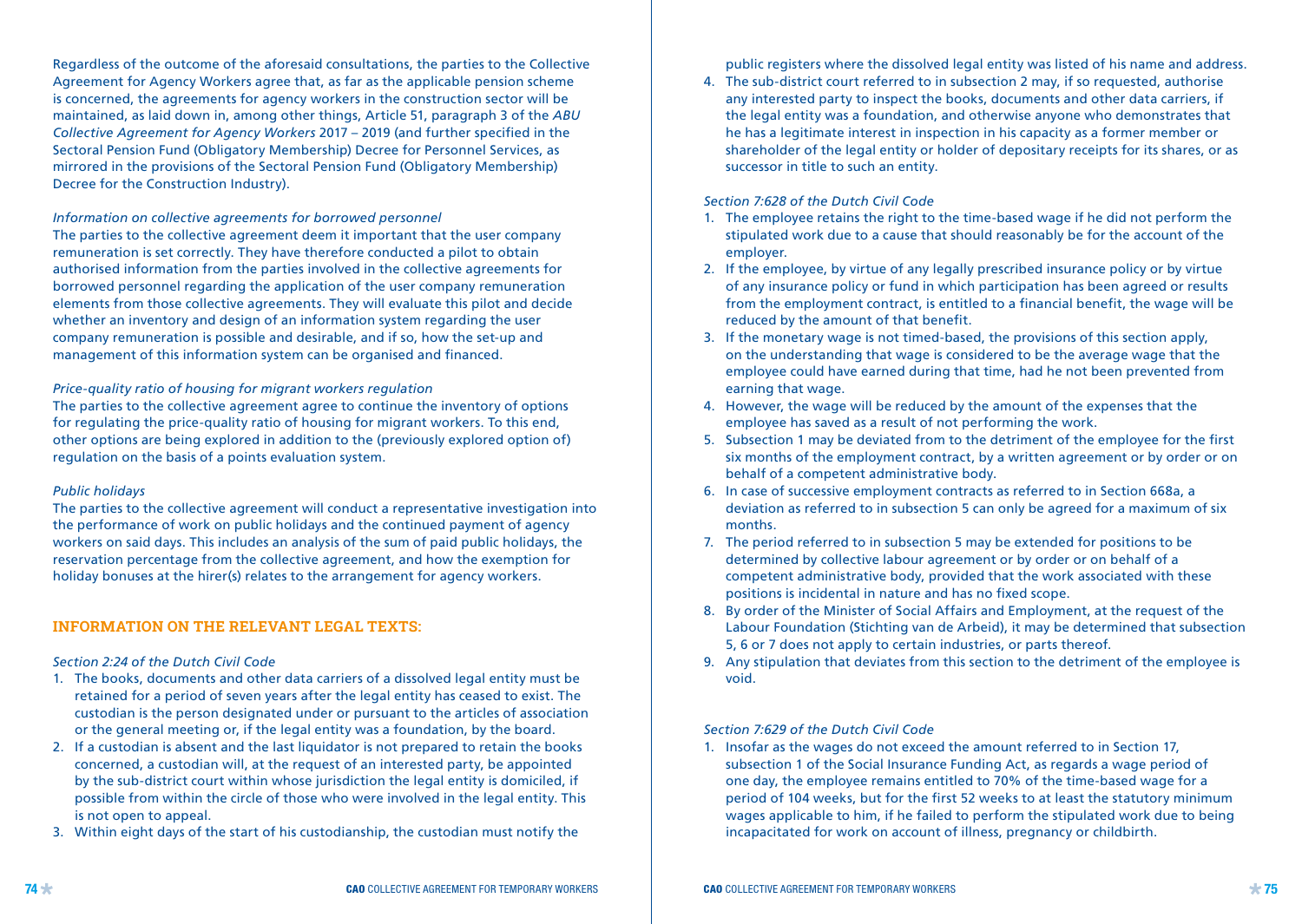- 2. Contrary to subsection 1, the right referred to in that subsection applies for a period of six weeks for the employee who:
	- a. usually performs services less than four days a week, exclusively or almost exclusively in the household of the natural person whom he is employed by; or
	- b. has reached the age referred to in Section 7, part a, of the General Old Age Pensions Act.

 If the incapacity for work due to illness has commenced before the date on which the employee has reached the age referred to in part b, the period referred to in this subsection applies from that date, insofar as the total period does not exceed 104 weeks.

- 3. The employee does not have the right referred to in subsection 1:
	- a. if the illness was caused by or is the result of an ailment with regard to which he provided incorrect information at a pre-employment medical examination, as a result of which the employee could not correctly be tested for his ability to meet the workload capacity requirements set for the position;
	- b. for the time during which his recovery is impeded or delayed as a result of his actions;
	- c. for the time during which he, although being able to, without a valid reason fails to perform suitable work, as referred to in Section 658a, subsection 4, for the employer or for a third party appointed by the employer, which the employer enables him to do;
	- d. for the time during which he, without a valid reason, refuses to cooperate in the reasonable instructions or measures taken by the employer or an expert appointed by the employer, which instructions or measures are aimed at enabling the employee to perform suitable work as referred to in Section 658a, subsection 4;
	- e. for the time during which he, without a valid reason, refuses to cooperate in drawing up, evaluating and adjusting a plan of action as referred to in Section 658a, subsection 3;
	- f. for the time during which he, without a valid reason, submits his application for benefits as referred to in Section 64, subsection 1 of the Work and Income (Capacity for Work) Act later than is stipulated in that section.
- 4. Contrary to subsection 1, the female employee does not have the right referred to in that subsection during the period that she is on maternity leave in accordance with Section 3:1, subsections 2 and 3 of the Work and Care Act.
- 5. The wages are reduced by the amount of any financial benefit enjoyed by the employee by virtue of any legally prescribed insurance policy or by virtue of any insurance policy or fund which the employee does not participate in, insofar as this benefit is related to the stipulated work from which the wage is enjoyed. The wage is also reduced by the amount of income earned by the employee in or outside employment for work he has performed during the time that he could have performed the stipulated work, had he not been prevented from doing so.
- 6. For as long as the employee does not observe the written reasonable regulations issued by the employer with regard to providing the information required by the employer in order to assess the entitlement to wages, the employer is entitled to suspend the payment of the wages as referred to in subsection 1.
- 7. The employer can no longer rely on any ground for partially or fully refraining from paying the wage or suspending payment thereof, if he failed to notify the employee thereof immediately after he suspected or should reasonably have suspected its existence.
- 8. Section 628, subsection 3 applies mutatis mutandis.
- 9. This Section can only be deviated from to the detriment of the employee to the extent that the employer may stipulate that the employee is not entitled to wages for the first two days of the period referred to in subsections 1 or 2.
- 10. For the purposes of subsections 1, 2 and 9, periods during which the employee has been prevented from performing his work due to incapacity for work on account of illness, pregnancy or childbirth, will be added together if they succeed each other with interruptions of less than four weeks, or if they immediately precede and link up with a period in which maternity leave is taken as referred to in Section 3:1, subsections 2 and 3 of the Work and Care Act, unless the incapacity for work cannot reasonably be deemed to result from the same cause.
- 11. The 104-week period referred to in subsection 1 will be extended:
	- a. with the duration of the delay if the application referred to in Section 64, subsection 1 of the Work and Income (Capacity for Work) Act is made later than prescribed in or pursuant to that section;
	- b. with the duration of the extended period that the Employee Insurance Agency has determined on the basis of Section 24, subsection 1 of the Work and Income (Capacity for Work) Act, and with the duration of the period referred to in Section 25, subsection 9, first sentence, of that Act;
	- c. with the duration of the extension of the waiting period as referred to in Section 19, subsection 1 of the Disability Insurance Act, if that waiting period is extended on the grounds of subsection 7 of that section; and
	- d. with the duration of the period determined by the Employee Insurance Agency on the basis of Section 71a, subsection 9 of the Disability Insurance Act.
- 12. If the employee performs suitable work as referred to in Section 658a, subsection 4, the employment contract remains in full force.
- 13. For the purposes of subsection 2, preamble and part a, the provision of services for a household includes the provision of care to members of that household.

#### *Section 7:632 of the Dutch Civil Code*

- 1. Except at the end of the employment contract, setoff by the employer of his debt with regard to the wage to be paid is only permitted against the following amounts owed by the employee:
	- a. any compensation for damage owed by the employee to the employer;
	- b. any fines owed by the employee to the employer in accordance with Section 650, provided that he issues a written statement to that effect, specifying the amount of each fine, the date on which and the reason why it was imposed and the provision of the written agreement that was breached;
	- c. any advances on the wage, paid by the employer to the employee in cash, subject to a written statement to that effect;
	- d. any overpaid amount in respect of the wage;
	- e. the rental price of a house or other space, a plot of land or of equipment,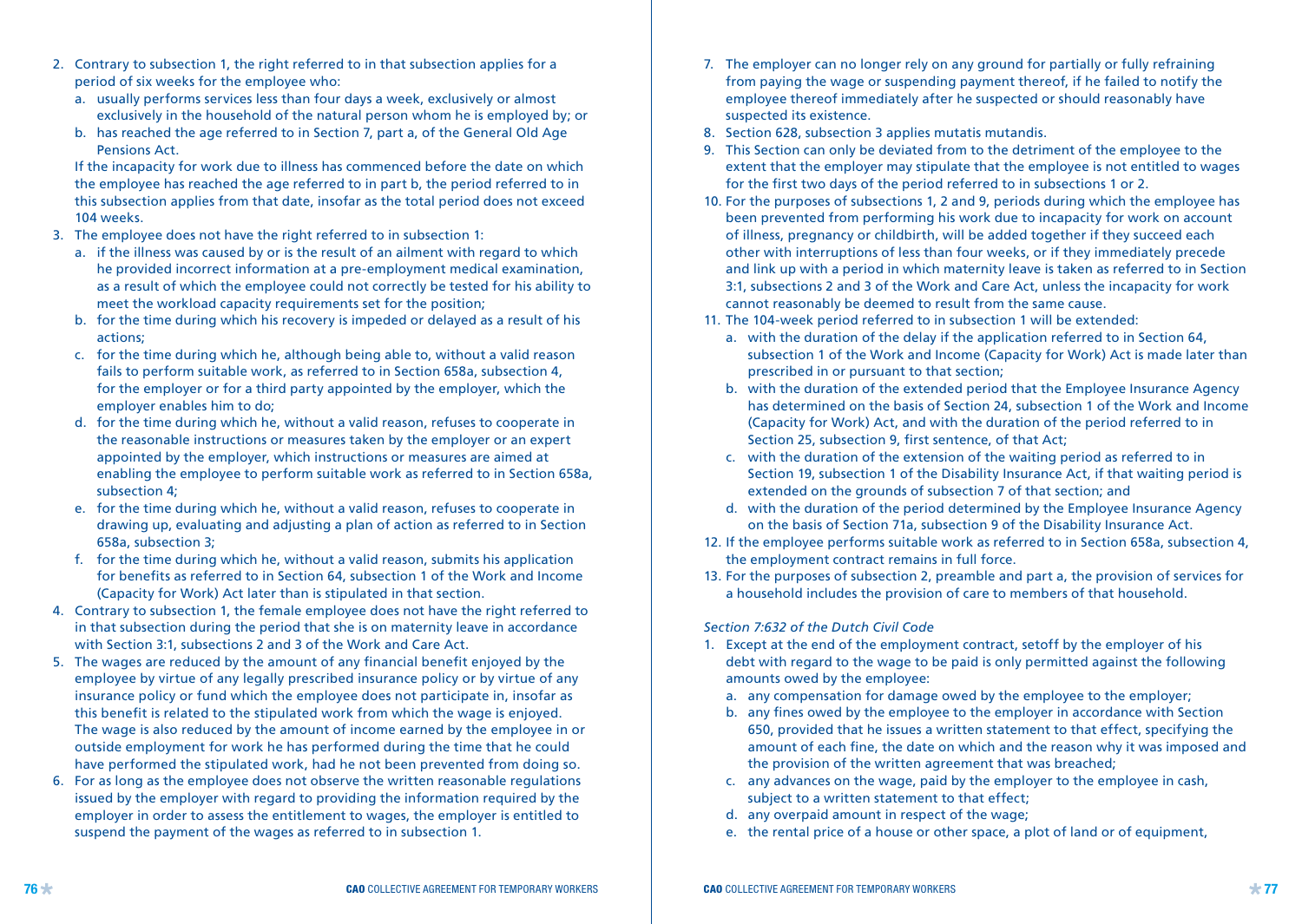machines and tools used by the employee in his own company and which are leased by the employer to the employee under a written agreement.

- 2. Setoff cannot be performed on the part of the wage up to the amount referred to in Section 7 of the Minimum Wage and Minimum Holiday Allowance Act, unless it has been previously agreed with the employee in writing that setoff against a claim as referred to in Section 1, part c can be performed. If the amount referred to in the previous sentence is lower than the part of the wage on which attachment against the employer may not be valid, setoff will only be made on the part of the wage on which attachment would be valid. As regards to what the employer could claim under subsection 1, part b, he may not set off more than a tenth of the monetary wage that would have to be paid in that event, on the understanding that no setoff is made against the part of the wage up to the amount referred to in the previous sentences.
- 3. The amount the employer deducts on the basis of an attachment imposed on the wage will be deducted from the maximum amount permitted for setoff.
- 4. A stipulation that would give the employer a broader authorisation to setoff is voidable, on the understanding that the employee is entitled to nullify any declaration of setoff from the employer that assumes the validity of the stipulation.

#### *Section 7:640a of the Dutch Civil Code*

The entitlement to the minimum as referred to in Section 634 lapses six months after the last day of the calendar year in which it was acquired, unless the employee has not been reasonably able to take holidays until then. The six-month period referred to in the first sentence can be deviated from in favour of the employee by written agreement.

#### *Section 7:652 of the Dutch Civil Code*

- 1. If the parties agree a probationary period, this period must be the same for both parties.
- 2. The probationary period is to be agreed in writing.
- 3. When entering into an employment contract for an indefinite period of time, a probationary period of up to two months can be agreed.
- 4. A probationary period cannot be agreed if the employment contract has been entered into for a maximum of six months.
- 5. When entering into an employment contract for a definite period of time with a duration of more than six months, a probationary period may be agreed of no more than:
	- a. one month, if the employment contract has been entered into for less than two years;
	- b. two months, if the employment contract has been entered into for two years or more;
- 6. If an employment contract for a definite period of time does not specify a particular calendar end date, the maximum probationary period is one month.
- 7. Subsection 5, part a and subsection 6 can only be deviated from to the detriment of the employee by collective labour agreement or by order or on behalf of an authorised administrative body.
- 8. Any stipulation in which a probationary period has been agreed is void if:
	- a. the probationary period is not the same for both parties;
	- b. the probationary period, other than by collective labour agreement or by order or on behalf of a competent administrative body, is more than one month in the case referred to in subsection 5, part a;
	- c. the probationary period is more than two months;
	- d. the stipulation has been included in a subsequent employment contract between an employee and the same employer, unless that contract clearly requires different skills or responsibilities from the employee compared to the previous employment contract;
	- e. the stipulation has been included in a subsequent employment contract between an employee and another employer who, in respect of the work performed, should reasonably be deemed to be the successor of the previous employer; or
	- f. the stipulation has been included in an employment contract that is entered into for a maximum of six months.

#### *Section 7:668a of the Dutch Civil Code*

- 1. From the day that between the same parties: a. employment contracts for a definite period of time have succeeded each other at intervals of no more than six months and have exceeded a period of 36 months, those intervals included, the last employment contract will be deemed to have been entered into for an indefinite period of time, from that day; b. more than three employment contracts for a definite period of time have succeeded each other at intervals of no more than six months, the last employment contract is deemed to have been entered into for an indefinite period of time.
- 2. Subsection 1 applies mutatis mutandis to successive employment contracts between an employee and various employers who, irrespective of any insight into the capacity and suitability of the employee, as regards the work performed, must reasonably be deemed to be each other's successors.
- 3. Subsection 1, part a, does not apply to an employment contract entered into for a maximum of three months immediately following an employment contract entered into between the same parties for 36 months or longer.
- 4. The notice period is calculated from the time of the conclusion of the first employment contract, as referred to under a or b of subsection 1.
- 5. The period of 36 months referred to in subsection 1, part a, can be extended to a maximum of 48 months and the total of three, referred to in subsection 1, part b, can be increased to a maximum of six by collective labour agreement or by order or on behalf of a competent administrative body, if it appears from that agreement or order that for positions or job categories to be determined under that agreement or order, the intrinsic nature of the business operations requires this extension or increase.
- 6. Subsection 2, part a, can be deviated from to the disadvantage of the employee by collective labour agreement or by order or on behalf of a competent administrative body.
- 7. The period referred to in subsection 1, part a, can be deviated from to the detriment of the director of a legal entity by collective labour agreement or by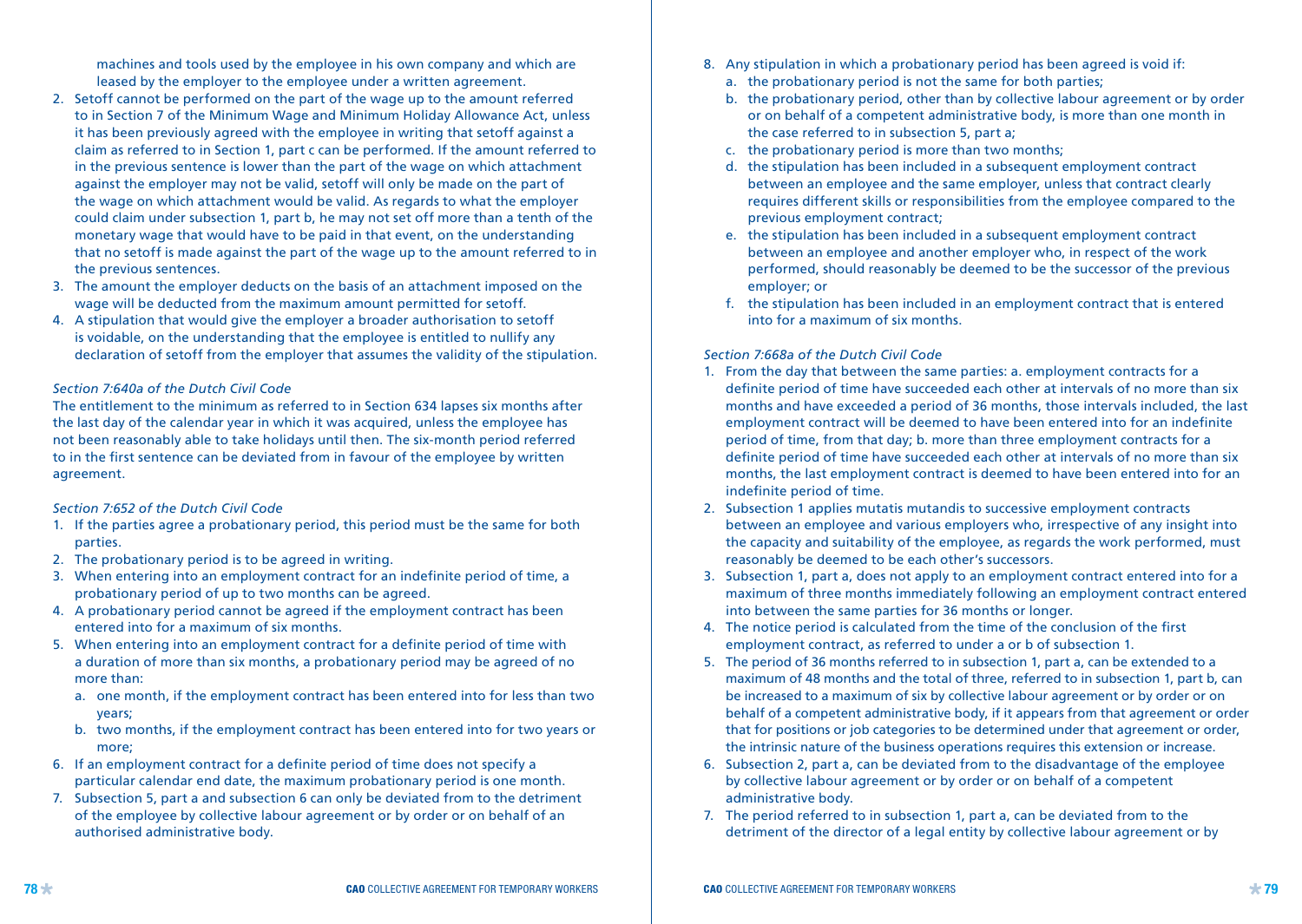order or on behalf of a competent administrative body.

- 8. This section can be declared inapplicable for certain positions in an industry by collective labour agreement or by order or on behalf of a competent administrative body, if the Minister of Social Affairs and Employment has designated these positions by ministerial order, on account of it being customary for those positions in that industry and because the intrinsic nature of the business operations and of those positions require the work to be performed solely on the basis of employment contracts for a definite period of time, other than agency work employment contracts as referred to in Section 690. Declaring this section inapplicable by that order as referred to in the first sentence may be subject to further conditions.
- 9. This section can, by collective labour agreement or by order or on behalf of a competent administrative body, be declared fully or partially inapplicable for employment contracts designated therein that have been entered into exclusively or predominantly in the interest of the education of the employee.
- 10. This section does not apply to employment contracts entered into in connection with block or day release as referred to in Section 7.2.2. of the Adult and Vocational Education Act.
- 11. This section does not apply to an employment contract with an employee who has not yet reached the age of eighteen, if the average scope of work performed by him has not exceeded twelve hours per week.
- 12. The period referred to in subsection 1, part a, will be extended to a maximum of 48 months and the number referred to in section 1, part b, will amount to a maximum of six, if it concerns an employment contract with an employee who has reached the age as referred to in Section 7, part a, of the General Old Age Pensions Act. For the purpose of determining whether the period or the number of employment contracts referred to in this subsection has been exceeded, only employment contracts entered into after the age referred to in Section 7, part a, of the General Old Age Pensions Act are taken into account.
- 13. The intervals referred to in subsection 1, parts a and b, can be shortened to a maximum of three months by collective labour agreement or by order or on behalf of a competent administrative body for positions designated by that agreement or order which can be performed for a maximum period of nine months per year and which cannot be performed for a period of more than nine months consecutively per year by the same employee.
- 14. By order of the Minister of Social Affairs and Employment at the request of the Labour Foundation (Stichting van de Arbeid), the intervals referred to in subsection 1, parts a and b, can be shortened to a maximum of three months for positions designated by that agreement which can be performed for a maximum period of nine months per year and which cannot be performed for a period of more than nine months consecutively per year by the same employee.
- 15. This section does not apply to an employment contract with an employee at a school as referred to in Section 1 of the Primary Education Act or Section 1 of the Expertise Centres Act, if that employment contract was entered into for the purpose of replacement on account of illness of an employee who holds a teaching position or educational support position with lesson-related or class-related duties.

#### *Section 7:672 of the Dutch Civil Code*

- 1. The contract is terminated at the end of the month, unless a different day has been nominated under a written agreement or by custom.
- 2. The notice period to be observed by the employer is as follows:
	- a. for an employment contract that has been in place for less than five years on the day that notice is given: one month;
	- b. for an employment contract that has been in place for five years or more, but less than ten years, on the day that notice is given: two months;
	- c. for an employment contract that has been in place for ten years or more, but less than fifteen years, on the day that notice is given: three months;
	- d. an employment contract that has been in place for fifteen years or more on the day that notice is given: four months.
- 3. Contrary to subsection 2, the notice period to be observed by the employer is one month if the employee has reached the age referred to in Section 7, part a, of the General Old Age Pensions Act.
- 4. The notice period to be observed by the employee is one month.
- 5. If the permission referred to in Section 671a, subsection 1 or 2 has been granted, the notice period to be observed by the employer will be shortened by the duration of the period starting on the date on which the complete request for permission was received and ends on the date of the decision on the request for permission, provided that a period of at least one month remains.
- 6. The period referred to in subsection 2 or 3 can be reduced only by collective labour agreement or by order or on behalf of a competent administrative body. The period can be extended in writing.
- 7. The period referred to in subsection 4 can be deviated from in writing. When extended, the notice period for the employee may not exceed six months, and that for the employer cannot be shorter than twice the period for the employee.
- 8. The notice period referred to in subsection 7, second sentence, can be reduced for the employee by collective labour agreement or by order or on behalf of a competent administrative body, provided the period is not shorter than that for the employee.
- 9. For the application of subsection 2, employment contracts are deemed to form a similar, uninterrupted employment contract in the event of the reinstatement of the employment contract by virtue of Section 682 or 683.
- 10. The party who terminates before an earlier date than applies between the parties, owes the other party a compensation equal to the amount of the monetary wage over the period that the employment contract should have continued in the event of regular termination.
- 11. The sub-district court judge can mitigate the compensation referred to in subsection 10 if this appears fair to the court under the circumstances, provided that the compensation can neither be less than the monetary wage for the notice period referred to in subsection 2, nor less than the monetary wage for three months.

#### *Section 7:690 of the Dutch Civil Code*

The agency work employment contract is the employment contract as part of which the employee, within the framework of the exercise of the employer's profession or business, is assigned by the employer to a third party to perform work under the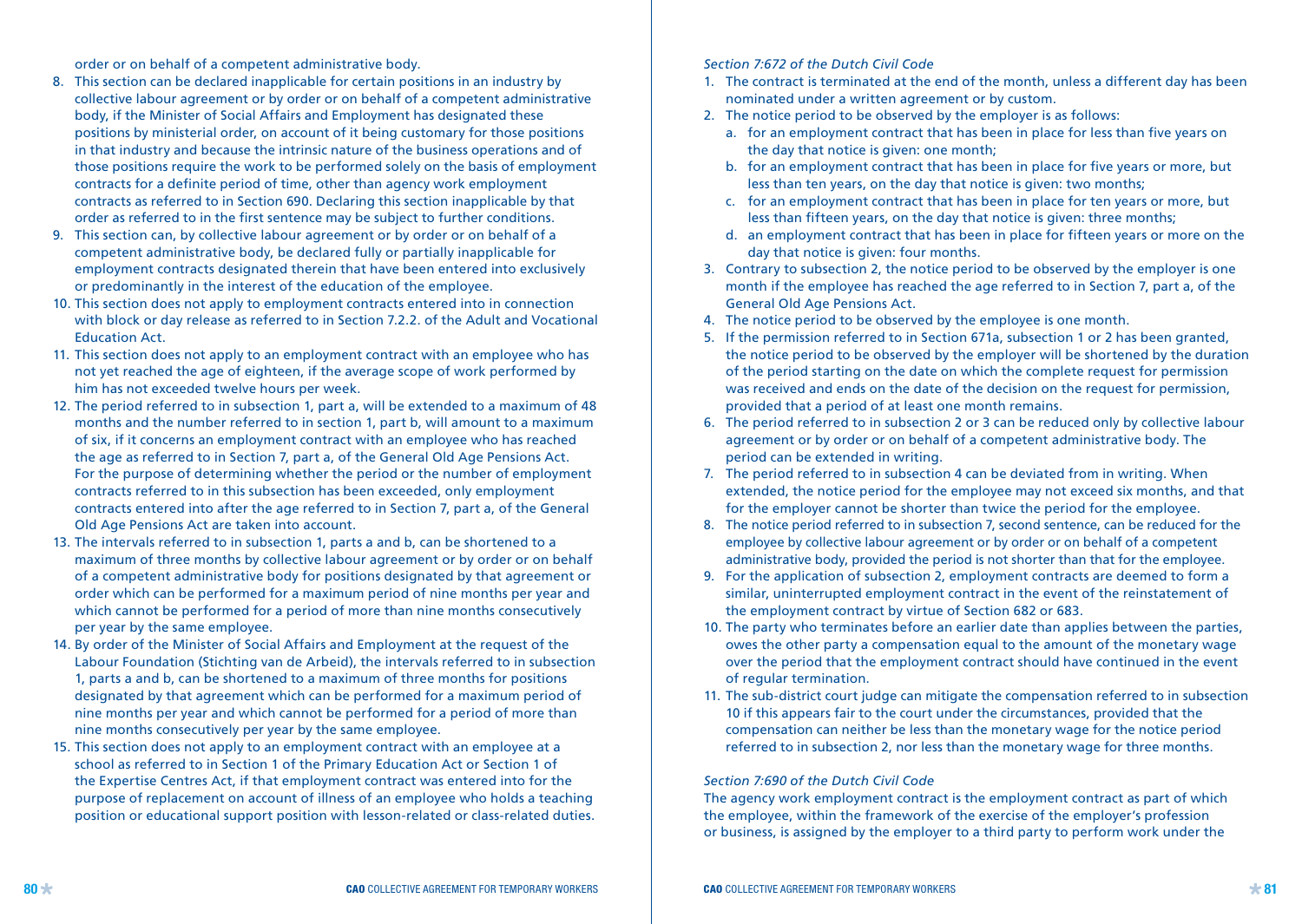supervision and management of the third party by virtue of an instruction issued to the employer.

#### *Section 7:691 of the Dutch Civil Code*

- 1. Section 668a only applies to the agency work employment contract once the employee has performed work for more than 26 weeks.
- 2. The agency work employment contract may stipulate in writing that the contract ends by operation of law on account of the assignment of the employee by the employer to the third party as referred to in Section 690 ending at the request of that third party. If a stipulation as referred to in the previous sentence has been included in the agency work employment contract, the employee can terminate that contract with immediate effect and the employer is not subject to Section 668, subsections 1, 2, 3 and 4, part a.
- 3. A stipulation as referred to in subsection 2 loses its effect if the employee has performed work for the employer for more than 26 weeks. After the expiry of this period, the employee's right to terminate as referred to in subsection 2 lapses.
- 4. Periods in which work is performed at successive intervals of no more than six months are taken into account for the calculation of the periods referred to in subsections 1 and 3.
- 5. Periods in which work is performed for different employers and which periods should reasonably be deemed to be each other's successor in respect of the work performed are taken into account for the calculation of the periods referred to in subsections 1 and 3.
- 6. This section does not apply to the agency work employment contract in which the employer and the third party are affiliated in a group as referred to in Section 24b, Book 2, or if one is a subsidiary of the other as referred to in Section 24a, Book 2.
- 7. Section 628, subsection 1 can be deviated from to the detriment of the employee by a written agreement, up to a maximum of the first 26 weeks in which the employee performs work. Section 628, subsections 5, 6 and 7 do not apply.
- 8. By collective labour agreement or by order or on behalf of a competent administrative body:
	- a. the periods referred to in subsections 1, 3 and 7 may be extended to a maximum of 78 weeks; and
	- b. subsection 5 may be deviated from to the detriment of the employee.

#### *Section 7:692 of the Dutch Civil Code*

The payroll contract is the agency work employment contract for which the contract for services between the employer and third party was not concluded within the framework of matching supply and demand on the labour market and in which the employer can assign the employee to another party with the consent of the third party only.

#### *Section 40 Bankruptcy Act*

1. Employees employed by the insolvent company may terminate the employment contract by giving notice and, reciprocally, the insolvency practitioner can terminate the employment contract by giving notice to the employees, subject to the agreed or statutory notice periods, on the understanding that the employment contract can in any case be terminated with a notice period of six weeks.

- 2. From the day of the liquidation order, the wages and the premium debts associated with the employment contract are estate debts.
- 3. This section applies mutatis mutandis to agency contracts.

#### *Section 16 Minimum Wage and Minimum Holiday Allowance Act*

- 1. Subject to the provisions of subsections 2, 3 and 4, it can be determined by regulation under public law or by collective agreement that the employee is not entitled to holiday allowance or that he is entitled to a lower amount of holiday allowance than stipulated under Section 15.
- 2. If the sum of the wages to which the employee has acquired entitlements on 1 June of any year over the preceding period of a year, and the holiday allowance, insofar as the employee has acquired entitlements to it over that period, is less than 108% of the amount to which the employee has acquired entitlements in the form of the minimum wage for that period, the employee will further be entitled to an amount of holiday allowance for that period for the amount by which said 108% exceeds the aforesaid sum.
- 3. Insofar as the employee, whilst in employment, has acquired entitlements to benefits under the Sickness Benefits Act, Chapter 3, Section 2, subsection 1 of the Work and Care Act and the Unemployment Insurance Act over a period of time as referred to in subsection 2, the employee is entitled in respect of the employer to an amount of holiday allowance on the basis of these benefits, to the extent that this amount plus those benefits amount to at least 108% of the amount of benefit which the employee is or would have been entitled to over this period of time under the Sickness Benefits Act, Chapter 3, Section 2, subsection 1 of the Work and Care Act and the Unemployment Insurance Act.
- 4. In the event that Section 15, subsection 4 has been applied, the employee, over a period as referred to in subsection 2, is entitled to an amount of holiday allowance to the extent that this amount plus the wage or benefits under the Sickness Benefits Act, Chapter 3, Section 2, subsection 1 of the Work and Care Act and the Unemployment Insurance Act, to which the employee has acquired entitlements over that period of time, is not less than the sum of the minimum amount determined in accordance with Section 15, subsection 4 and the minimum wage or the benefits under the Sickness Benefits Act, Chapter 3, Section 2, subsection 1 of the Work and Care Act and the Unemployment Insurance Act, calculated on the basis of the minimum wage to which the employee is or would have been entitled to over that period of time.
- 5. If the wage agreed by the employer and employee exceeds three times the minimum wage, it can be determined by a written agreement that the employee is not entitled to holiday allowance or is entitled to a lower amount of holiday allowance. Section 15, subsection 2 applies mutatis mutandis.
- 6. In the event that the employer who is obliged in respect of his employees to apply a public regulation or collective labour agreement or the provisions of a collective labour agreement that have been declared generally binding, in which Section 15 has been deviated from by virtue of subsection 1, also employs staff who are not subject to that obligation, Section 15 may mutatis mutandis be deviated from as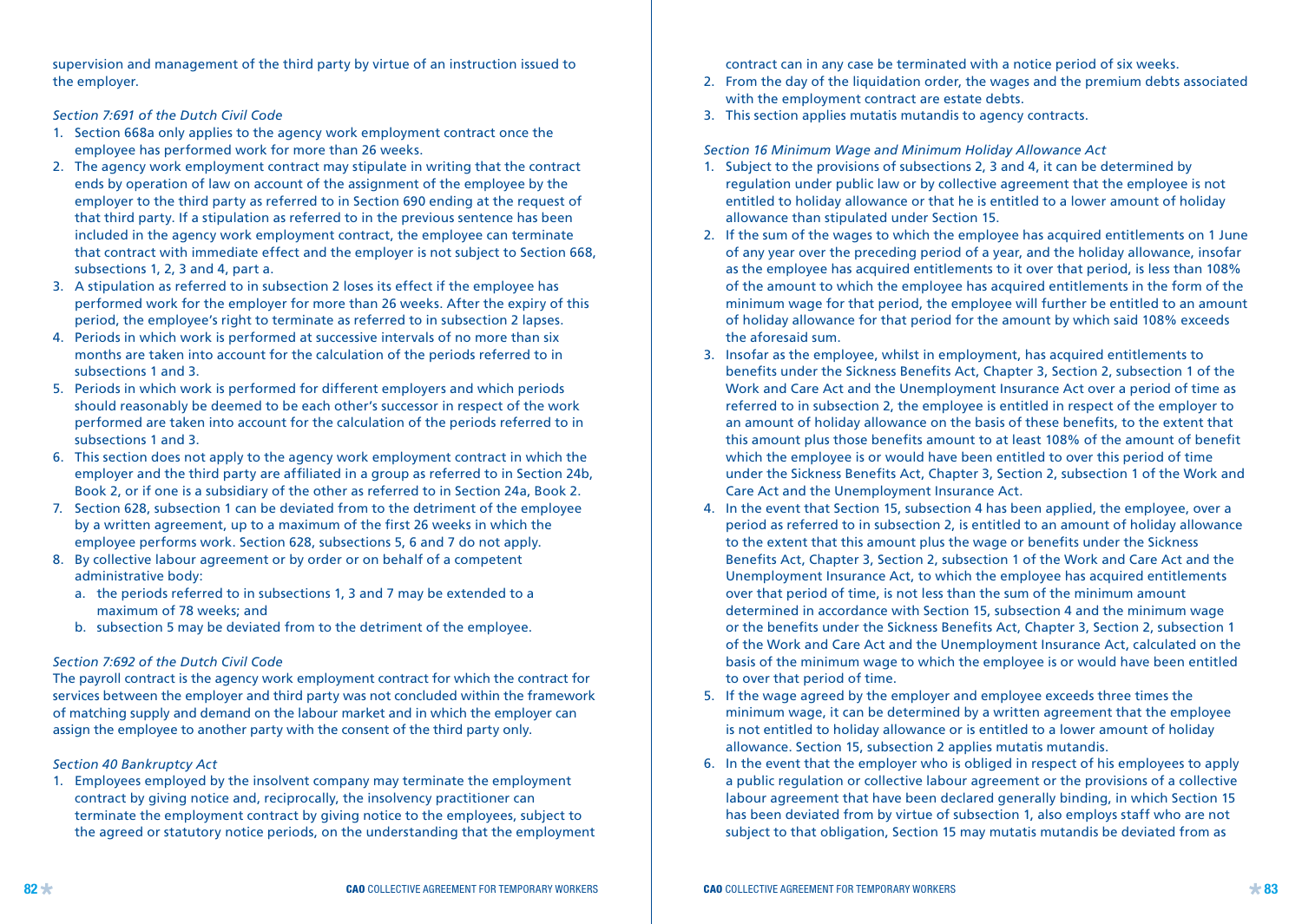regards to the latter group of employees, by written agreement.

7. If the employee is entitled to wages over a period in which he does not perform work, the benefits under the Sickness Benefits Act, Chapter 3, Section 2, subsection 1 of the Work and Care Act and the Unemployment Insurance Act by which the wage is reduced in accordance with that provision are, for the purpose of this section, deemed to be wage payable by the employer.

#### *Section 1:2 Work and Care Act*

- 1. For the purpose of this Act, wage is taken to mean: time-based compensation owed by the employer to the employee for the stipulated work, unless otherwise specified.
- 2. For the purpose of this Act, if the wage is other than time-based, the wage is considered to be the average wage that the employee could have earned in that time, had he not made use of a leave entitlement under this Act.

#### *Section 4:2 Work and Care Act*

- 1. After the spouse, the registered partner, the person with whom the employee cohabits without being married or the person whose child the employee acknowledges, has given birth, the employee is entitled to birth leave for a period of four weeks from the first day after the birth, without loss of pay of once the working hours per week.
- 2. If the employment contract or the public-law appointment is terminated before the birth leave has been fully enjoyed, the employee, if he enters into a new employment contract or public-law appointment, is entitled in respect of the employer to that part of the leave that has not yet been taken, with due observance of the provisions of this chapter.
- 3. If the employment contract or public-law appointment is terminated, the employer, at the request of the employee, is obliged to provide the latter with a statement showing how much birth leave the employee is entitled to.